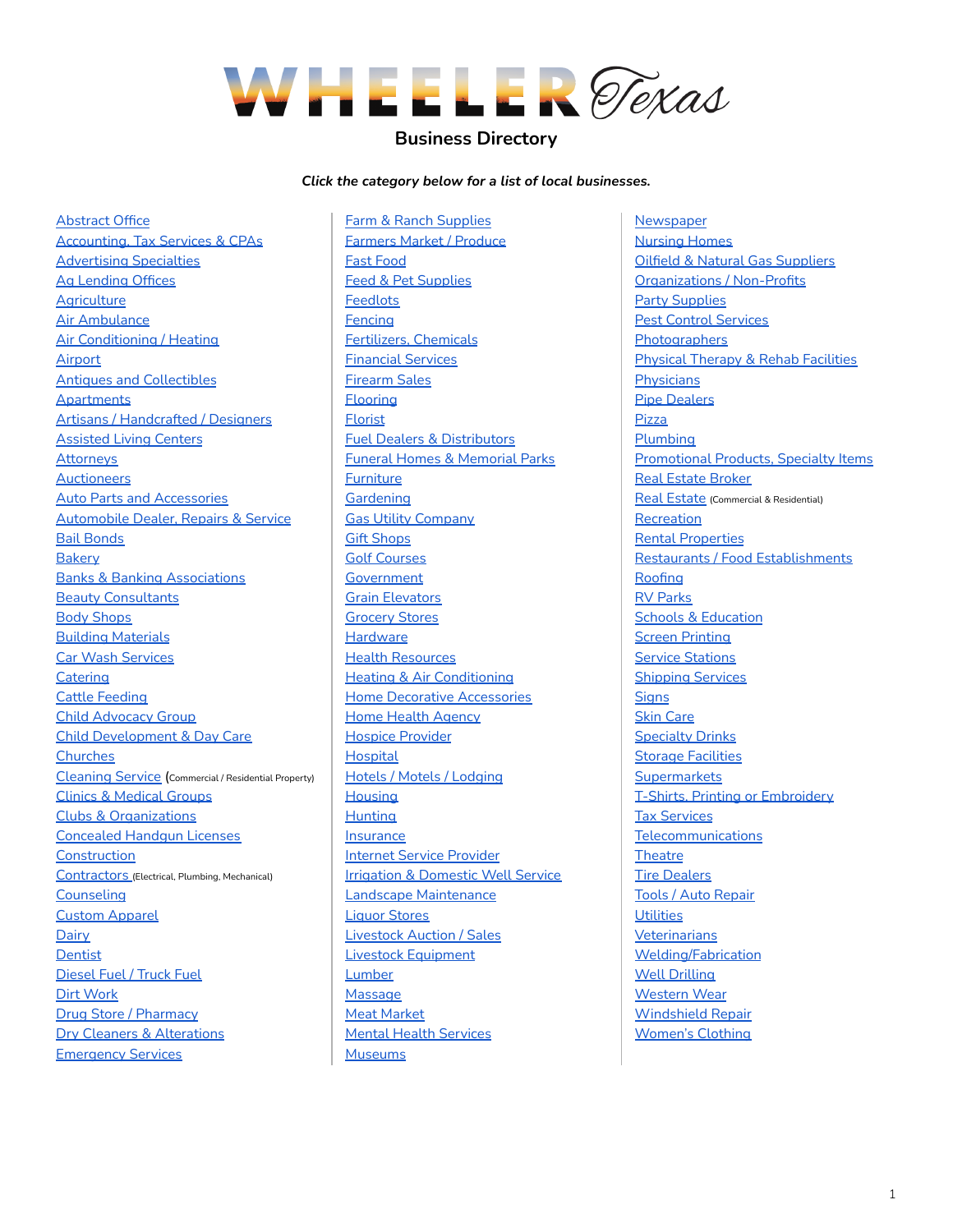<span id="page-1-0"></span>**Abstract Company** Wheeler Title & Abstract Co, a Shelton Title Company <https://www.sheltontitleco.com> 112 E. [Texas](https://www.google.com/maps/place/112+E+Texas+Ave,+Wheeler,+TX+79096/@35.4437463,-100.2750233,17z/data=!3m1!4b1!4m5!3m4!1s0x87aa1f9a9ef95dff:0x2d058d081ead55f8!8m2!3d35.4437463!4d-100.2728346) Ave. P.O. Box [506](https://www.google.com/maps/place/112+E+Texas+Ave,+Wheeler,+TX+79096/@35.4437463,-100.2750233,17z/data=!3m1!4b1!4m5!3m4!1s0x87aa1f9a9ef95dff:0x2d058d081ead55f8!8m2!3d35.4437463!4d-100.2728346) [Wheeler,](https://www.google.com/maps/place/112+E+Texas+Ave,+Wheeler,+TX+79096/@35.4437463,-100.2750233,17z/data=!3m1!4b1!4m5!3m4!1s0x87aa1f9a9ef95dff:0x2d058d081ead55f8!8m2!3d35.4437463!4d-100.2728346) TX 79096 806.826.3526

<span id="page-1-1"></span>**Accounting, Tax Services & CPAs** Amy Zybach, CPA <https://amy-zybach-cpa.business.site/> [1122](https://www.google.com/maps/place/1122+S+Main+St,+Wheeler,+TX+79096/@35.4354365,-100.275817,17z/data=!3m1!4b1!4m5!3m4!1s0x87aa1f9d03f1b505:0x15b5be84de765c59!8m2!3d35.4354321!4d-100.2736283) S. Main St. [Wheeler,](https://www.google.com/maps/place/1122+S+Main+St,+Wheeler,+TX+79096/@35.4354365,-100.275817,17z/data=!3m1!4b1!4m5!3m4!1s0x87aa1f9d03f1b505:0x15b5be84de765c59!8m2!3d35.4354321!4d-100.2736283) TX 79096 806.334.1822

Kuntz, Smith & Co., PC Charles F. Kuntz, CPA ckuntz@ckuntzcpa.com Ryan S. Smith, CPA ryan@ckuntzcpa.com 111 W. [Texas](https://www.google.com/maps/place/111+W+Texas+Ave,+Wheeler,+TX+79096/@35.4440741,-100.2760742,17z/data=!3m1!4b1!4m5!3m4!1s0x87aa1f907e5bc90f:0x58398e3475913280!8m2!3d35.4440697!4d-100.2738855) P.O. Box [489](https://www.google.com/maps/place/111+W+Texas+Ave,+Wheeler,+TX+79096/@35.4440741,-100.2760742,17z/data=!3m1!4b1!4m5!3m4!1s0x87aa1f907e5bc90f:0x58398e3475913280!8m2!3d35.4440697!4d-100.2738855) [Wheeler,](https://www.google.com/maps/place/111+W+Texas+Ave,+Wheeler,+TX+79096/@35.4440741,-100.2760742,17z/data=!3m1!4b1!4m5!3m4!1s0x87aa1f907e5bc90f:0x58398e3475913280!8m2!3d35.4440697!4d-100.2738855) TX 79096 806.826.5516

Wallace Tax Services 305 S. [Main](https://www.google.com/maps/place/305+S+Main+St,+Wheeler,+TX+79096/@35.4457953,-100.2753719,17z/data=!3m1!4b1!4m5!3m4!1s0x87aa1f905b080ab5:0x2bdbb5d9dc882794!8m2!3d35.4457909!4d-100.2731832) St. [Wheeler,](https://www.google.com/maps/place/305+S+Main+St,+Wheeler,+TX+79096/@35.4457953,-100.2753719,17z/data=!3m1!4b1!4m5!3m4!1s0x87aa1f905b080ab5:0x2bdbb5d9dc882794!8m2!3d35.4457909!4d-100.2731832) TX 79096 806.826.3503

Y&C Tax Services 117 W. [Texas](https://www.google.com/maps/place/Y%26C+Tax/@35.4438246,-100.2766598,17z/data=!3m1!4b1!4m5!3m4!1s0x87aa1f589a1a98fb:0x8fde7628ba638f6c!8m2!3d35.4438202!4d-100.2744711) Ave. P.O. Box [1260](https://www.google.com/maps/place/Y%26C+Tax/@35.4438246,-100.2766598,17z/data=!3m1!4b1!4m5!3m4!1s0x87aa1f589a1a98fb:0x8fde7628ba638f6c!8m2!3d35.4438202!4d-100.2744711) [Wheeler,](https://www.google.com/maps/place/Y%26C+Tax/@35.4438246,-100.2766598,17z/data=!3m1!4b1!4m5!3m4!1s0x87aa1f589a1a98fb:0x8fde7628ba638f6c!8m2!3d35.4438202!4d-100.2744711) TX 79096 806.826.0209 yctax@hotmail.com

<span id="page-1-2"></span>**Advertising Specialties** County Star News <https://www.countystarnews.com/> 212 N. [Main](https://www.google.com/maps/place/212+N+Main+St,+Shamrock,+TX+79079/@35.2160375,-100.2509908,17z/data=!3m1!4b1!4m5!3m4!1s0x87aa3e07d877c801:0xb46940f7c883a764!8m2!3d35.2160331!4d-100.2488021) St. [Shamrock,](https://www.google.com/maps/place/212+N+Main+St,+Shamrock,+TX+79079/@35.2160375,-100.2509908,17z/data=!3m1!4b1!4m5!3m4!1s0x87aa3e07d877c801:0xb46940f7c883a764!8m2!3d35.2160331!4d-100.2488021) TX 79079 806.256.2070

Wheeler Times Click Here to Read [Online](https://www.etypeservices.com/Wheeler%20TimesID786/) 110 E. [Texas](https://www.google.com/maps/place/110+E+Texas+Ave,+Wheeler,+TX+79096/@35.4437508,-100.2751072,17z/data=!3m1!4b1!4m5!3m4!1s0x87aa1f9a9e897ba1:0x4c627b03a48a73d3!8m2!3d35.4437464!4d-100.2729185) Ave. [Wheeler,](https://www.google.com/maps/place/110+E+Texas+Ave,+Wheeler,+TX+79096/@35.4437508,-100.2751072,17z/data=!3m1!4b1!4m5!3m4!1s0x87aa1f9a9e897ba1:0x4c627b03a48a73d3!8m2!3d35.4437464!4d-100.2729185) TX 79096 806.826.3123

Legends 92.9 KSNZ FM Follow on [Facebook](https://www.facebook.com/CountryLegends929) 207 N. [Main](https://www.google.com/maps/place/207+N+Main+St,+Shamrock,+TX+79079/@35.2157919,-100.2514672,17z/data=!3m1!4b1!4m5!3m4!1s0x87aa3e07d0ed5579:0x8e727c1af92c9261!8m2!3d35.2157875!4d-100.2492785) St. [Shamrock,](https://www.google.com/maps/place/207+N+Main+St,+Shamrock,+TX+79079/@35.2157919,-100.2514672,17z/data=!3m1!4b1!4m5!3m4!1s0x87aa3e07d0ed5579:0x8e727c1af92c9261!8m2!3d35.2157875!4d-100.2492785) TX 79079 806.256.2277 Legends929@rt66.media

# <span id="page-1-3"></span>**Ag Lending Offices**

Capital Farm Credit [https://www.capitalfarmcredit.com/locations/Wheeler-Credit-](https://www.capitalfarmcredit.com/locations/Wheeler-Credit-Office)**[Office](https://www.capitalfarmcredit.com/locations/Wheeler-Credit-Office)** P.O. Box 488 501 S. Alan L. [Bean](https://www.google.com/maps/place/501+S+Alan+L+Bean+Blvd,+Wheeler,+TX+79096/@35.4438286,-100.2740976,17z/data=!3m1!4b1!4m5!3m4!1s0x87aa1f9aa880447b:0xc38151dcd740738e!8m2!3d35.4438242!4d-100.2719089) Blvd. [Wheeler,](https://www.google.com/maps/place/501+S+Alan+L+Bean+Blvd,+Wheeler,+TX+79096/@35.4438286,-100.2740976,17z/data=!3m1!4b1!4m5!3m4!1s0x87aa1f9aa880447b:0xc38151dcd740738e!8m2!3d35.4438242!4d-100.2719089) TX 79096

<span id="page-1-4"></span>**Agriculture** Dairy – Sweetwater Creek Dairy 14550 [TX-152](https://www.google.com/maps/place/14550+TX-152,+Mobeetie,+TX+79061/@35.5173077,-100.4952206,17z/data=!3m1!4b1!4m5!3m4!1s0x87a9f90c2b567d27:0xfadcb7de879e2588!8m2!3d35.5173034!4d-100.4930319) [Mobeetie,](https://www.google.com/maps/place/14550+TX-152,+Mobeetie,+TX+79061/@35.5173077,-100.4952206,17z/data=!3m1!4b1!4m5!3m4!1s0x87a9f90c2b567d27:0xfadcb7de879e2588!8m2!3d35.5173034!4d-100.4930319) TX 79061 806.661.9724

806.826.3547

Buffalo – Wheeler Feedyard [8074](https://www.google.com/maps/place/8074+Co+Rd+10,+Wheeler,+TX+79096/@35.4695101,-100.3603425,17z/data=!3m1!4b1!4m5!3m4!1s0x87a9f6027def7175:0x730d9c2967b2b3dd!8m2!3d35.4695058!4d-100.3581538) Co Rd 10 [Wheeler,](https://www.google.com/maps/place/8074+Co+Rd+10,+Wheeler,+TX+79096/@35.4695101,-100.3603425,17z/data=!3m1!4b1!4m5!3m4!1s0x87a9f6027def7175:0x730d9c2967b2b3dd!8m2!3d35.4695058!4d-100.3581538) TX 79096 806.826.5584

Cattle – Wheeler Land and Livestock 15495 [TX-152](https://www.google.com/maps/place/15495+TX-152,+Mobeetie,+TX+79061/@35.5175378,-100.5490218,17z/data=!3m1!4b1!4m5!3m4!1s0x87a9fec75432949f:0x912d51eca07e5fc!8m2!3d35.5175335!4d-100.5468331) [Wheeler,](https://www.google.com/maps/place/15495+TX-152,+Mobeetie,+TX+79061/@35.5175378,-100.5490218,17z/data=!3m1!4b1!4m5!3m4!1s0x87a9fec75432949f:0x912d51eca07e5fc!8m2!3d35.5175335!4d-100.5468331) TX 79096 806.826.5591

West Texas A&M AgriLife Extension Service Follow on [Facebook](https://www.facebook.com/wheelercoext/) [7939](https://www.google.com/maps/place/7939+US-83,+Wheeler,+TX+79096/@35.4516093,-100.273506,17z/data=!3m1!4b1!4m5!3m4!1s0x87aa1f92781e9631:0xaa312fe871176d2e!8m2!3d35.4516049!4d-100.2713173) US Hwy 83 [Wheeler,](https://www.google.com/maps/place/7939+US-83,+Wheeler,+TX+79096/@35.4516093,-100.273506,17z/data=!3m1!4b1!4m5!3m4!1s0x87aa1f92781e9631:0xaa312fe871176d2e!8m2!3d35.4516049!4d-100.2713173) TX 79096 806.826.5243

US Consolidated Farm Services Agency <https://www.fsa.usda.gov/> [1410](https://www.google.com/maps/place/1410+S+Alan+L+Bean+Blvd,+Wheeler,+TX+79096/@35.4313433,-100.2749979,17z/data=!3m1!4b1!4m5!3m4!1s0x87aa1f77bc334edf:0x14a360dcc4d6417e!8m2!3d35.4313389!4d-100.2728092) S. Alan L. Bean Blvd. [Wheeler,](https://www.google.com/maps/place/1410+S+Alan+L+Bean+Blvd,+Wheeler,+TX+79096/@35.4313433,-100.2749979,17z/data=!3m1!4b1!4m5!3m4!1s0x87aa1f77bc334edf:0x14a360dcc4d6417e!8m2!3d35.4313389!4d-100.2728092) TX 79096 806.826.5578

<span id="page-1-5"></span>**Air Ambulance** AirMedCare Network <https://www.airmedcare> 71 [Norman](https://www.google.com/maps/place/Air+Evac+Lifeteam/@35.4232834,-99.399077,17z/data=!3m1!4b1!4m5!3m4!1s0x87abe4fca1dee83d:0x219c2fa26e29bd24!8m2!3d35.423279!4d-99.3968883) Martin Blvd. Elk City, OK [73644](https://www.google.com/maps/place/Air+Evac+Lifeteam/@35.4232834,-99.399077,17z/data=!3m1!4b1!4m5!3m4!1s0x87abe4fca1dee83d:0x219c2fa26e29bd24!8m2!3d35.423279!4d-99.3968883) 580.497.7992

Apollo MedFlight <http://www.apollomedflight.com/web/> 5600 Bell St. Suite [105-144](https://www.google.com/maps/place/5600+Bell+St+Suite+105-144,+Amarillo,+TX+79109/@35.1486991,-101.9050008,17z/data=!3m1!4b1!4m5!3m4!1s0x87015aa65b37a51b:0x1133c28e792ab734!8m2!3d35.1486947!4d-101.9028121) [Amarillo,](https://www.google.com/maps/place/5600+Bell+St+Suite+105-144,+Amarillo,+TX+79109/@35.1486991,-101.9050008,17z/data=!3m1!4b1!4m5!3m4!1s0x87015aa65b37a51b:0x1133c28e792ab734!8m2!3d35.1486947!4d-101.9028121) Texas 866.443.5566

<span id="page-1-6"></span>**Air Conditioning/Heating - Sales & Service** Topper Heat and Air & Septic Service (HVAC) 806.334.1522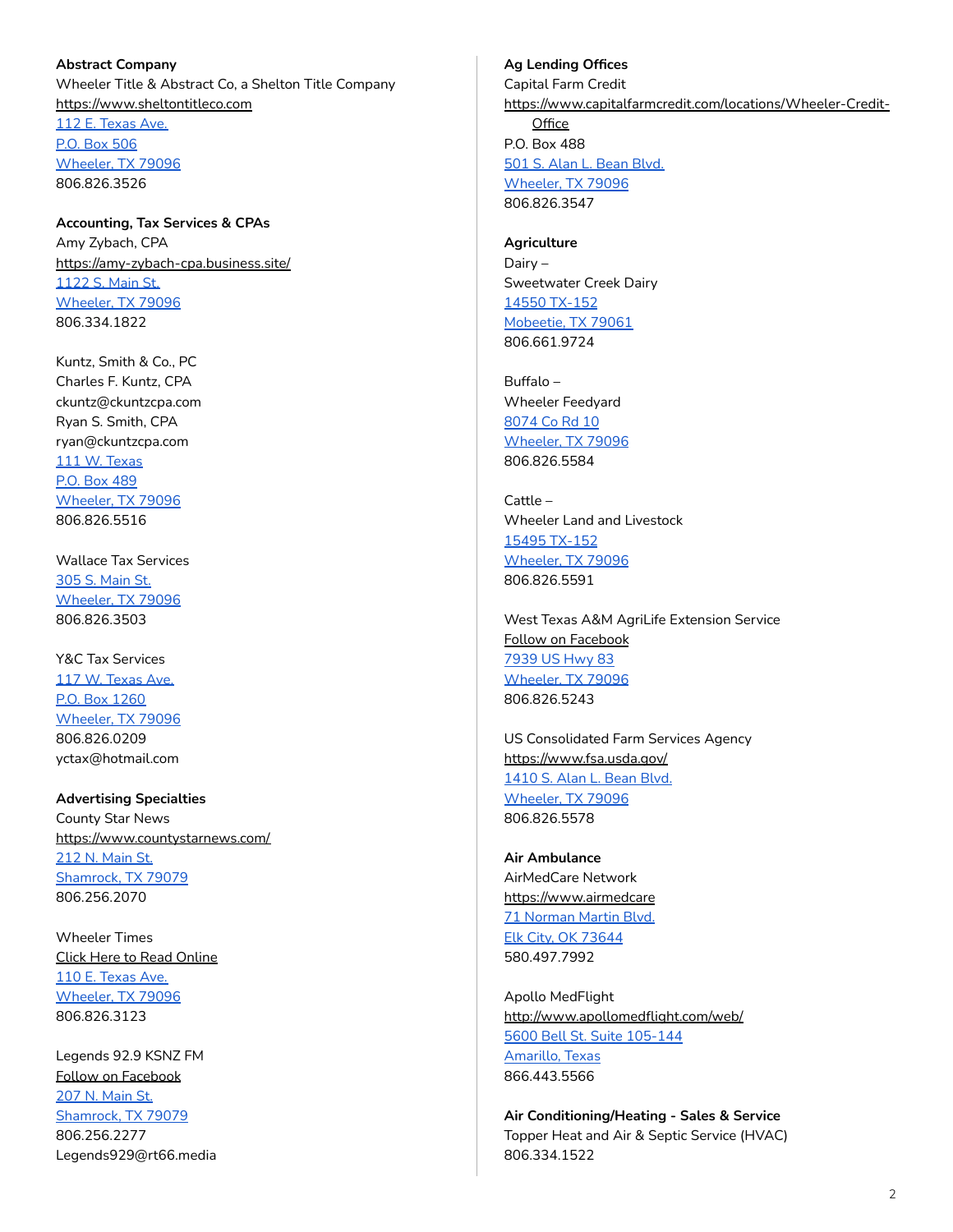### <span id="page-2-0"></span>**Airport**

Wheeler Municipal Airport (Code: T59) [https://www.globalair.com/airport/wheeler-municipal-t59.asp](https://www.globalair.com/airport/wheeler-municipal-t59.aspx) [x](https://www.globalair.com/airport/wheeler-municipal-t59.aspx)

806.826.3222

<span id="page-2-1"></span>**Antiques and Collectibles**

Antique Cupboard Follow on [Facebook](https://www.facebook.com/pages/Antique-Cupboard/574483099283382) 103 E. [Texas](https://www.google.com/maps/place/103+E+Texas+Ave,+Wheeler,+TX+79096/@35.4440737,-100.275004,17z/data=!3m1!4b1!4m5!3m4!1s0x87aa1f900aec3229:0x25d60cbf39475d39!8m2!3d35.4440693!4d-100.2728153) Ave. [Wheeler,](https://www.google.com/maps/place/103+E+Texas+Ave,+Wheeler,+TX+79096/@35.4440737,-100.275004,17z/data=!3m1!4b1!4m5!3m4!1s0x87aa1f900aec3229:0x25d60cbf39475d39!8m2!3d35.4440693!4d-100.2728153) TX 79096 806.826.2200 806.663.0744

Red Rio Consign & Shop Follow on [Facebook](https://www.facebook.com/redrioConsign/) 419 [Main](https://www.google.com/maps/place/419+S+Main+St,+Wheeler,+TX+79096/@35.4442569,-100.2746023,17z/data=!3m1!4b1!4m5!3m4!1s0x87aa1f9065210d41:0x4e89c3e42da938cd!8m2!3d35.4442525!4d-100.2724136) St. [Wheeler,](https://www.google.com/maps/place/419+S+Main+St,+Wheeler,+TX+79096/@35.4442569,-100.2746023,17z/data=!3m1!4b1!4m5!3m4!1s0x87aa1f9065210d41:0x4e89c3e42da938cd!8m2!3d35.4442525!4d-100.2724136) TX 79096 580.799.3886

### <span id="page-2-2"></span>**Apartments**

April Hopper – 806.255.0518 Dale Kidd – 806.334.1583 McCasland Rentals – 806.334.0305 Pam Hill - 469.323.9625 (RiverCrest Property <http://rivercrestproperty.com/>) Pure Country Cabins – 806.663.9881; 806.255.0268

<span id="page-2-3"></span>**Artisans / Handcrafted / Designers** Panhandle [Handmade](https://www.facebook.com/PanhandleHandmadeMarket/?__tn__=%2Cd%2CP-R&eid=ARCFluG8umwByAUQRu3E539inf--h7YlDjq_2iVSqUBSvjDrDzuF6ObuxFpPvLkuthyI2ILdc-arcm37) Market

Christie Davis Couture Follow on [Facebook](https://www.facebook.com/Christie-Davis-Couture-697652063747051/) 806.736.0418

Flying Heart Quilts Follow on [Facebook](https://www.facebook.com/Flying-Heart-Quilts-406304203151284/) 806.256.2109

HL Guest Handmade Follow on [Facebook](https://www.facebook.com/hlguesthandmade/) 806.683.2863

JB Custom Knives Follow on [Facebook](https://www.facebook.com/JBKnives/) 806.663.6284

Precision Riflesmithing by Bryant Custom LLC Follow on [Facebook](https://www.facebook.com/BryantCustomLLC/) 806.826.5618

Tealwood Designs Follow on [Facebook](https://www.facebook.com/tealwooddesign/) 806.203.0824

# <span id="page-2-4"></span>**Assisted Living Centers** Parkview Hospital – Assisted Living <http://parkviewhosp.org/assisted-living-center/> 901 S. [Sweetwater](https://www.google.com/maps/place/901+S+Sweetwater+St,+Wheeler,+TX+79096/@35.4392773,-100.2725858,17z/data=!3m1!4b1!4m5!3m4!1s0x87aa1f84a4e57781:0x6a1ba2db4ff8d738!8m2!3d35.4392729!4d-100.2703971) St. [Wheeler,](https://www.google.com/maps/place/901+S+Sweetwater+St,+Wheeler,+TX+79096/@35.4392773,-100.2725858,17z/data=!3m1!4b1!4m5!3m4!1s0x87aa1f84a4e57781:0x6a1ba2db4ff8d738!8m2!3d35.4392729!4d-100.2703971) TX 79096

806.826.5581 ext 299

Wheeler Nursing and Rehabilitation <https://www.wheelernursing.com/> 1000 [Kiowa](https://www.google.com/maps/place/1000+Kiowa+St,+Wheeler,+TX+79096/@35.4384218,-100.2800382,17z/data=!3m1!4b1!4m5!3m4!1s0x87aa1f994c02c7e1:0xa6bbe75b7a7c2f70!8m2!3d35.4384174!4d-100.2778495) St. [Wheeler,](https://www.google.com/maps/place/1000+Kiowa+St,+Wheeler,+TX+79096/@35.4384218,-100.2800382,17z/data=!3m1!4b1!4m5!3m4!1s0x87aa1f994c02c7e1:0xa6bbe75b7a7c2f70!8m2!3d35.4384174!4d-100.2778495) TX 79096 806.826.3505

<span id="page-2-5"></span>**Attorneys** Shelton & Shelton Lawyers, PLLC <http://sheltonlawyers.com/> 112 E. [Texas](https://www.google.com/maps/place/112+E+Texas+Ave,+Wheeler,+TX+79096/@35.4437507,-100.2750233,17z/data=!3m1!4b1!4m5!3m4!1s0x87aa1f9a9ef95dff:0x2d058d081ead55f8!8m2!3d35.4437463!4d-100.2728346) Ave.

[Wheeler,](https://www.google.com/maps/place/112+E+Texas+Ave,+Wheeler,+TX+79096/@35.4437507,-100.2750233,17z/data=!3m1!4b1!4m5!3m4!1s0x87aa1f9a9ef95dff:0x2d058d081ead55f8!8m2!3d35.4437463!4d-100.2728346) TX 79096 806.826.0069

Wheeler County Attorney <http://www.co.wheeler.tx.us/page/wheeler.County.Attorney> 401 [Main](https://www.google.com/maps/place/Wheeler+County+Attorney/@35.4446388,-100.2750569,17z/data=!3m1!4b1!4m5!3m4!1s0x87aa1f91a581e5ad:0x5dc2acdabca2b24f!8m2!3d35.4446344!4d-100.2728682) St. P.O. Box [469](https://www.google.com/maps/place/Wheeler+County+Attorney/@35.4446388,-100.2750569,17z/data=!3m1!4b1!4m5!3m4!1s0x87aa1f91a581e5ad:0x5dc2acdabca2b24f!8m2!3d35.4446344!4d-100.2728682) [Wheeler,](https://www.google.com/maps/place/Wheeler+County+Attorney/@35.4446388,-100.2750569,17z/data=!3m1!4b1!4m5!3m4!1s0x87aa1f91a581e5ad:0x5dc2acdabca2b24f!8m2!3d35.4446344!4d-100.2728682) TX 79096 806.826.2042

### <span id="page-2-6"></span>**Auctioneers**

Lyndon Loyd Auctioneers <https://www.loydsauction.com/> P.O. Box 1279 Wheeler, TX 79096 806.334.0407 Cole Wilson 806.662.5796

Paul Hathaway Auctioneers 806.845.3661

<span id="page-2-7"></span>**Auto Parts and Accessories** Marshall Auto Follow on [Facebook](https://www.facebook.com/pages/Marshall-Discount-Auto/869781833074881) 116 E. [Texas](https://www.google.com/maps/place/116+E+Texas+Ave,+Wheeler,+TX+79096/@35.4438147,-100.2747549,17z/data=!3m1!4b1!4m5!3m4!1s0x87aa1f9aa1c94fad:0x8048e7709176c07e!8m2!3d35.4438103!4d-100.2725662) Ave. [Wheeler,](https://www.google.com/maps/place/116+E+Texas+Ave,+Wheeler,+TX+79096/@35.4438147,-100.2747549,17z/data=!3m1!4b1!4m5!3m4!1s0x87aa1f9aa1c94fad:0x8048e7709176c07e!8m2!3d35.4438103!4d-100.2725662) TX 79096 806.826.3213

McCain's Auto Body 117 W. [Oklahoma](https://www.google.com/maps/place/117+W+Oklahoma+Ave,+Wheeler,+TX+79096/@35.4449514,-100.2768145,17z/data=!3m1!4b1!4m5!3m4!1s0x87aa1f908da311bd:0xcee11945148c7242!8m2!3d35.444947!4d-100.2746258) Ave. [Wheeler,](https://www.google.com/maps/place/117+W+Oklahoma+Ave,+Wheeler,+TX+79096/@35.4449514,-100.2768145,17z/data=!3m1!4b1!4m5!3m4!1s0x87aa1f908da311bd:0xcee11945148c7242!8m2!3d35.444947!4d-100.2746258) TX 79096 806.826.3433

Ware Chevrolet <https://www.warecbp.com/> Follow on [Facebook](https://www.facebook.com/warechevy/?ref=br_rs&fb_dtsg_ag=AQxF1TChHoiH_8T40Xv8IBMETD3LK3HmQJMWFaRgeUwRNA%3AAQxCDhiQ0CCh-dXb2uYKJQRsUy1wNQNml2v_ClvVJu4qHw&jazoest=27735) [7795](https://www.google.com/maps/place/7795+US-83,+Wheeler,+TX+79096/@35.4297398,-100.2751274,17z/data=!3m1!4b1!4m5!3m4!1s0x87aa1f770d88abe5:0x38b85a21f6b0ab06!8m2!3d35.4297354!4d-100.2729387) US Hwy 83 [Wheeler,](https://www.google.com/maps/place/7795+US-83,+Wheeler,+TX+79096/@35.4297398,-100.2751274,17z/data=!3m1!4b1!4m5!3m4!1s0x87aa1f770d88abe5:0x38b85a21f6b0ab06!8m2!3d35.4297354!4d-100.2729387) TX 79096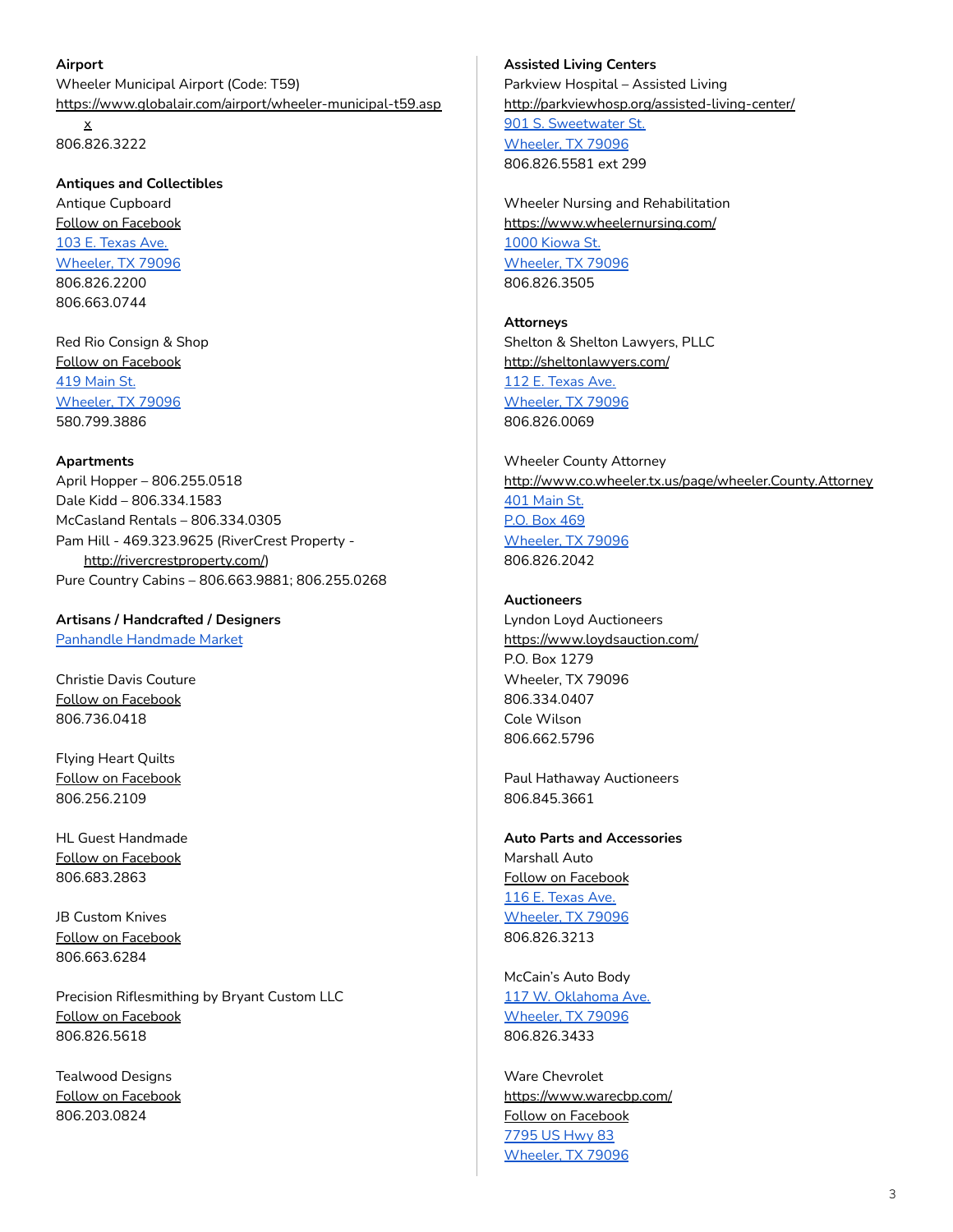Ware Chevrolet (con't) Sales: 877.271.5342 Service: 877.636.8292 Parts: 806.826.5521

<span id="page-3-0"></span>**Automobile Dealer, Repairs & Service** Grandy's Garage 895 [Hefley](https://www.google.com/maps/place/895+Hefley+Rd,+Wheeler,+TX+79096/@35.4383787,-100.2968629,17z/data=!3m1!4b1!4m5!3m4!1s0x87aa1faf6eb0198f:0xefd03d855abde7ef!8m2!3d35.4383743!4d-100.2946742) Road

[Wheeler,](https://www.google.com/maps/place/895+Hefley+Rd,+Wheeler,+TX+79096/@35.4383787,-100.2968629,17z/data=!3m1!4b1!4m5!3m4!1s0x87aa1faf6eb0198f:0xefd03d855abde7ef!8m2!3d35.4383743!4d-100.2946742) TX 79096 806.570.5699

H&H Tire Follow on [Facebook](https://www.facebook.com/HandHtireshop1/) 714 W. [Oklahoma](https://www.google.com/maps/place/714+W+Oklahoma+Ave,+Wheeler,+TX+79096/@35.4449141,-100.286149,17z/data=!3m1!4b1!4m5!3m4!1s0x87aa1fbd12e9f5af:0x35f7a3e1ec09b53!8m2!3d35.4449097!4d-100.2839603) Ave. [Wheeler,](https://www.google.com/maps/place/714+W+Oklahoma+Ave,+Wheeler,+TX+79096/@35.4449141,-100.286149,17z/data=!3m1!4b1!4m5!3m4!1s0x87aa1fbd12e9f5af:0x35f7a3e1ec09b53!8m2!3d35.4449097!4d-100.2839603) TX 79096 806.826.5759

Tintori's Lube & Tire Follow on [Facebook](https://www.facebook.com/tintoris/) [1100](https://www.google.com/maps/place/1100+S+Alan+L+Bean+Blvd,+Wheeler,+TX+79096/@35.43753,-100.2721492,3a,75y,274.75h,90t/data=!3m6!1e1!3m4!1s0l1NOF--9kqxn2upBStqNQ!2e0!7i13312!8i6656!4m5!3m4!1s0x87aa1f9cbc2aec43:0x80e7d96a67dd6bbe!8m2!3d35.4375485!4d-100.2724786) S. Alan L. Bean Blvd. [Wheeler,](https://www.google.com/maps/place/1100+S+Alan+L+Bean+Blvd,+Wheeler,+TX+79096/@35.43753,-100.2721492,3a,75y,274.75h,90t/data=!3m6!1e1!3m4!1s0l1NOF--9kqxn2upBStqNQ!2e0!7i13312!8i6656!4m5!3m4!1s0x87aa1f9cbc2aec43:0x80e7d96a67dd6bbe!8m2!3d35.4375485!4d-100.2724786) TX 79096 806.341.8920

Ware Chevrolet <https://www.warecbp.com/> Follow on [Facebook](https://www.facebook.com/warechevy/?ref=br_rs&fb_dtsg_ag=AQxF1TChHoiH_8T40Xv8IBMETD3LK3HmQJMWFaRgeUwRNA%3AAQxCDhiQ0CCh-dXb2uYKJQRsUy1wNQNml2v_ClvVJu4qHw&jazoest=27735) [7795](https://www.google.com/maps/place/7795+US-83,+Wheeler,+TX+79096/@35.4297398,-100.2751274,17z/data=!3m1!4b1!4m5!3m4!1s0x87aa1f770d88abe5:0x38b85a21f6b0ab06!8m2!3d35.4297354!4d-100.2729387) US Hwy 83 [Wheeler,](https://www.google.com/maps/place/7795+US-83,+Wheeler,+TX+79096/@35.4297398,-100.2751274,17z/data=!3m1!4b1!4m5!3m4!1s0x87aa1f770d88abe5:0x38b85a21f6b0ab06!8m2!3d35.4297354!4d-100.2729387) TX 79096 Sales: 877.271.5342 Service: 877.636.8292 Parts: 806.826.5521

<span id="page-3-1"></span>**Bail Bonds** Bob's Bail Bonds Pat Childress 806.334.0452

<span id="page-3-2"></span>**Bakery** Baked Creations by Diane Follow on [Facebook](https://www.facebook.com/Baked-Creations-by-Diane-467343943719629/)

Beyond the Box Bakery Follow on [Facebook](https://www.facebook.com/Beyond-The-Box-Bakery-457687761655096/)

Sweet Texas Flour Follow on [Facebook](https://www.facebook.com/SweetTexasFlour/?__tn__=kCH-R&eid=ARB8rQfFHrBIPnvlUoqaK6HOgVLbEY1no5cmIv0uTN4HbfgIHaNX37zAUjTO39tFWrD-JBp8sTuyM3lB&hc_ref=ARQfodBmiiaeHjGVw5kgS9MVmwu8xh8wiFL64ywQiL_uvAJ2N3JSMsJZBUR9p5sYIpk&fref=nf&__xts__[0]=68.ARB0Cqul_lAaD_1hOwj_wEF--uNmkFAwYZACxzOhBijsxX2haX5aO9qhkoZP-sJfFLFJ6TgXNGbzzJ6AkTWRGdeSwqaioiY228UnLy45C-LBZcYDkNYkRd-TxYcTbnj5BbxCow-PLAJiUinwYB2elcIal3j9GU99ZjvloXXWbvLdcb-mTYugWTg8xjj7CFJC0aom0C19EMVRoxF4CXfub6P5WcztJAPpYZ9jDD1LPcihG2MrRV7lBs8pvu9leviMb_B6vnEu2NFF-wKtoUhWLrer42c1DZIYGl2yn9q1Gb6uBBY1hLYs6BKauygkBewK3RX-BYHpvsjdNCr2P5eE1SUB)

<span id="page-3-3"></span>**Banks & Banking Associations** Happy State Bank <https://www.happybank.com/> [1408](https://www.google.com/maps/place/1408+S+Alan+L+Bean+Blvd,+Wheeler,+TX+79096/@35.4322967,-100.2749521,17z/data=!3m1!4b1!4m5!3m4!1s0x87aa1f77c2edac13:0xbbb72fed401910d4!8m2!3d35.4322923!4d-100.2727634) S. Alan L. Bean Blvd. P.O. Box [527](https://www.google.com/maps/place/1408+S+Alan+L+Bean+Blvd,+Wheeler,+TX+79096/@35.4322967,-100.2749521,17z/data=!3m1!4b1!4m5!3m4!1s0x87aa1f77c2edac13:0xbbb72fed401910d4!8m2!3d35.4322923!4d-100.2727634) [Wheeler,](https://www.google.com/maps/place/1408+S+Alan+L+Bean+Blvd,+Wheeler,+TX+79096/@35.4322967,-100.2749521,17z/data=!3m1!4b1!4m5!3m4!1s0x87aa1f77c2edac13:0xbbb72fed401910d4!8m2!3d35.4322923!4d-100.2727634) TX 79096 806.826.5546 OR

101 S [Wheeler](https://www.google.com/maps/place/Happy+State+Bank/@35.5357692,-100.4399738,17z/data=!3m1!4b1!4m5!3m4!1s0x87a9f73478bb9273:0x92da631211cca1d3!8m2!3d35.5357649!4d-100.4377798) Ave [Mobeetie,](https://www.google.com/maps/place/Happy+State+Bank/@35.5357692,-100.4399738,17z/data=!3m1!4b1!4m5!3m4!1s0x87a9f73478bb9273:0x92da631211cca1d3!8m2!3d35.5357649!4d-100.4377798) TX 79061 806.826.5546

Wellington State Bank – Wheeler Banking Center <https://www.wellingtonsb.bank/> 405 S. Alan L. [Bean](https://www.google.com/maps/place/405+S+Alan+L+Bean+Blvd,+Wheeler,+TX+79096/@35.4444784,-100.2736813,17z/data=!3m1!4b1!4m5!3m4!1s0x87aa1f9003f2de7f:0x965893add10075f2!8m2!3d35.444474!4d-100.2714926) Blvd. [Wheeler,](https://www.google.com/maps/place/405+S+Alan+L+Bean+Blvd,+Wheeler,+TX+79096/@35.4444784,-100.2736813,17z/data=!3m1!4b1!4m5!3m4!1s0x87aa1f9003f2de7f:0x965893add10075f2!8m2!3d35.444474!4d-100.2714926) TX 79096 806.660.2265

<span id="page-3-4"></span>**Beauty Consultants** 806 Hair Design Follow on [Facebook](https://www.facebook.com/806hairdesign/) [1303](https://www.google.com/maps/place/1303+S+Alan+L+Bean+Blvd,+Wheeler,+TX+79096/@35.4335038,-100.2739661,17z/data=!3m1!4b1!4m5!3m4!1s0x87aa1f9d5732dd3f:0xbd69c1c94e5d29a!8m2!3d35.4334994!4d-100.2717774) Alan L. Bean Blvd. [Wheeler,](https://www.google.com/maps/place/1303+S+Alan+L+Bean+Blvd,+Wheeler,+TX+79096/@35.4335038,-100.2739661,17z/data=!3m1!4b1!4m5!3m4!1s0x87aa1f9d5732dd3f:0xbd69c1c94e5d29a!8m2!3d35.4334994!4d-100.2717774) TX 79096 806.334.1504

Caroline's Beauty Salon 505 S. [Canadian](https://www.google.com/maps/place/505+S+Canadian+St,+Wheeler,+TX+79096/@35.443484,-100.2766773,17z/data=!3m1!4b1!4m5!3m4!1s0x87aa1f9a7966c775:0xabb581e2f62ee8e1!8m2!3d35.4434796!4d-100.2744886) Street [Wheeler,](https://www.google.com/maps/place/505+S+Canadian+St,+Wheeler,+TX+79096/@35.443484,-100.2766773,17z/data=!3m1!4b1!4m5!3m4!1s0x87aa1f9a7966c775:0xabb581e2f62ee8e1!8m2!3d35.4434796!4d-100.2744886) TX 79096 806.216.2275

Dori's Salon 111 [Texas](https://www.google.com/maps/place/111+W+Texas+Ave,+Wheeler,+TX+79096/@35.4440741,-100.2760742,17z/data=!3m1!4b1!4m5!3m4!1s0x87aa1f907e5bc90f:0x58398e3475913280!8m2!3d35.4440697!4d-100.2738855) Ave. [Wheeler,](https://www.google.com/maps/place/111+W+Texas+Ave,+Wheeler,+TX+79096/@35.4440741,-100.2760742,17z/data=!3m1!4b1!4m5!3m4!1s0x87aa1f907e5bc90f:0x58398e3475913280!8m2!3d35.4440697!4d-100.2738855) TX 79096 806.683.3478 – Dori 806.683.8113 – Ilene

Hyland's Pharmacy (HydraFacial) Follow on [Facebook](https://www.facebook.com/hylandspharmacy/) 108 W. [Oklahoma](https://www.google.com/maps/place/108+W+Oklahoma+Ave,+Wheeler,+TX+79096/@35.4458238,-100.2760257,17z/data=!3m1!4b1!4m5!3m4!1s0x87aa1f9059c891cf:0x93a4400f9b87d8d8!8m2!3d35.4458194!4d-100.273837) Ave. [Wheeler,](https://www.google.com/maps/place/108+W+Oklahoma+Ave,+Wheeler,+TX+79096/@35.4458238,-100.2760257,17z/data=!3m1!4b1!4m5!3m4!1s0x87aa1f9059c891cf:0x93a4400f9b87d8d8!8m2!3d35.4458194!4d-100.273837) TX 79096 806.826.5561

Jazzy Nails Follow on [Facebook](https://www.facebook.com/JazzyNails806/) [7788](https://www.google.com/maps/place/108+W+Oklahoma+Ave,+Wheeler,+TX+79096/@35.4458238,-100.2760257,17z/data=!3m1!4b1!4m5!3m4!1s0x87aa1f9059c891cf:0x93a4400f9b87d8d8!8m2!3d35.4458194!4d-100.273837) US Hwy 83 [Wheeler,](https://www.google.com/maps/place/108+W+Oklahoma+Ave,+Wheeler,+TX+79096/@35.4458238,-100.2760257,17z/data=!3m1!4b1!4m5!3m4!1s0x87aa1f9059c891cf:0x93a4400f9b87d8d8!8m2!3d35.4458194!4d-100.273837) TX 79096

Kim's Barber Shop Follow on [Facebook](https://www.facebook.com/barberkimangeley/) [7788](https://www.google.com/maps/search/7788+US+Hwy+83+Wheeler,+TX+79096/@35.4400394,-100.2897115,14z/data=!3m1!4b1) US Hwy 83 [Wheeler,](https://www.google.com/maps/search/7788+US+Hwy+83+Wheeler,+TX+79096/@35.4400394,-100.2897115,14z/data=!3m1!4b1) TX 79096

Shear Delight [209](https://www.google.com/maps/place/209+E+3rd+St,+Wheeler,+TX+79096/@35.4464231,-100.2719943,17z/data=!3m1!4b1!4m5!3m4!1s0x87aa1f8fb627d587:0xa07938fa24447b1f!8m2!3d35.4464187!4d-100.2698056) E. 3<sup>rd</sup> [Wheeler,](https://www.google.com/maps/place/209+E+3rd+St,+Wheeler,+TX+79096/@35.4464231,-100.2719943,17z/data=!3m1!4b1!4m5!3m4!1s0x87aa1f8fb627d587:0xa07938fa24447b1f!8m2!3d35.4464187!4d-100.2698056) TX 79096 806.826.3168

Texas Hairslingers Follow on [Facebook](https://www.facebook.com/txhairslingers/) 506 [Main](https://www.google.com/maps/place/506+S+Main+St,+Wheeler,+TX+79096/@35.4434031,-100.2760031,17z/data=!3m1!4b1!4m5!3m4!1s0x87aa1f9a837e4a95:0x57e6dd610f16dc1!8m2!3d35.4433987!4d-100.2738144) St. [Wheeler,](https://www.google.com/maps/place/506+S+Main+St,+Wheeler,+TX+79096/@35.4434031,-100.2760031,17z/data=!3m1!4b1!4m5!3m4!1s0x87aa1f9a837e4a95:0x57e6dd610f16dc1!8m2!3d35.4433987!4d-100.2738144) TX 79096 806.676.5223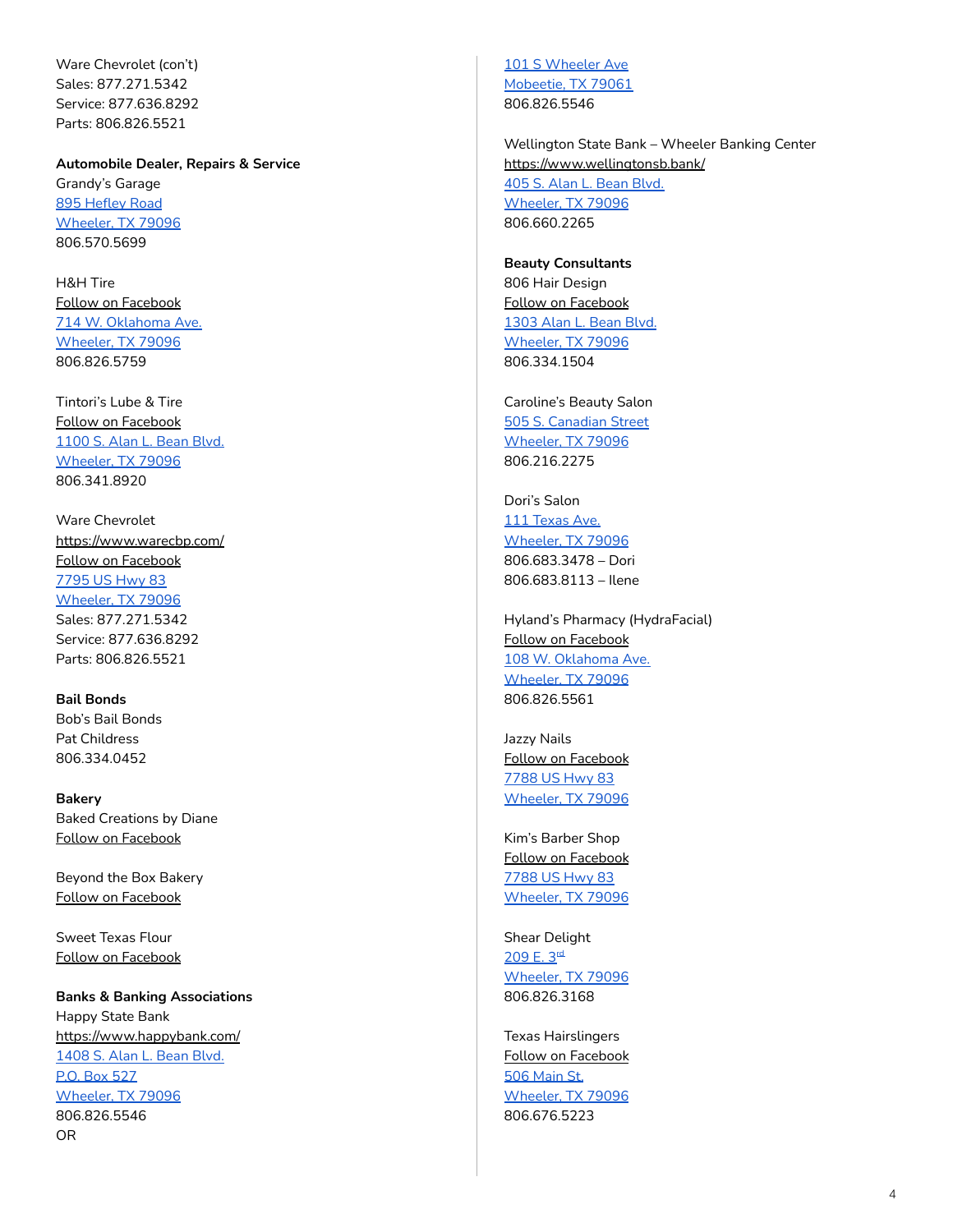Wild Scissors Follow on [Facebook](https://www.facebook.com/Wild-Scissors-248774098544422/) 502 S. [Canadian](https://www.google.com/maps/place/502+S+Canadian+St,+Wheeler,+TX+79096/@35.4437625,-100.2772199,17z/data=!3m1!4b1!4m5!3m4!1s0x87aa1f909df71eb5:0xffaa55c958fff710!8m2!3d35.4437581!4d-100.2750312) St. [Wheeler,](https://www.google.com/maps/place/502+S+Canadian+St,+Wheeler,+TX+79096/@35.4437625,-100.2772199,17z/data=!3m1!4b1!4m5!3m4!1s0x87aa1f909df71eb5:0xffaa55c958fff710!8m2!3d35.4437581!4d-100.2750312) TX 79096 806.663.1553

<span id="page-4-0"></span>**Body Shops** McCain's Auto Body 117 W. [Oklahoma](https://www.google.com/maps/place/117+W+Oklahoma+Ave,+Wheeler,+TX+79096/@35.4449514,-100.2768145,17z/data=!3m1!4b1!4m5!3m4!1s0x87aa1f908da311bd:0xcee11945148c7242!8m2!3d35.444947!4d-100.2746258) Ave. [Wheeler,](https://www.google.com/maps/place/117+W+Oklahoma+Ave,+Wheeler,+TX+79096/@35.4449514,-100.2768145,17z/data=!3m1!4b1!4m5!3m4!1s0x87aa1f908da311bd:0xcee11945148c7242!8m2!3d35.444947!4d-100.2746258) TX 79096 806.826.3433

**Boutiques/Clothing & Specialty Shops** Antique Cupboard Follow on [Facebook](https://www.facebook.com/groups/410483989008331/) 103 E. [Texas](https://www.google.com/maps/place/103+E+Texas+Ave,+Wheeler,+TX+79096/@35.4440737,-100.275004,17z/data=!3m1!4b1!4m5!3m4!1s0x87aa1f900aec3229:0x25d60cbf39475d39!8m2!3d35.4440693!4d-100.2728153) Ave. [Wheeler,](https://www.google.com/maps/place/103+E+Texas+Ave,+Wheeler,+TX+79096/@35.4440737,-100.275004,17z/data=!3m1!4b1!4m5!3m4!1s0x87aa1f900aec3229:0x25d60cbf39475d39!8m2!3d35.4440693!4d-100.2728153) TX 79096 806.663.0744

Blue Moon Furniture & Decor Follow on [Facebook](https://www.facebook.com/BlueMoon0729/) [14810](https://www.google.com/maps/place/14810+TX-152,+Mobeetie,+TX+79061/@35.5175378,-100.5490218,17z/data=!3m1!4b1!4m5!3m4!1s0x87a9fec75432949f:0x13ffdc76ce0c04bd!8m2!3d35.5175335!4d-100.5468331) Hwy 152 [Mobeetie,](https://www.google.com/maps/place/14810+TX-152,+Mobeetie,+TX+79061/@35.5175378,-100.5490218,17z/data=!3m1!4b1!4m5!3m4!1s0x87a9fec75432949f:0x13ffdc76ce0c04bd!8m2!3d35.5175335!4d-100.5468331) TX 79061 806.845.2044

Gypsy Ranch Boutique Follow on [Facebook](https://www.facebook.com/GypZRanch/) <https://www.gypsyranchboutique.com/> 403 [Twister](https://www.google.com/maps/search/403+Twister+Ave.+Wheeler,+TX+79096+++/@35.4448665,-100.2863744,15z/data=!3m1!4b1) Ave. [Wheeler,](https://www.google.com/maps/search/403+Twister+Ave.+Wheeler,+TX+79096+++/@35.4448665,-100.2863744,15z/data=!3m1!4b1) TX 79096 806.663.2264

Hyland's Pharmacy Follow on [Facebook](https://www.facebook.com/hylandspharmacy/) 108 W. [Oklahoma](https://www.google.com/maps/place/108+W+Oklahoma+Ave,+Wheeler,+TX+79096/@35.4458238,-100.2760257,17z/data=!3m1!4b1!4m5!3m4!1s0x87aa1f9059c891cf:0x93a4400f9b87d8d8!8m2!3d35.4458194!4d-100.273837) Ave. [Wheeler,](https://www.google.com/maps/place/108+W+Oklahoma+Ave,+Wheeler,+TX+79096/@35.4458238,-100.2760257,17z/data=!3m1!4b1!4m5!3m4!1s0x87aa1f9059c891cf:0x93a4400f9b87d8d8!8m2!3d35.4458194!4d-100.273837) TX 79096 806.826.5561

Novedades Saharay Follow on [Facebook](https://www.facebook.com/Novedades-Saharay-309206589220811/) 410 S. [Main](https://www.google.com/maps/place/410+S+Main+St,+Wheeler,+TX+79096/@35.4446514,-100.276122,17z/data=!3m1!4b1!4m5!3m4!1s0x87aa1f9062f279b5:0xe0fb24d669eef9cc!8m2!3d35.444647!4d-100.2739333) St. [Wheeler,](https://www.google.com/maps/place/410+S+Main+St,+Wheeler,+TX+79096/@35.4446514,-100.276122,17z/data=!3m1!4b1!4m5!3m4!1s0x87aa1f9062f279b5:0xe0fb24d669eef9cc!8m2!3d35.444647!4d-100.2739333) TX 79096 806.826.0784

Red Rio Consign & Shop Follow on [Facebook](https://www.facebook.com/redrioConsign/) 419 [Main](https://www.google.com/maps/place/419+S+Main+St,+Wheeler,+TX+79096/@35.4442569,-100.2746023,17z/data=!3m1!4b1!4m5!3m4!1s0x87aa1f9065210d41:0x4e89c3e42da938cd!8m2!3d35.4442525!4d-100.2724136) St. [Wheeler,](https://www.google.com/maps/place/419+S+Main+St,+Wheeler,+TX+79096/@35.4442569,-100.2746023,17z/data=!3m1!4b1!4m5!3m4!1s0x87aa1f9065210d41:0x4e89c3e42da938cd!8m2!3d35.4442525!4d-100.2724136) TX 79096 580.799.3886

Sew Champ Designs (inside Texas Street Floral) Follow on [Facebook](https://www.facebook.com/Sew-Champ-Designs-858134947655458/) 121 W. [Texas](https://www.google.com/maps/place/121+W+Texas+Ave,+Wheeler,+TX+79096/@35.4438308,-100.2767926,17z/data=!3m1!4b1!4m5!3m4!1s0x87aa1f9081d4f51d:0x6ab0f1da093a0dd0!8m2!3d35.4438264!4d-100.2746039) Ave. [Wheeler,](https://www.google.com/maps/place/121+W+Texas+Ave,+Wheeler,+TX+79096/@35.4438308,-100.2767926,17z/data=!3m1!4b1!4m5!3m4!1s0x87aa1f9081d4f51d:0x6ab0f1da093a0dd0!8m2!3d35.4438264!4d-100.2746039) TX 79096 806.898.3565

Texas Street Floral & Home Decor Follow on [Facebook](https://www.facebook.com/TexasStreetFloral/) 121 W. [Texas](https://www.google.com/maps/place/121+W+Texas+Ave,+Wheeler,+TX+79096/@35.4438308,-100.2767926,17z/data=!3m1!4b1!4m5!3m4!1s0x87aa1f9081d4f51d:0x6ab0f1da093a0dd0!8m2!3d35.4438264!4d-100.2746039) Ave. [Wheeler,](https://www.google.com/maps/place/121+W+Texas+Ave,+Wheeler,+TX+79096/@35.4438308,-100.2767926,17z/data=!3m1!4b1!4m5!3m4!1s0x87aa1f9081d4f51d:0x6ab0f1da093a0dd0!8m2!3d35.4438264!4d-100.2746039) TX 79096 806.826.5943

The Rusty Barb Follow on [Facebook](https://www.facebook.com/therustybarb27/) 109 W. [Texas](https://goo.gl/maps/CTUqcmGSMUcGt4jU9) Ave. [Wheeler,](https://goo.gl/maps/CTUqcmGSMUcGt4jU9) TX 79096 806.203.1442

Wheeler Flower Shop Follow on [Facebook](https://www.facebook.com/Wheeler-Flower-Shop-100178901385805/) 103 W. [Texas](https://goo.gl/maps/37JdrHTrxUA78LKUA) Ave. [Wheeler,](https://www.google.com/maps/place/418+S+Main+St,+Wheeler,+TX+79096/@35.4443799,-100.2760695,17z/data=!3m1!4b1!4m5!3m4!1s0x87aa1f907d0578d3:0x93ed3237c3455019!8m2!3d35.4443755!4d-100.2738808) TX 79096 806.425.0680

<span id="page-4-1"></span>**Building Materials** Hefley Hardware and Feed Follow on [Facebook](https://www.facebook.com/hefleyfeeds/) 511 S. Main [Street](https://www.google.com/maps/place/511+S+Main+St,+Wheeler,+TX+79096/@35.4434426,-100.2753903,17z/data=!3m1!4b1!4m5!3m4!1s0x87aa1f9a9bae83c7:0x6e30685f03df07bd!8m2!3d35.4434382!4d-100.2732016) [Wheeler,](https://www.google.com/maps/place/511+S+Main+St,+Wheeler,+TX+79096/@35.4434426,-100.2753903,17z/data=!3m1!4b1!4m5!3m4!1s0x87aa1f9a9bae83c7:0x6e30685f03df07bd!8m2!3d35.4434382!4d-100.2732016) TX 79096 806.826.5532

Wheeler General Store LLC Follow on [Facebook](https://www.facebook.com/thewheelergeneralstore/) [15868](https://www.google.com/maps/place/15868+TX-152,+Wheeler,+TX+79096/@35.4435562,-100.2602493,17z/data=!3m1!4b1!4m5!3m4!1s0x87aa20284370b72f:0x9c92148f0b2749ac!8m2!3d35.4435518!4d-100.2580606) TX 152 [Wheeler,](https://www.google.com/maps/place/15868+TX-152,+Wheeler,+TX+79096/@35.4435562,-100.2602493,17z/data=!3m1!4b1!4m5!3m4!1s0x87aa20284370b72f:0x9c92148f0b2749ac!8m2!3d35.4435518!4d-100.2580606) TX 79096 806.826.5531

<span id="page-4-2"></span>**Car [Wash](http://cca.dalhart.org/Car-Wash-__10005118_category.aspx) Services** Anderson Car Wash 806.669.4649

Classic Car Wash 401 [Stanley](https://www.google.com/maps/place/401+Stanley+St,+Wheeler,+TX+79096/@35.4439509,-100.269286,17z/data=!3m1!4b1!4m5!3m4!1s0x87aa1f858cdc4f41:0xb7e1f5bae6b17b5e!8m2!3d35.4439465!4d-100.2670973) Street [Wheeler,](https://www.google.com/maps/place/401+Stanley+St,+Wheeler,+TX+79096/@35.4439509,-100.269286,17z/data=!3m1!4b1!4m5!3m4!1s0x87aa1f858cdc4f41:0xb7e1f5bae6b17b5e!8m2!3d35.4439465!4d-100.2670973) TX 79096 806.669.5665

Classic Car Wash – Car Detailing Ray Petit 806.216.0986

Mobil Wash Guy Nic Derr 806.204.1175

Tintori's Lube & Tire Follow on [Facebook](https://www.facebook.com/tintoris/) [1100](https://www.google.com/maps/place/1100+S+Alan+L+Bean+Blvd,+Wheeler,+TX+79096/@35.43753,-100.2721492,3a,75y,274.75h,90t/data=!3m6!1e1!3m4!1s0l1NOF--9kqxn2upBStqNQ!2e0!7i13312!8i6656!4m5!3m4!1s0x87aa1f9cbc2aec43:0x80e7d96a67dd6bbe!8m2!3d35.4375485!4d-100.2724786) S. Alan L. Bean Blvd. [Wheeler,](https://www.google.com/maps/place/1100+S+Alan+L+Bean+Blvd,+Wheeler,+TX+79096/@35.43753,-100.2721492,3a,75y,274.75h,90t/data=!3m6!1e1!3m4!1s0l1NOF--9kqxn2upBStqNQ!2e0!7i13312!8i6656!4m5!3m4!1s0x87aa1f9cbc2aec43:0x80e7d96a67dd6bbe!8m2!3d35.4375485!4d-100.2724786) TX 79096 806.341.8920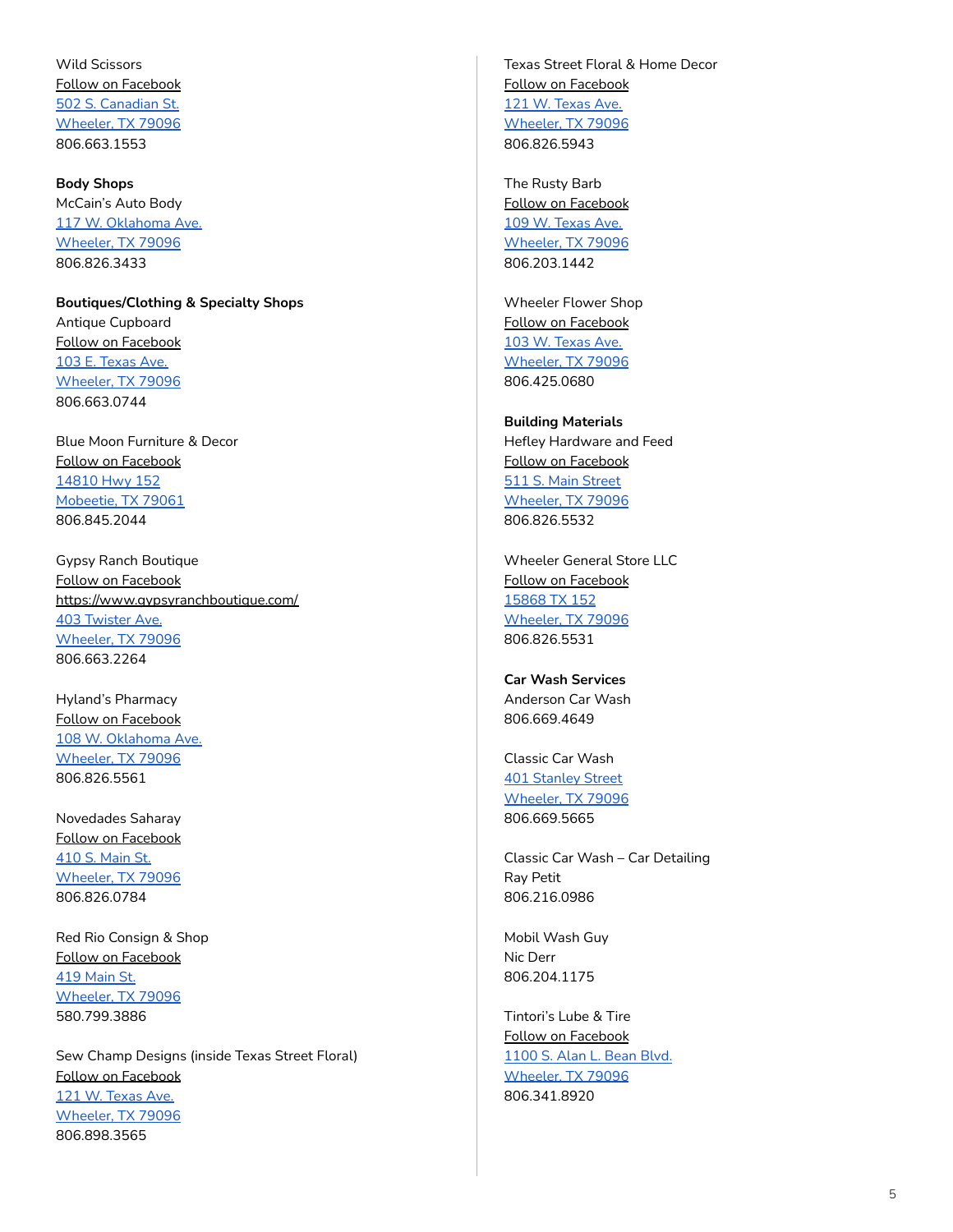#### <span id="page-5-0"></span>**C a t e r i n g**

Maxey's Steakhouse <u>Follo[w](https://www.facebook.com/MaxeysSteakhouse/) on Facebook</u> <u>7789 US H[w](https://www.google.com/maps/place/Maxey)y 83</u> <u>[W](https://www.google.com/maps/place/Maxey)heeler, TX 79096</u> 8 0 6.8 2 6.3 4 4 1

M e l's Din e r <u>Follo[w](https://www.facebook.com/Mels-Diner-of-Wheeler-Texas-240180734699/) on Facebook</u> <u>704 [W.](https://www.google.com/maps/place/Mel) Oklahoma Street (W. on HWY 152)</u> <u>[W](https://www.google.com/maps/place/Mel)heeler, TX 79096</u> 8 0 6.8 2 6.3 7 5 6

<span id="page-5-1"></span>**C a tt l e F e e d i n g** Wheeler Land & Livestock <u>15495 T[X](https://www.google.com/maps/place/15495+TX-152,+Mobeetie,+TX+79061/@35.5175378,-100.5490218,17z/data=!3m1!4b1!4m5!3m4!1s0x87a9fec75432949f:0x912d51eca07e5fc!8m2!3d35.5175335!4d-100.5468331)-152</u> <u>[W](https://www.google.com/maps/place/15495+TX-152,+Mobeetie,+TX+79061/@35.5175378,-100.5490218,17z/data=!3m1!4b1!4m5!3m4!1s0x87a9fec75432949f:0x912d51eca07e5fc!8m2!3d35.5175335!4d-100.5468331)heeler, TX 79096</u> 8 0 6.8 2 6.5 5 9 1

<span id="page-5-2"></span>**Child Advocacy Group** Children's Advocacy Center of Texas <u>http[s://w](https://www.cactx.org/local-centers)ww.cactx.org/local-centers</u>

<span id="page-5-3"></span>Child Development & Day Care Ora Belinda Schoolhouse <u>Follo[w](https://www.facebook.com/profile.php?id=100008613707317) on Facebook</u> <u>1320 [S.](https://www.google.com/maps/place/1320+S+Alan+L+Bean+Blvd,+Wheeler,+TX+79096/@35.4328248,-100.2749208,17z/data=!3m1!4b1!4m5!3m4!1s0x87aa1f77e453bcaf:0x4cb62f23f1c77e48!8m2!3d35.4328204!4d-100.2727321) Alan L. Bean Blvd.</u> [Wheeler,](https://www.google.com/maps/place/1320+S+Alan+L+Bean+Blvd,+Wheeler,+TX+79096/@35.4328248,-100.2749208,17z/data=!3m1!4b1!4m5!3m4!1s0x87aa1f77e453bcaf:0x4cb62f23f1c77e48!8m2!3d35.4328204!4d-100.2727321) TX 79096 806.826.1111

<span id="page-5-4"></span>**Churches** Wheeler Area Church Alliance (WACA) <u>Follo[w](https://www.facebook.com/wheelerareachurchalliance/) on Facebook</u>

Allison First Baptist P.O. B o x 8 0 <u>203 [N](https://www.google.com/maps/search/203+North+Keyes+Allison,+TX+79003/@35.6059134,-100.1181832,14z/data=!3m1!4b1)orth Keyes</u> <u>Al[lis](https://www.google.com/maps/search/203+North+Keyes+Allison,+TX+79003/@35.6059134,-100.1181832,14z/data=!3m1!4b1)on, TX 79003</u> 8 0 6.3 7 5.2 3 3 7

Allison United Methodist P.O. B o x 2 8 <u>206 1st St. Apt. [W](https://www.google.com/maps/search/206+1st+St.+Apt.+W+Allison,+TX+79003/@32.8665415,-103.4312811,6z/data=!3m1!4b1)</u> <u>Al[lis](https://www.google.com/maps/search/206+1st+St.+Apt.+W+Allison,+TX+79003/@32.8665415,-103.4312811,6z/data=!3m1!4b1)on, TX 79003</u> 8 0 6.3 7 5.2 5 7 2

Allison United Pentecostal P.O. Box 115 <u>106 [W.](https://www.google.com/maps/place/106+1st+St,+Allison,+TX+79003/@35.6072512,-100.1038656,17z/data=!3m1!4b1!4m5!3m4!1s0x87a98f6ce09a7d79:0xbc48d472d1842b3!8m2!3d35.6072469!4d-100.1016769) 1st St.</u> <u>[Allison,](https://www.google.com/maps/place/106+1st+St,+Allison,+TX+79003/@35.6072512,-100.1038656,17z/data=!3m1!4b1!4m5!3m4!1s0x87a98f6ce09a7d79:0xbc48d472d1842b3!8m2!3d35.6072469!4d-100.1016769) TX 79003</u> 8 0 6.3 7 5.2 2 1 1

Briscoe Community Church <u>Follo[w](https://www.facebook.com/BriscoeCommunityChurch/) on Facebook</u> <u>111 Ho[w](https://www.google.com/maps/place/Howard+Ave,+Briscoe,+TX+79011/@35.5826761,-100.2897927,17z/data=!3m1!4b1!4m5!3m4!1s0x87a9f36b5a486103:0x891350ee5b368474!8m2!3d35.5826718!4d-100.287604)ard Ave.</u> [Briscoe,](https://www.google.com/maps/place/Howard+Ave,+Briscoe,+TX+79011/@35.5826761,-100.2897927,17z/data=!3m1!4b1!4m5!3m4!1s0x87a9f36b5a486103:0x891350ee5b368474!8m2!3d35.5826718!4d-100.287604) TX 79011

#### 8 0 6.3 7 5.1 1 1 2

Church of Christ <u>Follo[w](https://www.facebook.com/wheelertxcoc/) on Facebook</u> P.O. B o x 3 2 3 <u>1001 [S.](https://www.google.com/maps/place/1001+S+Alan+L+Bean+Blvd,+Wheeler,+TX+79096/@35.4385717,-100.2739004,17z/data=!3m1!4b1!4m5!3m4!1s0x87aa1f9ca9da0aa5:0x6a6dc7a9911eb92c!8m2!3d35.4385673!4d-100.2717117) Alan L. Bean Blvd</u> <u>[W](https://www.google.com/maps/place/1001+S+Alan+L+Bean+Blvd,+Wheeler,+TX+79096/@35.4385717,-100.2739004,17z/data=!3m1!4b1!4m5!3m4!1s0x87aa1f9ca9da0aa5:0x6a6dc7a9911eb92c!8m2!3d35.4385673!4d-100.2717117)heeler, TX 79096</u> 8 0 6.8 2 6.5 5 4 2

Connection/Conexión <u>Follo[w](https://www.facebook.com/ConnectionConexion/) on Facebook</u> <u>7796 US H[w](https://www.google.com/maps/place/7796+US-83,+Wheeler,+TX+79096/@35.4297365,-100.2736813,17z/data=!3m1!4b1!4m5!3m4!1s0x87aa1f776356ea81:0x87f9178a201de04f!8m2!3d35.4297321!4d-100.2714926)y 83</u> <u>[W](https://www.google.com/maps/place/7796+US-83,+Wheeler,+TX+79096/@35.4297365,-100.2736813,17z/data=!3m1!4b1!4m5!3m4!1s0x87aa1f776356ea81:0x87f9178a201de04f!8m2!3d35.4297321!4d-100.2714926)heeler, TX 79096</u> 8 0 6.8 2 6.3 5 1 1

Cornerstone Church <u>Follo[w](https://www.facebook.com/CCWTX/) on Facebook</u> P.O. B o x 5 2 3 <u>402 South M[ain](https://www.google.com/maps/place/402+S+Main+St,+Wheeler,+TX+79096/@35.4449343,-100.2760257,17z/data=!3m1!4b1!4m5!3m4!1s0x87aa1f90619e3347:0x9b523a27904b44a6!8m2!3d35.4449299!4d-100.273837) Street</u> <u>[W](https://www.google.com/maps/place/402+S+Main+St,+Wheeler,+TX+79096/@35.4449343,-100.2760257,17z/data=!3m1!4b1!4m5!3m4!1s0x87aa1f90619e3347:0x9b523a27904b44a6!8m2!3d35.4449299!4d-100.273837)heeler, TX 79096</u> 8 0 6.8 2 6.5 9 8 5

First Baptist Church <u>Follo[w](https://www.facebook.com/pages/First-Baptist-Church-Wheeler/1544003539149535) on Facebook</u> <u>[P.O.](https://www.google.com/maps/place/First+Baptist+Church+Wheeler/@35.4324791,-100.2757783,17z/data=!3m1!4b1!4m5!3m4!1s0x87aa1f77d3b56137:0xe4bbfe734047c805!8m2!3d35.4324747!4d-100.2735896) Box 351</u> <u>[W](https://www.google.com/maps/place/First+Baptist+Church+Wheeler/@35.4324791,-100.2757783,17z/data=!3m1!4b1!4m5!3m4!1s0x87aa1f77d3b56137:0xe4bbfe734047c805!8m2!3d35.4324747!4d-100.2735896)heeler, TX 79096</u> 8 0 6.8 2 6.2 0 0 9

Iglesia Cristiana Canaan P.O. B o x 3 1 Wheeler, TX 79096 8 0 6.2 1 6.0 3 0 7

Mobeetie First Baptist <u>Follo[w](https://www.facebook.com/pages/First-Baptist-Church/928590523861948) on Facebook</u> P.O. B o x 1 6 0 <u>206 [W.](https://www.google.com/maps/place/206+2nd+St,+Mobeetie,+TX+79061/@35.5348571,-100.4384863,17z/data=!3m1!4b1!4m5!3m4!1s0x87a9f75905243a33:0x6a649ccb52c261de!8m2!3d35.5348528!4d-100.4362976) 2nd St.</u> <u>[Mobeetie,](https://www.google.com/maps/place/206+2nd+St,+Mobeetie,+TX+79061/@35.5348571,-100.4384863,17z/data=!3m1!4b1!4m5!3m4!1s0x87a9f75905243a33:0x6a649ccb52c261de!8m2!3d35.5348528!4d-100.4362976) TX 79061</u> 8 0 6.8 4 5.2 5 1 1

Mobeetie United Methodist P.O. B o x 7 <u>9575 [C](https://www.google.com/maps/search/9575+CR+15+Mobeetie,+TX+79061/@35.5212621,-100.4742487,13z/data=!3m1!4b1)R 15</u> <u>Mobee[tie,](https://www.google.com/maps/search/9575+CR+15+Mobeetie,+TX+79061/@35.5212621,-100.4742487,13z/data=!3m1!4b1) TX 79061</u> 8 0 6.8 4 5.1 0 4 3

St. Mary's Catholic Church <u>Follo[w](https://www.facebook.com/pages/St-Marys-Catholic-Church/165032116859098) on Facebook</u> P.O. B o x 1 6 <u>801 Cana[dia](https://www.google.com/maps/place/801+S+Canadian+St,+Wheeler,+TX+79096/@35.4417572,-100.2766971,17z/data=!3m1!4b1!4m5!3m4!1s0x87aa1f9a509d1241:0x6e6ca1685951f108!8m2!3d35.4417528!4d-100.2745084)n St.</u> <u>[Wheeler,](https://www.google.com/maps/place/801+S+Canadian+St,+Wheeler,+TX+79096/@35.4417572,-100.2766971,17z/data=!3m1!4b1!4m5!3m4!1s0x87aa1f9a509d1241:0x6e6ca1685951f108!8m2!3d35.4417528!4d-100.2745084) TX 79096</u> 8 0 6.8 2 6.3 2 8 3

United Methodist Church Wheeler <u>Follo[w](https://www.facebook.com/Wheeler-United-Methodist-Church-383040428834909/) on Facebook</u> P.O. B o x 8 9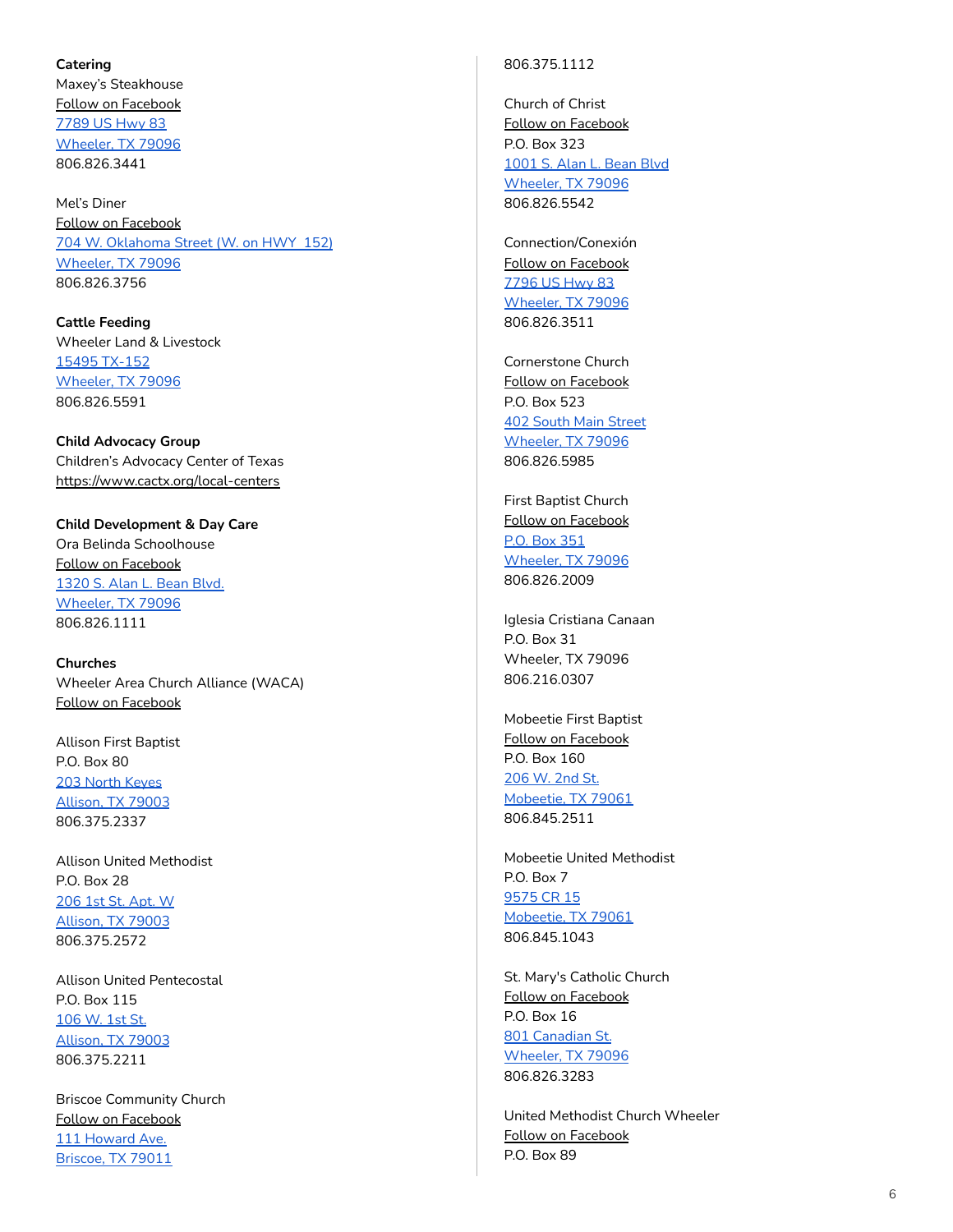704 Main [Street](https://www.google.com/maps/place/704+S+Main+St,+Wheeler,+TX+79096/@35.4417638,-100.275456,17z/data=!3m1!4b1!4m5!3m4!1s0x87aa1f9ae542ffa7:0xc358966d03b7a33d!8m2!3d35.4417594!4d-100.2732673) [Wheeler,](https://www.google.com/maps/place/704+S+Main+St,+Wheeler,+TX+79096/@35.4417638,-100.275456,17z/data=!3m1!4b1!4m5!3m4!1s0x87aa1f9ae542ffa7:0xc358966d03b7a33d!8m2!3d35.4417594!4d-100.2732673) TX 79096 806.826.3114

Wheeler Area Church of Christ Follow on [Facebook](https://www.facebook.com/wheelerareacofc/) <https://www.wheelerchurch.org/> P.O. Box 323 [1500](https://www.google.com/maps/place/1500+S+Alan+L+Bean+Blvd,+Wheeler,+TX+79096/@35.4305946,-100.2750397,17z/data=!3m1!4b1!4m5!3m4!1s0x87aa1f77a0e2a5bd:0xb400883e0fd043f4!8m2!3d35.4305902!4d-100.272851) S. Alan L. Bean Blvd. [Wheeler,](https://www.google.com/maps/place/1500+S+Alan+L+Bean+Blvd,+Wheeler,+TX+79096/@35.4305946,-100.2750397,17z/data=!3m1!4b1!4m5!3m4!1s0x87aa1f77a0e2a5bd:0xb400883e0fd043f4!8m2!3d35.4305902!4d-100.272851) TX 79096 806.826.5542

<span id="page-6-0"></span>**Cleaning Service - Commercial/Residential Property** C&D Window Washing 806.216.0631

Kalli's Cleaning Services Follow on [Facebook](https://www.facebook.com/kalliscleaningservices/) 806.334.2036 [Makallimarshall3@gmail.com](mailto:Makallimarshall3@gmail.com)

Window Cleaning - Traci Rodgers 806.663.1462

<span id="page-6-1"></span>**Clinics & Medical Groups** High Plains Chiropractic Follow on [Facebook](https://www.facebook.com/highplainschiropractic/) <u>[309](https://www.google.com/maps/place/309+E+9th+St,+Wheeler,+TX+79096/@35.4400009,-100.2720951,17z/data=!3m1!4b1!4m5!3m4!1s0x87aa1f84bfc7cf31:0x69e1fc3e2fd1a1e9!8m2!3d35.4399965!4d-100.2699064) E. 9<sup>th</sup> St</u> [Wheeler,](https://www.google.com/maps/place/309+E+9th+St,+Wheeler,+TX+79096/@35.4400009,-100.2720951,17z/data=!3m1!4b1!4m5!3m4!1s0x87aa1f84bfc7cf31:0x69e1fc3e2fd1a1e9!8m2!3d35.4399965!4d-100.2699064) TX 79096 806.217.5079

Parkview Rural Health Clinic <http://parkviewhosp.org/> Follow on [Facebook](https://www.facebook.com/pvruralhealthclinic/) <mark>[307](https://www.google.com/maps/place/307+E+9th+St,+Wheeler,+TX+79096/@35.440017,-100.272077,17z/data=!3m1!4b1!4m5!3m4!1s0x87aa1f84be3fed27:0xb8babe7dc3959cf3!8m2!3d35.4400126!4d-100.2698883) E. 9</mark>th [Wheeler,](https://www.google.com/maps/place/307+E+9th+St,+Wheeler,+TX+79096/@35.440017,-100.272077,17z/data=!3m1!4b1!4m5!3m4!1s0x87aa1f84be3fed27:0xb8babe7dc3959cf3!8m2!3d35.4400126!4d-100.2698883) TX 79096 806.826.0180

<span id="page-6-2"></span>**Clubs & Organizations** American Legion Post# 138 Commander Bob McCain 806.826.3433

Meals on Wheels – North Wheeler County P.O. Box 1125 Wheeler, TX 79096 Deleise (Simmons) Atwood 806.334.0842

Wheeler Chamber of Commerce Follow on [Facebook](https://www.facebook.com/wheelerchamber/) 505 S. Alan L. [Bean](https://www.google.com/maps/place/505+S+Alan+L+Bean+Blvd,+Wheeler,+TX+79096/@35.443301,-100.2740757,17z/data=!3m1!4b1!4m5!3m4!1s0x87aa1f9ab009b0b7:0xd17a63f9e5ead90f!8m2!3d35.4432966!4d-100.271887) Blvd [Wheeler,](https://www.google.com/maps/place/505+S+Alan+L+Bean+Blvd,+Wheeler,+TX+79096/@35.443301,-100.2740757,17z/data=!3m1!4b1!4m5!3m4!1s0x87aa1f9ab009b0b7:0xd17a63f9e5ead90f!8m2!3d35.4432966!4d-100.271887) TX 79096 806.826.3408 [chamber@wheelertexas.org](mailto:chamber@wheelertexas.org)

Wheeler Lions Club Follow on [Facebook](https://www.facebook.com/WheelerTXLionsClub/) 111 W. [Texas](https://www.google.com/maps/place/111+W+Texas+Ave,+Wheeler,+TX+79096/@35.4440741,-100.2760742,17z/data=!3m1!4b1!4m5!3m4!1s0x87aa1f907e5bc90f:0x58398e3475913280!8m2!3d35.4440697!4d-100.2738855) Ave. [Wheeler,](https://www.google.com/maps/place/111+W+Texas+Ave,+Wheeler,+TX+79096/@35.4440741,-100.2760742,17z/data=!3m1!4b1!4m5!3m4!1s0x87aa1f907e5bc90f:0x58398e3475913280!8m2!3d35.4440697!4d-100.2738855) TX 79096 806.826.5516

Wheeler Area Activities Improvement Council, Inc. (WAAIC) P.O. Box 489 Wheeler, TX 79096 [waaicdonations@gmail.com](mailto:waaicdonations@gmail.com)

Wheeler Cemetery Association Follow on [Facebook](https://www.facebook.com/Wheeler-Cemetery-Association-176149009682563/) P.O. Box 672 Wheeler, TX 79096

Wheeler Ex-Students and Teachers Association Follow on [Facebook](https://www.facebook.com/groups/WheelerExStudents/) P.O. Box 1194 Wheeler, TX 79096 [WheelerAlumni@gmail.com](mailto:WheelerAlumni@gmail.com)

Wheeler Sports Board [www.wheelersports.org](http://www.wheelersports.org) Follow on [Facebook](https://www.facebook.com/groups/302408530516633/) P.O. Box 489 Wheeler, TX 79096 [wheelertxsports@gmail.com](mailto:wheelertxsports@gmail.com)

Wheeler Boy Scouts – Troop 472 Dr. Ben Ed and Dr. Lee Ann Hillhouse <https://www.scouting.org> 806.826.5821

Wheeler Cub Scouts – Pack 472 Follow on [Facebook](https://www.facebook.com/cubscouts.wheeler/)

Wheeler Girl Scouts Follow on [Facebook](https://www.facebook.com/groups/882579558601459/)

Wheeler Volunteer Fire Department Follow on [Facebook](https://www.facebook.com/wheelervolunteerfiredepartment/) P.O. Box 711 Wheeler, TX 79096 806.826.3777

Wheeler Historical Museum Board <https://wheelerhistory.org/> Follow on [Facebook](https://www.facebook.com/wheelermuseum/) P.O. Box 73 105 N. Alan L. [Bean](https://www.google.com/maps/place/105+S+Alan+L+Bean+Blvd,+Wheeler,+TX+79096/@35.4478601,-100.27401,17z/data=!3m1!4b1!4m5!3m4!1s0x87aa1f91dcea90dd:0x90f7069f39882697!8m2!3d35.4478557!4d-100.2718213) Blvd. [Wheeler,](https://www.google.com/maps/place/105+S+Alan+L+Bean+Blvd,+Wheeler,+TX+79096/@35.4478601,-100.27401,17z/data=!3m1!4b1!4m5!3m4!1s0x87aa1f91dcea90dd:0x90f7069f39882697!8m2!3d35.4478557!4d-100.2718213) TX 79096 806.826.2251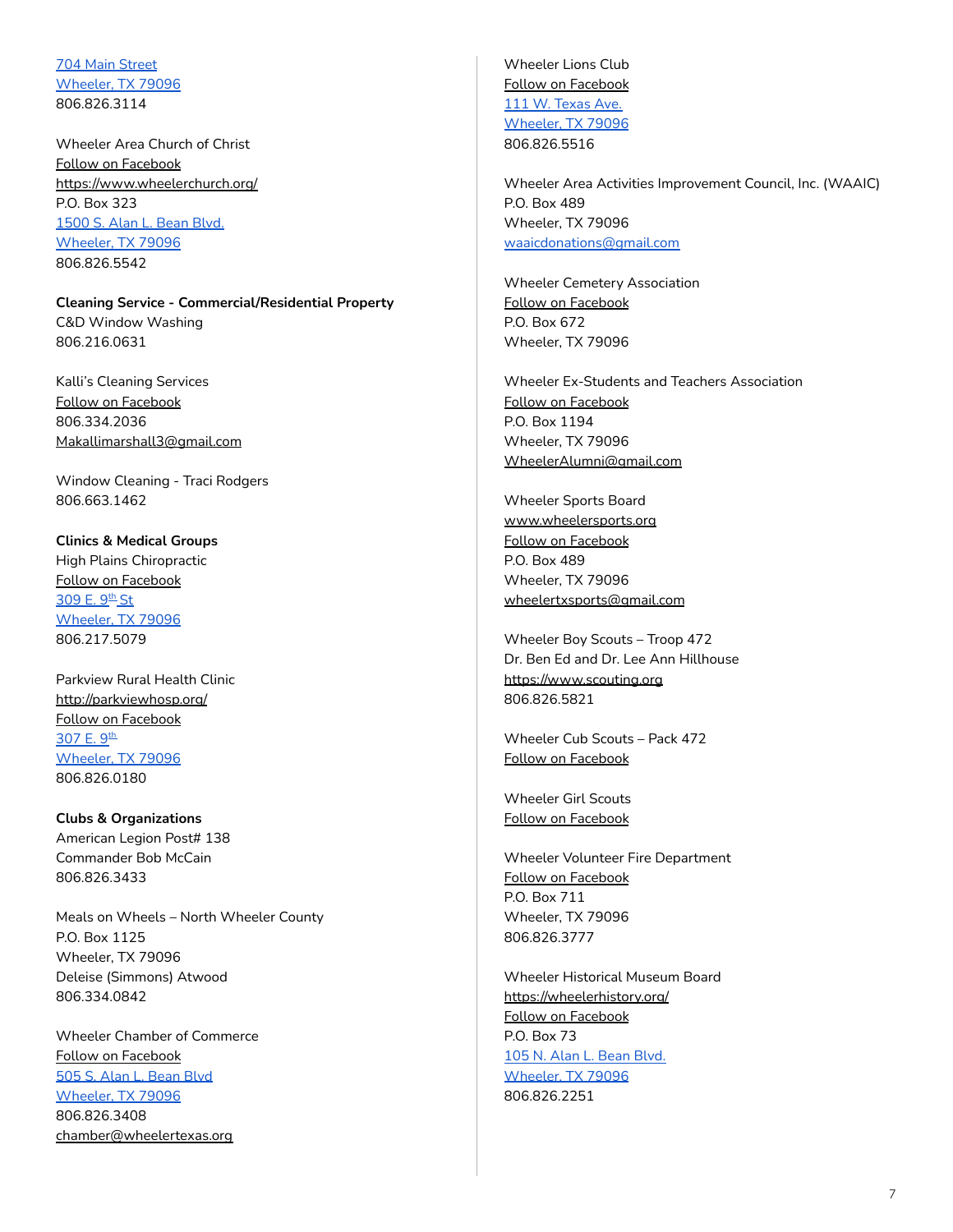#### **Clubs & Organizations (continued)**

Wheeler County 4-H Follow on [Facebook](https://www.facebook.com/WHCounty4H/) [7939](https://www.google.com/maps/place/7939+US-83,+Wheeler,+TX+79096/@35.4516093,-100.273506,17z/data=!3m1!4b1!4m5!3m4!1s0x87aa1f92781e9631:0xaa312fe871176d2e!8m2!3d35.4516049!4d-100.2713173) US Hwy 83 [Wheeler,](https://www.google.com/maps/place/7939+US-83,+Wheeler,+TX+79096/@35.4516093,-100.273506,17z/data=!3m1!4b1!4m5!3m4!1s0x87aa1f92781e9631:0xaa312fe871176d2e!8m2!3d35.4516049!4d-100.2713173) TX 79096 806.826.5243

Wheeler County Historical Commission Follow on [Facebook](https://www.facebook.com/Wheeler-County-Historical-Commission-1562132920672055/) P.O. Box 153 Mobeetie, TX 79061 806.845.3311

Wheeler County – Friends of Veterans (4<sup>th</sup> of July Veterans Quilts) Follow on [Facebook](https://www.facebook.com/groups/403271556819597/)

Flying Heart Quilts Follow on [Facebook](https://www.facebook.com/Flying-Heart-Quilts-406304203151284/)

<span id="page-7-0"></span>**Concealed Handgun Licenses** Wheeler County Concealed Carry Follow on [Facebook](https://www.facebook.com/wheelerchl/%20http://www.wheelerchl.com/)

P.O. Box 1248 Wheeler, TX 79096 260.729.2389

<span id="page-7-1"></span>**Construction** Angeley Construction Gage Angeley - 806.334.0958

Casey Sims - 940.585.8268

Clawson Construction Toni - 806.334.0401 Danie - 806.203.0398

RiverCrest Homes, LLC. Chip Hill - 972.989.8019

Sabbe Construction Joey Sabbe - 806.334.0153 Victor Loera - 806.216.2826

<span id="page-7-2"></span>**Contractors – Electrical, Plumbing & Mechanical** TLC Handyman Service Terry Cook 956.472.9440

<span id="page-7-3"></span>**Counseling** Celebrate Recovery – Tuesdays at 6pm 420 S. [Main](https://www.google.com/maps/place/420+S+Main+St,+Wheeler,+TX+79096/@35.4442907,-100.2760695,17z/data=!3m1!4b1!4m5!3m4!1s0x87aa1f907d18290d:0xd8a6bd11780df3fb!8m2!3d35.4442907!4d-100.2738808) [Wheeler,](https://www.google.com/maps/place/420+S+Main+St,+Wheeler,+TX+79096/@35.4442907,-100.2760695,17z/data=!3m1!4b1!4m5!3m4!1s0x87aa1f907d18290d:0xd8a6bd11780df3fb!8m2!3d35.4442907!4d-100.2738808) TX 79096

Hope Awakened [Counseling](https://hacounseling.com/) 819 [Hillside](https://www.google.com/maps/place/819+Hillside+Ave,+Canadian,+TX+79014/@35.9083371,-100.3844091,17z/data=!3m1!4b1!4m5!3m4!1s0x87a9c47069ad2d95:0x30f4783c46f32dbb!8m2!3d35.9083371!4d-100.3822151) Ave.

[Canadian,](https://www.google.com/maps/place/819+Hillside+Ave,+Canadian,+TX+79014/@35.9083371,-100.3844091,17z/data=!3m1!4b1!4m5!3m4!1s0x87a9c47069ad2d95:0x30f4783c46f32dbb!8m2!3d35.9083371!4d-100.3822151) TX 79014 806.323.6000

Two Turtle Doves Follow on [Facebook](https://www.facebook.com/lifeandrelationshipmentorship/) [twoturtledoves19@gmail.com](mailto:twoturtledoves19@gmail.com)

<span id="page-7-4"></span>**[Custom](http://cca.dalhart.org/Custom-Apparel-__5005652_category.aspx) Apparel** The Rusty Barb Follow on [Facebook](https://www.facebook.com/therustybarb27/) 109 W. [Texas](https://goo.gl/maps/CTUqcmGSMUcGt4jU9) Ave. [Wheeler,](https://goo.gl/maps/CTUqcmGSMUcGt4jU9) TX 79096 806.203.1442

<span id="page-7-5"></span>**Dairy** Sweetwater Creek Dairy 14550 [TX-152](https://www.google.com/maps/place/14550+TX-152,+Mobeetie,+TX+79061/@35.5173034,-100.4952259,17z/data=!3m1!4b1!4m5!3m4!1s0x87a9f90c2b567d27:0xfadcb7de879e2588!8m2!3d35.5173034!4d-100.4930319) [Mobeetie,](https://www.google.com/maps/place/14550+TX-152,+Mobeetie,+TX+79061/@35.5173034,-100.4952259,17z/data=!3m1!4b1!4m5!3m4!1s0x87a9f90c2b567d27:0xfadcb7de879e2588!8m2!3d35.5173034!4d-100.4930319) TX 79061 806.661.9724

<span id="page-7-6"></span>**Dentist** Graves Family Dental Follow on [Facebook](https://www.facebook.com/gravesfamilydental/) <u>[306](https://www.google.com/maps/place/306+E+9th+St,+Wheeler,+TX+79096/@35.4398656,-100.2729938,17z/data=!3m1!4b1!4m5!3m4!1s0x87aa1f84b68afab7:0x5b5def33fe8d8c3a!8m2!3d35.4398656!4d-100.2707998) E. 9<sup>th</sup></u> [Wheeler,](https://www.google.com/maps/place/306+E+9th+St,+Wheeler,+TX+79096/@35.4398656,-100.2729938,17z/data=!3m1!4b1!4m5!3m4!1s0x87aa1f84b68afab7:0x5b5def33fe8d8c3a!8m2!3d35.4398656!4d-100.2707998) TX 79096 806.826.5505 Wednesday & Thursday 8am-6pm

<span id="page-7-7"></span>**Diesel Fuel/Truck Fuel Centergas** 710 E. [Oklahoma](https://www.google.com/maps/place/710+E+Oklahoma+Ave,+Wheeler,+TX+79096/@35.4442852,-100.2660401,17z/data=!3m1!4b1!4m5!3m4!1s0x87aa1f86270e5991:0x9b496187b6e94571!8m2!3d35.4442852!4d-100.2638461) Ave [Wheeler,](https://www.google.com/maps/place/710+E+Oklahoma+Ave,+Wheeler,+TX+79096/@35.4442852,-100.2660401,17z/data=!3m1!4b1!4m5!3m4!1s0x87aa1f86270e5991:0x9b496187b6e94571!8m2!3d35.4442852!4d-100.2638461) TX 79096 806.826.5222

Chevron – Cross Country Barn 301 E. [Oklahoma](https://www.google.com/maps/place/301+E+Oklahoma+Ave,+Wheeler,+TX+79096/@35.4457233,-100.2727007,17z/data=!3m1!4b1!4m5!3m4!1s0x87aa1f8fc330e311:0xf3fdd2dd1539587e!8m2!3d35.4457233!4d-100.2705067) Ave [Wheeler,](https://www.google.com/maps/place/301+E+Oklahoma+Ave,+Wheeler,+TX+79096/@35.4457233,-100.2727007,17z/data=!3m1!4b1!4m5!3m4!1s0x87aa1f8fc330e311:0xf3fdd2dd1539587e!8m2!3d35.4457233!4d-100.2705067) TX 79096 806.826.2276

Conoco 309 S. Alan L. [Bean](https://www.google.com/maps/place/309+S+Alan+L+Bean+Blvd,+Wheeler,+TX+79096/@35.4454013,-100.2740871,17z/data=!3m1!4b1!4m5!3m4!1s0x87aa1f9022cc0035:0xd519a060e1451b40!8m2!3d35.4454013!4d-100.2718931) Blvd. [Wheeler,](https://www.google.com/maps/place/309+S+Alan+L+Bean+Blvd,+Wheeler,+TX+79096/@35.4454013,-100.2740871,17z/data=!3m1!4b1!4m5!3m4!1s0x87aa1f9022cc0035:0xd519a060e1451b40!8m2!3d35.4454013!4d-100.2718931) TX 79096 806.826.5951

Kelton Gas Services [7551](https://www.google.com/maps/place/Kelton+Gas+Services/@35.3282672,-100.2739565,17z/data=!3m1!4b1!4m5!3m4!1s0x87aa1f9a8ef4638f:0x4efc834413f43ba3!8m2!3d35.3282672!4d-100.2717625) FM 592 [Wheeler,](https://www.google.com/maps/place/Kelton+Gas+Services/@35.3282672,-100.2739565,17z/data=!3m1!4b1!4m5!3m4!1s0x87aa1f9a8ef4638f:0x4efc834413f43ba3!8m2!3d35.3282672!4d-100.2717625) TX 79096

<span id="page-7-8"></span>**Dirt Work** H&H Dirt Works 806.334.0558

Titus Services, LLC 806.662.8386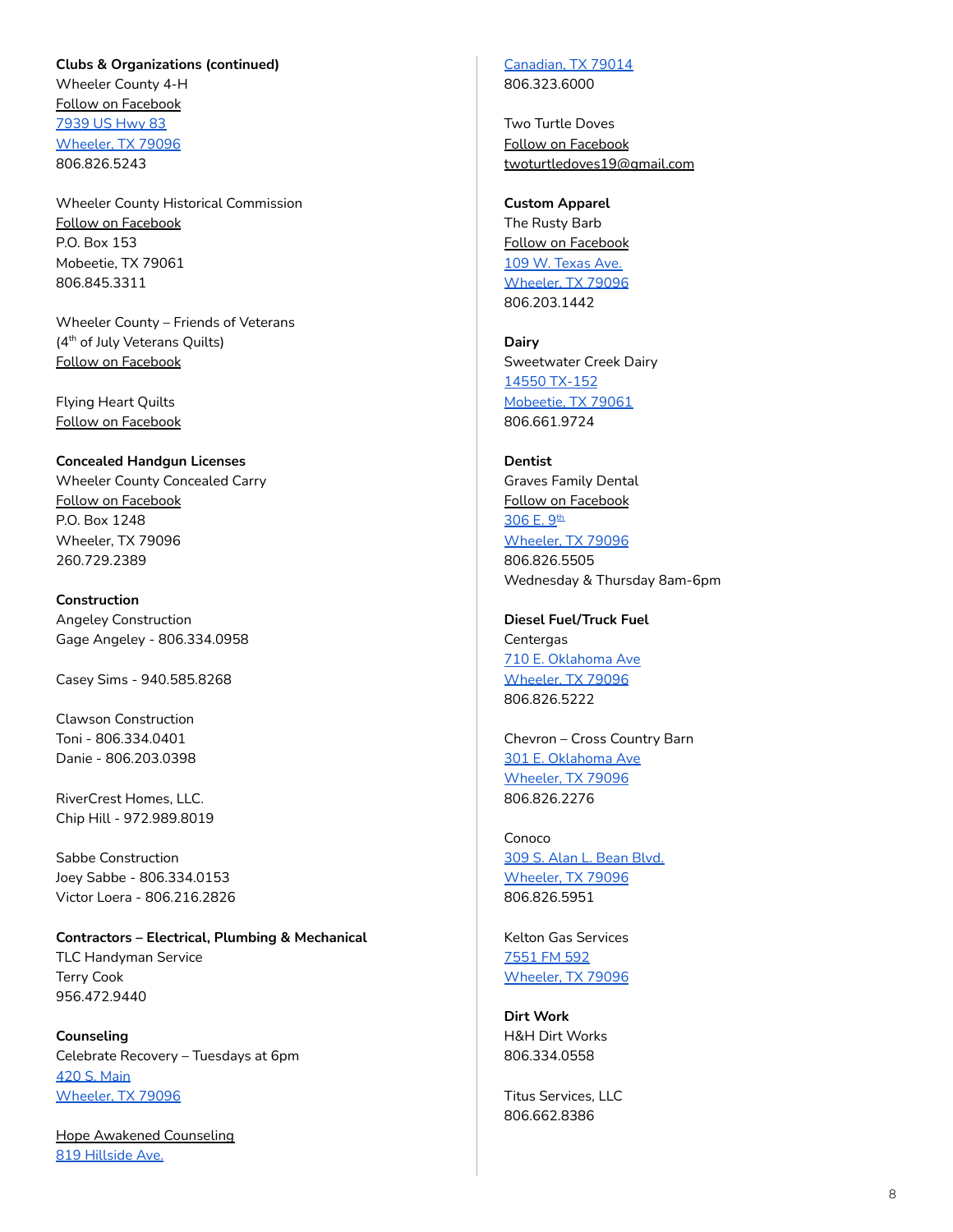#### <span id="page-8-0"></span>**Drug Store/Pharmacy**

Hyland's Pharmacy View [Website](https://www.mygnp.com/pharmacies/hylands-pharmacy-llc-wheeler-tx-79096/?utm_source=google&utm_medium=local&utm_campaign=localmaps&utm_content=4551114) Follow on [Facebook](https://www.facebook.com/hylandspharmacy/) 108 W. [Oklahoma](https://www.google.com/maps/place/108+W+Oklahoma+Ave,+Wheeler,+TX+79096/@35.4458194,-100.276031,17z/data=!3m1!4b1!4m5!3m4!1s0x87aa1f9059c891cf:0x93a4400f9b87d8d8!8m2!3d35.4458194!4d-100.273837) Ave. [Wheeler,](https://www.google.com/maps/place/108+W+Oklahoma+Ave,+Wheeler,+TX+79096/@35.4458194,-100.276031,17z/data=!3m1!4b1!4m5!3m4!1s0x87aa1f9059c891cf:0x93a4400f9b87d8d8!8m2!3d35.4458194!4d-100.273837) TX 79096 806.826.5561

## <span id="page-8-1"></span>**Dry Cleaners & Alterations**

Shamrock Cleaners [www.shamrocktxcleaners.com](http://www.shamrocktxcleaners.com) Follow on [Facebook](https://www.facebook.com/shamrocktxcleaners/) <u>[801](https://www.google.com/maps/place/801+E+12th+St,+Shamrock,+TX+79079/@35.2265586,-100.2433351,17z/data=!3m1!4b1!4m5!3m4!1s0x87aa3de7062929c3:0xabce9032a36d6927!8m2!3d35.2265586!4d-100.2411411) E. 12<sup>th</sup></u> [Shamrock,](https://www.google.com/maps/place/801+E+12th+St,+Shamrock,+TX+79079/@35.2265586,-100.2433351,17z/data=!3m1!4b1!4m5!3m4!1s0x87aa3de7062929c3:0xabce9032a36d6927!8m2!3d35.2265586!4d-100.2411411) TX 79079 806.334.2377 \*Drop off Location at Kim's Barber Shop – 7788 US Hwy 83

Mary's Alterations 310 [Mobeetie](https://www.google.com/maps/place/310+S+Mobeetie+St,+Wheeler,+TX+79096/@35.4452628,-100.2785727,17z/data=!3m1!4b1!4m5!3m4!1s0x87aa1f90c93ef9c9:0x264e6acd2904f4bb!8m2!3d35.4452628!4d-100.2763787) Street [Wheeler,](https://www.google.com/maps/place/310+S+Mobeetie+St,+Wheeler,+TX+79096/@35.4452628,-100.2785727,17z/data=!3m1!4b1!4m5!3m4!1s0x87aa1f90c93ef9c9:0x264e6acd2904f4bb!8m2!3d35.4452628!4d-100.2763787) TX 79096 806.826.0151

Margaret Kuntz 806.826.3630

#### <span id="page-8-2"></span>**Emergency Services**

Wheeler County EMS (North) Follow on [Facebook](https://www.facebook.com/pages/Wheeler-EMS/159904954035405) 201 E. 7th [Street](https://www.google.com/maps/place/201+E+7th+St,+Wheeler,+TX+79096/@35.4419465,-100.2743749,17z/data=!3m1!4b1!4m5!3m4!1s0x87aa1f9ad211a139:0xd9961648ee5b5153!8m2!3d35.4419465!4d-100.2721809) [Wheeler,](https://www.google.com/maps/place/201+E+7th+St,+Wheeler,+TX+79096/@35.4419465,-100.2743749,17z/data=!3m1!4b1!4m5!3m4!1s0x87aa1f9ad211a139:0xd9961648ee5b5153!8m2!3d35.4419465!4d-100.2721809) TX 79096 806.826.2010 <http://parkviewhosp.org/ems/>

Tralee Crisis Center 310 S. [Cuyler](https://www.google.com/maps/place/310+S+Cuyler+St,+Pampa,+TX+79065/@35.5334981,-100.9622772,17z/data=!3m1!4b1!4m5!3m4!1s0x870749c7c64e04d3:0xbde7dfd00fa4476b!8m2!3d35.5334981!4d-100.9600832) [Pampa,](https://www.google.com/maps/place/310+S+Cuyler+St,+Pampa,+TX+79065/@35.5334981,-100.9622772,17z/data=!3m1!4b1!4m5!3m4!1s0x870749c7c64e04d3:0xbde7dfd00fa4476b!8m2!3d35.5334981!4d-100.9600832) TX 79065 806.669.1131

<span id="page-8-3"></span>**Farm and Ranch Supplies** Hefley Hardware and Feed Follow on [Facebook](https://www.facebook.com/hefleyfeeds/) 511 S. Main [Street](https://www.google.com/maps/place/511+S+Main+St,+Wheeler,+TX+79096/@35.4434382,-100.2753956,17z/data=!3m1!4b1!4m5!3m4!1s0x87aa1f9a9bae83c7:0x6e30685f03df07bd!8m2!3d35.4434382!4d-100.2732016) [Wheeler,](https://www.google.com/maps/place/511+S+Main+St,+Wheeler,+TX+79096/@35.4434382,-100.2753956,17z/data=!3m1!4b1!4m5!3m4!1s0x87aa1f9a9bae83c7:0x6e30685f03df07bd!8m2!3d35.4434382!4d-100.2732016) TX 79096 806.826.5532

Marshall Auto Follow on [Facebook](https://www.facebook.com/pages/Marshall-Discount-Auto/869781833074881) 116 E. [Texas](https://www.google.com/maps/place/116+E+Texas+Ave,+Wheeler,+TX+79096/@35.4438103,-100.2747602,17z/data=!3m1!4b1!4m5!3m4!1s0x87aa1f9aa1c94fad:0x8048e7709176c07e!8m2!3d35.4438103!4d-100.2725662) Ave [Wheeler,](https://www.google.com/maps/place/116+E+Texas+Ave,+Wheeler,+TX+79096/@35.4438103,-100.2747602,17z/data=!3m1!4b1!4m5!3m4!1s0x87aa1f9aa1c94fad:0x8048e7709176c07e!8m2!3d35.4438103!4d-100.2725662) TX 79096 806.826.3213

Wheeler General Store LLC Follow on [Facebook](https://www.facebook.com/thewheelergeneralstore/) [15868](https://www.google.com/maps/place/15868+TX-152,+Wheeler,+TX+79096/@35.4438103,-100.2747602,17z/data=!4m5!3m4!1s0x87aa20284370b72f:0x9c92148f0b2749ac!8m2!3d35.4435518!4d-100.2580606) TX 152 [Wheeler,](https://www.google.com/maps/place/15868+TX-152,+Wheeler,+TX+79096/@35.4438103,-100.2747602,17z/data=!4m5!3m4!1s0x87aa20284370b72f:0x9c92148f0b2749ac!8m2!3d35.4435518!4d-100.2580606) TX 79096 806.826.5531

Wheeler Veterinary Clinic 1309 W. [Oklahoma](https://www.google.com/maps/place/1309+W+Oklahoma+Ave,+Wheeler,+TX+79096/@35.4444983,-100.2956432,17z/data=!3m1!4b1!4m5!3m4!1s0x87aa1fba83ea1595:0x55c3111d2684334b!8m2!3d35.4444983!4d-100.2934492) Ave. [Wheeler,](https://www.google.com/maps/place/1309+W+Oklahoma+Ave,+Wheeler,+TX+79096/@35.4444983,-100.2956432,17z/data=!3m1!4b1!4m5!3m4!1s0x87aa1fba83ea1595:0x55c3111d2684334b!8m2!3d35.4444983!4d-100.2934492) TX 79096 806.826.5821

<span id="page-8-4"></span>**Farmer Market / Produce** JC's Greenhouse next to Tink's 609 S. Red [River](https://www.google.com/maps/place/609+S+Red+River+St,+Wheeler,+TX+79096/@35.4426135,-100.2714873,17z/data=!3m1!4b1!4m5!3m4!1s0x87aa1f851234f2a3:0xff2f356ee61a038d!8m2!3d35.4426135!4d-100.2692933) [Wheeler,](https://www.google.com/maps/place/609+S+Red+River+St,+Wheeler,+TX+79096/@35.4426135,-100.2714873,17z/data=!3m1!4b1!4m5!3m4!1s0x87aa1f851234f2a3:0xff2f356ee61a038d!8m2!3d35.4426135!4d-100.2692933) TX 79096 806.669.5570

Wheeler POST Follow on [Facebook](https://www.facebook.com/Wheeler-POST-Gardens-110441940539332/) [15700](https://www.google.com/maps/place/35%C2%B025) FM 2473 [Wheeler,](https://www.google.com/maps/search/15700+FM+2473+Wheeler,+TX+79096/@35.4409411,-100.296295,14z/data=!3m1!4b1) TX 79096 806.334.2258

<span id="page-8-5"></span>**[Fast](http://cca.dalhart.org/Fast-Food-__5047892_category.aspx) Food/Drinks** Conoco 309 S. Alan L. [Bean](https://www.google.com/maps/place/309+S+Alan+L+Bean+Blvd,+Wheeler,+TX+79096/@35.4454013,-100.2740871,17z/data=!3m1!4b1!4m5!3m4!1s0x87aa1f9022cc0035:0xd519a060e1451b40!8m2!3d35.4454013!4d-100.2718931) Blvd [Wheeler,](https://www.google.com/maps/place/309+S+Alan+L+Bean+Blvd,+Wheeler,+TX+79096/@35.4454013,-100.2740871,17z/data=!3m1!4b1!4m5!3m4!1s0x87aa1f9022cc0035:0xd519a060e1451b40!8m2!3d35.4454013!4d-100.2718931) TX 79096 806.826.5951

Cross Country Barn - Chevron 301 E. [Oklahoma](https://www.google.com/maps/place/301+E+Oklahoma+Ave,+Wheeler,+TX+79096/@35.4457233,-100.2727007,17z/data=!3m1!4b1!4m5!3m4!1s0x87aa1f8fc330e311:0xf3fdd2dd1539587e!8m2!3d35.4457233!4d-100.2705067) Ave [Wheeler,](https://www.google.com/maps/place/301+E+Oklahoma+Ave,+Wheeler,+TX+79096/@35.4457233,-100.2727007,17z/data=!3m1!4b1!4m5!3m4!1s0x87aa1f8fc330e311:0xf3fdd2dd1539587e!8m2!3d35.4457233!4d-100.2705067) TX 79096 806.826.2276

Déjà Brew Coffee House Follow on [Facebook](https://www.facebook.com/D%C3%A9j%C3%A0-Brew-Coffee-House-105180171028391/?ref=page_internal) 108b W. [Oklahoma](https://goo.gl/maps/kXwL6Lpt3EP9bT9z8) St. [Wheeler,](https://goo.gl/maps/kXwL6Lpt3EP9bT9z8) TX 79096 806.425.0702

Speedi-Mart Follow on [Facebook](https://www.facebook.com/speedimartcstore/) 500 S. Alan L. [Bean](https://www.google.com/maps/place/500+S+Alan+L+Bean+Blvd,+Wheeler,+TX+79096/@35.4436742,-100.2746287,17z/data=!3m1!4b1!4m5!3m4!1s0x87aa1f9aa1a78071:0x54e3e6e8fe440f22!8m2!3d35.4436742!4d-100.2724347) Blvd. [Wheeler,](https://www.google.com/maps/place/500+S+Alan+L+Bean+Blvd,+Wheeler,+TX+79096/@35.4436742,-100.2746287,17z/data=!3m1!4b1!4m5!3m4!1s0x87aa1f9aa1a78071:0x54e3e6e8fe440f22!8m2!3d35.4436742!4d-100.2724347) TX 79096 806.826.3414

Sweet Water Drinks & Things Follow us on [Facebook](https://www.facebook.com/Sweet-Water-Drinks-Things-102273328670663/?ref=page_internal) 404 S. Main St. Wheeler, TX 79096 806.316.0959

Paleteria y Neveria Don Jose Follow us on [Facebook](https://www.facebook.com/paleteriadonjose) 112 W. [Oklahoma](https://goo.gl/maps/JBz3v3LVkWsbg9q3A) St. [Wheeler,](https://goo.gl/maps/JBz3v3LVkWsbg9q3A) TX 79096

The Spot Follow on [Facebook](https://www.facebook.com/pages/Spot/204165176588534) 205 E. [Oklahoma](https://www.google.com/maps/place/205+E+Oklahoma+Ave,+Wheeler,+TX+79096/@35.4454765,-100.2737254,17z/data=!3m1!4b1!4m5!3m4!1s0x87aa1f9021ed9fc5:0x106a08331f04fd97!8m2!3d35.4454765!4d-100.2715314) Ave. [Wheeler,](https://www.google.com/maps/place/205+E+Oklahoma+Ave,+Wheeler,+TX+79096/@35.4454765,-100.2737254,17z/data=!3m1!4b1!4m5!3m4!1s0x87aa1f9021ed9fc5:0x106a08331f04fd97!8m2!3d35.4454765!4d-100.2715314) TX 79096 806.826.1234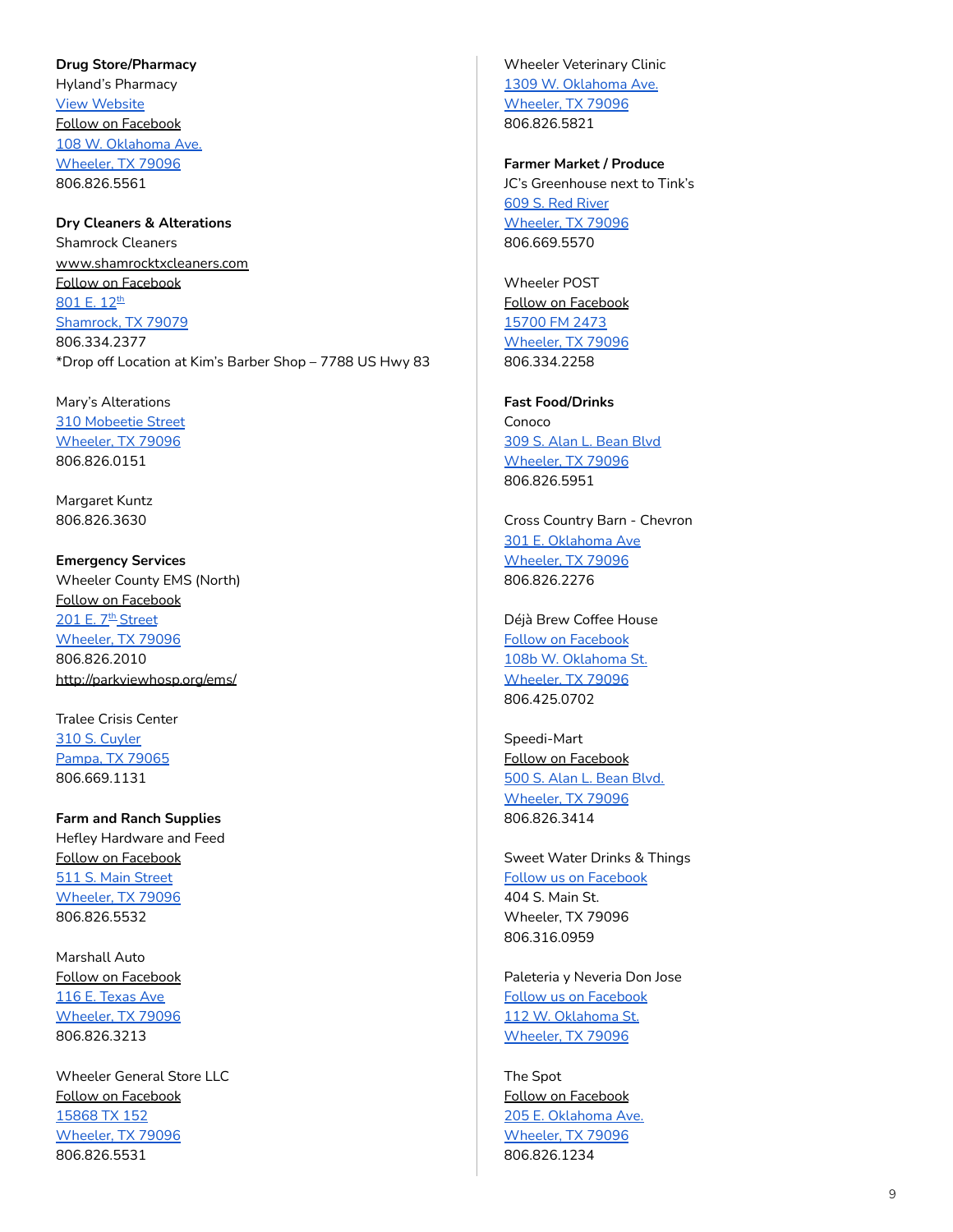Tink's Snowcones 609 S. Red [River](https://www.google.com/maps/place/609+S+Red+River+St,+Wheeler,+TX+79096/@35.4426135,-100.2714873,17z/data=!3m1!4b1!4m5!3m4!1s0x87aa1f851234f2a3:0xff2f356ee61a038d!8m2!3d35.4426135!4d-100.2692933) [Wheeler,](https://www.google.com/maps/place/609+S+Red+River+St,+Wheeler,+TX+79096/@35.4426135,-100.2714873,17z/data=!3m1!4b1!4m5!3m4!1s0x87aa1f851234f2a3:0xff2f356ee61a038d!8m2!3d35.4426135!4d-100.2692933) TX 79096 806.669.5570

<span id="page-9-0"></span>**[Feed](http://cca.dalhart.org/Feed-Pet-Supplies-__5011815_category.aspx) & Pet Supplies** Dollar General Store <https://www.dollargeneral.com/> 402 E. [Oklahoma](https://www.google.com/maps/place/402+E+Oklahoma+Ave,+Wheeler,+TX+79096/@35.4447849,-100.2715395,17z/data=!3m1!4b1!4m5!3m4!1s0x87aa1f8f8e56e2b1:0x5786919f2faee49b!8m2!3d35.4447849!4d-100.2693455) Ave. [Wheeler,](https://www.google.com/maps/place/402+E+Oklahoma+Ave,+Wheeler,+TX+79096/@35.4447849,-100.2715395,17z/data=!3m1!4b1!4m5!3m4!1s0x87aa1f8f8e56e2b1:0x5786919f2faee49b!8m2!3d35.4447849!4d-100.2693455) TX 79096 806.425.0574

Hefley Hardware and Feed Follow on [Facebook](https://www.facebook.com/hefleyfeeds/) 511 S. Main [Street](https://www.google.com/maps/place/511+S+Main+St,+Wheeler,+TX+79096/@35.4434382,-100.2753956,17z/data=!3m1!4b1!4m5!3m4!1s0x87aa1f9a9bae83c7:0x6e30685f03df07bd!8m2!3d35.4434382!4d-100.2732016) [Wheeler,](https://www.google.com/maps/place/511+S+Main+St,+Wheeler,+TX+79096/@35.4434382,-100.2753956,17z/data=!3m1!4b1!4m5!3m4!1s0x87aa1f9a9bae83c7:0x6e30685f03df07bd!8m2!3d35.4434382!4d-100.2732016) TX 79096 806.826.5532

Market Square Thriftway [www.marketsquareonline.com](http://www.marketsquareonline.com) Follow on [Facebook](https://www.facebook.com/MarketSquare/) 300 E. [Oklahoma](https://www.google.com/maps/place/300+E+Oklahoma+Ave,+Wheeler,+TX+79096/@35.4444397,-100.2721091,17z/data=!3m1!4b1!4m5!3m4!1s0x87aa1f8ff48b137f:0xe1d2d70446394cfd!8m2!3d35.4444397!4d-100.2699151) Ave. [Wheeler,](https://www.google.com/maps/place/300+E+Oklahoma+Ave,+Wheeler,+TX+79096/@35.4444397,-100.2721091,17z/data=!3m1!4b1!4m5!3m4!1s0x87aa1f8ff48b137f:0xe1d2d70446394cfd!8m2!3d35.4444397!4d-100.2699151) TX 79096 806.826.5944

Wheeler General Store LLC Follow on [Facebook](https://www.facebook.com/thewheelergeneralstore/) [15868](https://www.google.com/maps/place/15868+TX-152,+Wheeler,+TX+79096/@35.4435518,-100.2602546,17z/data=!3m1!4b1!4m5!3m4!1s0x87aa20284370b72f:0x9c92148f0b2749ac!8m2!3d35.4435518!4d-100.2580606) TX 152 [Wheeler,](https://www.google.com/maps/place/15868+TX-152,+Wheeler,+TX+79096/@35.4435518,-100.2602546,17z/data=!3m1!4b1!4m5!3m4!1s0x87aa20284370b72f:0x9c92148f0b2749ac!8m2!3d35.4435518!4d-100.2580606) TX 79096 806.826.5531

Wheeler Veterinary Clinic 1309 W. [Oklahoma](https://www.google.com/maps/place/1309+W+Oklahoma+Ave,+Wheeler,+TX+79096/@35.4444983,-100.2956432,17z/data=!3m1!4b1!4m5!3m4!1s0x87aa1fba83ea1595:0x55c3111d2684334b!8m2!3d35.4444983!4d-100.2934492) Ave [Wheeler,](https://www.google.com/maps/place/1309+W+Oklahoma+Ave,+Wheeler,+TX+79096/@35.4444983,-100.2956432,17z/data=!3m1!4b1!4m5!3m4!1s0x87aa1fba83ea1595:0x55c3111d2684334b!8m2!3d35.4444983!4d-100.2934492) TX 79096 806.826.5821

<span id="page-9-1"></span>**Feedlots** Wheeler Feed Yard [8074](https://www.google.com/maps/search/8074+CR+10+Wheeler,+TX+7909/@35.4409411,-100.296295,14z/data=!3m1!4b1) CR 10 [Wheeler,](https://www.google.com/maps/search/8074+CR+10+Wheeler,+TX+7909/@35.4409411,-100.296295,14z/data=!3m1!4b1) TX 79096 806.826.5584

Wheeler Land and Livestock 15495 [TX-152](https://www.google.com/maps/place/15495+TX-152,+Mobeetie,+TX+79061/@35.5175335,-100.5490271,17z/data=!3m1!4b1!4m5!3m4!1s0x87a9fec75432949f:0x912d51eca07e5fc!8m2!3d35.5175335!4d-100.5468331) [Wheeler,](https://www.google.com/maps/place/15495+TX-152,+Mobeetie,+TX+79061/@35.5175335,-100.5490271,17z/data=!3m1!4b1!4m5!3m4!1s0x87a9fec75432949f:0x912d51eca07e5fc!8m2!3d35.5175335!4d-100.5468331) TX 79096 806.826.5591

<span id="page-9-2"></span>**Fencing** 172 K Welding LLC Follow on [Facebook](https://www.facebook.com/172KWelding/) 806.334.2522

Sims Fencing and Construction Tye Sims 806.336.7584

<span id="page-9-3"></span>**[Fertilizers,](http://cca.dalhart.org/Fertilizers-Chemicals-__5005991_category.aspx) Chemicals** Pinion Spraying, LLC

800 S. [Canadian](https://www.google.com/maps/place/800+S+Canadian+St,+Wheeler,+TX+79096/@35.4407197,-100.2772142,17z/data=!3m1!4b1!4m5!3m4!1s0x87aa1f9bb3e5ad71:0xf146b16b5d687879!8m2!3d35.4407197!4d-100.2750202) Street [Wheeler,](https://www.google.com/maps/place/800+S+Canadian+St,+Wheeler,+TX+79096/@35.4407197,-100.2772142,17z/data=!3m1!4b1!4m5!3m4!1s0x87aa1f9bb3e5ad71:0xf146b16b5d687879!8m2!3d35.4407197!4d-100.2750202) TX 79096 806.663.0808

Wheeler General Store LLC Follow on [Facebook](https://www.facebook.com/thewheelergeneralstore/) [15868](https://www.google.com/maps/place/15868+TX-152,+Wheeler,+TX+79096/@35.4435518,-100.2602546,17z/data=!3m1!4b1!4m5!3m4!1s0x87aa20284370b72f:0x9c92148f0b2749ac!8m2!3d35.4435518!4d-100.2580606) TX 152 [Wheeler,](https://www.google.com/maps/place/15868+TX-152,+Wheeler,+TX+79096/@35.4435518,-100.2602546,17z/data=!3m1!4b1!4m5!3m4!1s0x87aa20284370b72f:0x9c92148f0b2749ac!8m2!3d35.4435518!4d-100.2580606) TX 79096 806.826.5531

### <span id="page-9-4"></span>**Financial Services**

Capital Farm Credit <https://www.capitalfarmcredit.com/locations/Wheeler-Credit-Office> P.O. Box 488 501 S. Alan L. [Bean](https://www.google.com/maps/place/501+S+Alan+L+Bean+Blvd,+Wheeler,+TX+79096/@35.4438242,-100.2741029,17z/data=!3m1!4b1!4m5!3m4!1s0x87aa1f9aa880447b:0xc38151dcd740738e!8m2!3d35.4438242!4d-100.2719089) Blvd. [Wheeler,](https://www.google.com/maps/place/501+S+Alan+L+Bean+Blvd,+Wheeler,+TX+79096/@35.4438242,-100.2741029,17z/data=!3m1!4b1!4m5!3m4!1s0x87aa1f9aa880447b:0xc38151dcd740738e!8m2!3d35.4438242!4d-100.2719089) TX 79096 806.826.3547

**EDIFYnancial** <https://www.edifynancial.com/> Follow on [Facebook](https://www.facebook.com/EDIFYnancial/) Lauren Guest 806.683.2863

Edward Jones View [Website](https://www.edwardjones.com/financial-advisor/index.html?CIRN=%2BUYa6vo03%2FWJIWO%2FTOpNHN167REFnCeEvIgrs17Rly97v6QG4afnC1mYjPYW%2BRNv) Brian Fuller 806.679.7274

Happy State Bank <https://www.happybank.com/> P.O. Box 527 [1408](https://www.google.com/maps/place/1408+S+Alan+L+Bean+Blvd,+Wheeler,+TX+79096/@35.4322923,-100.2749574,17z/data=!3m1!4b1!4m5!3m4!1s0x87aa1f77c2edac13:0xbbb72fed401910d4!8m2!3d35.4322923!4d-100.2727634) S. Alan L. Bean Blvd. [Wheeler,](https://www.google.com/maps/place/1408+S+Alan+L+Bean+Blvd,+Wheeler,+TX+79096/@35.4322923,-100.2749574,17z/data=!3m1!4b1!4m5!3m4!1s0x87aa1f77c2edac13:0xbbb72fed401910d4!8m2!3d35.4322923!4d-100.2727634) TX 79096 806.826.5546

Royal Alliance Associates <https://www.royalalliance.com/> Follow on [Facebook](https://www.facebook.com/RoyalAllianceAssociates/) Zane Zybach 806.231.8196

Wellington State Bank – Wheeler Banking Center <https://www.wellingtonsb.bank/> 405 S. Alan L. [Bean](https://www.google.com/maps/place/405+S+Alan+L+Bean+Blvd,+Wheeler,+TX+79096/@35.444474,-100.2736866,17z/data=!3m1!4b1!4m5!3m4!1s0x87aa1f9003f2de7f:0x965893add10075f2!8m2!3d35.444474!4d-100.2714926) Blvd. [Wheeler,](https://www.google.com/maps/place/405+S+Alan+L+Bean+Blvd,+Wheeler,+TX+79096/@35.444474,-100.2736866,17z/data=!3m1!4b1!4m5!3m4!1s0x87aa1f9003f2de7f:0x965893add10075f2!8m2!3d35.444474!4d-100.2714926) TX 79096 806.826.5566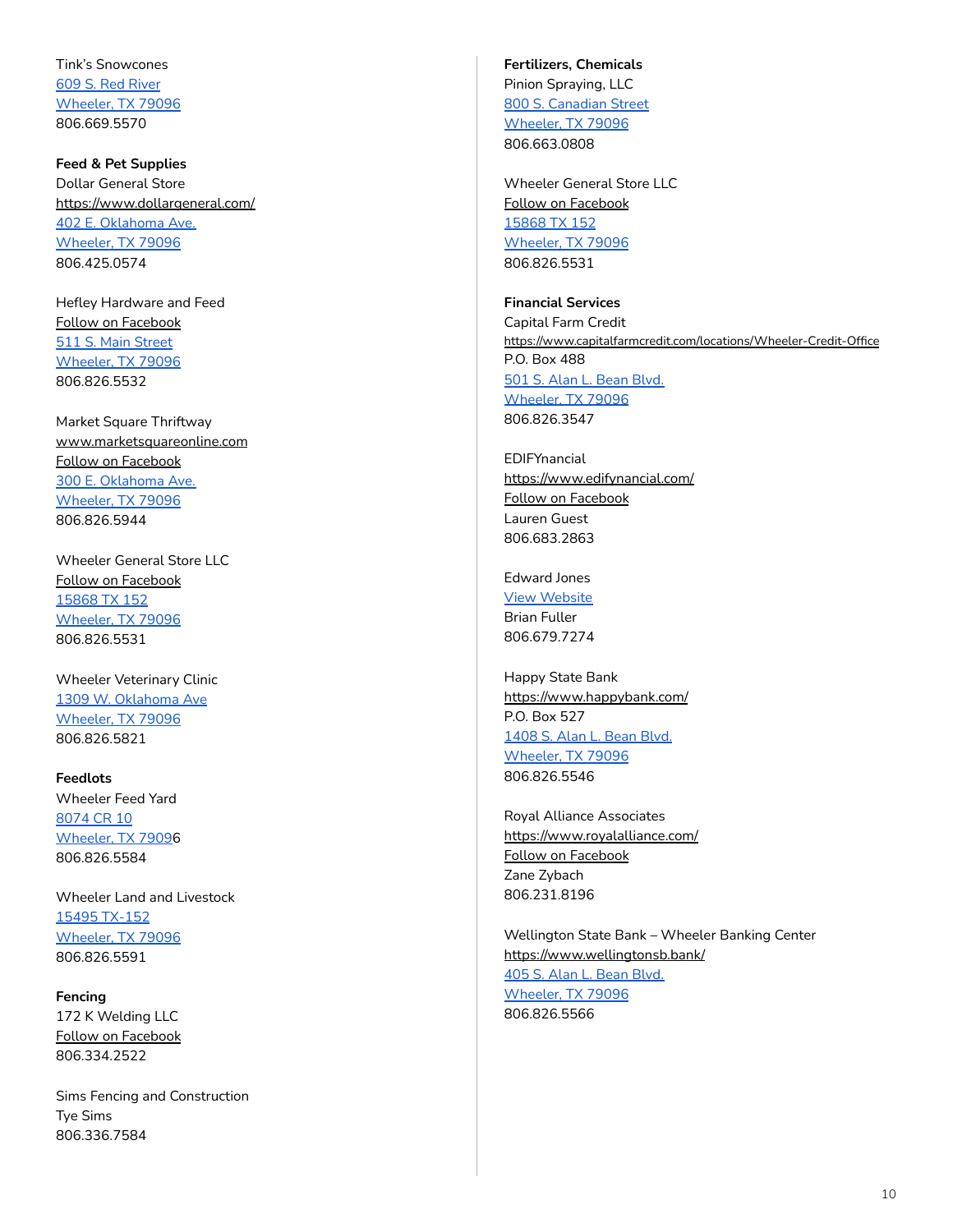<span id="page-10-0"></span>**Firearm Sales** DP2 Training Darren Hefley 806.231.0053

Ponderosa Gun Sales 1217 S. [Mobeetie](https://www.google.com/maps/place/1217+S+Mobeetie+St,+Wheeler,+TX+79096/@35.434402,-100.2780249,17z/data=!3m1!4b1!4m5!3m4!1s0x87aa1f9dc3ce4359:0x148f1c5342da2732!8m2!3d35.434402!4d-100.2758309) Street [Wheeler,](https://www.google.com/maps/place/1217+S+Mobeetie+St,+Wheeler,+TX+79096/@35.434402,-100.2780249,17z/data=!3m1!4b1!4m5!3m4!1s0x87aa1f9dc3ce4359:0x148f1c5342da2732!8m2!3d35.434402!4d-100.2758309) TX 79096

Robby Schaffer Firearms and Ammunition 806.826.0129

T Fork Outfitters & Long Range Follow on [Facebook](https://www.facebook.com/TForkOutfitters/) Tye Sims 806.336.7584

# <span id="page-10-1"></span>**Flooring**

RPO Resurfacing & Epoxy Flooring <http://www.rporesurfacing.com/> Follow on [Facebook](https://www.facebook.com/rporesurface/) 806.382.2928

<span id="page-10-2"></span>**Florist** Texas Street Floral & Home Decor Follow on [Facebook](https://www.facebook.com/TexasStreetFloral/) 121 W. [Texas](https://www.google.com/maps/place/121+W+Texas+Ave,+Wheeler,+TX+79096/@35.4438264,-100.2767979,17z/data=!3m1!4b1!4m5!3m4!1s0x87aa1f9081d4f51d:0x6ab0f1da093a0dd0!8m2!3d35.4438264!4d-100.2746039) Ave. [Wheeler,](https://www.google.com/maps/place/121+W+Texas+Ave,+Wheeler,+TX+79096/@35.4438264,-100.2767979,17z/data=!3m1!4b1!4m5!3m4!1s0x87aa1f9081d4f51d:0x6ab0f1da093a0dd0!8m2!3d35.4438264!4d-100.2746039) TX 79096 806.826.5943

Wheeler Flower Shop Follow on [Facebook](https://www.facebook.com/Wheeler-Flower-Shop-100178901385805/) 418 S. Main [Street](https://www.google.com/maps/place/418+S+Main+St,+Wheeler,+TX+79096/@35.4443755,-100.2760748,17z/data=!3m1!4b1!4m5!3m4!1s0x87aa1f907d0578d3:0x93ed3237c3455019!8m2!3d35.4443755!4d-100.2738808) [Wheeler,](https://www.google.com/maps/place/418+S+Main+St,+Wheeler,+TX+79096/@35.4443755,-100.2760748,17z/data=!3m1!4b1!4m5!3m4!1s0x87aa1f907d0578d3:0x93ed3237c3455019!8m2!3d35.4443755!4d-100.2738808) TX 79096 806.425.0680

<span id="page-10-3"></span>**Fuel Dealers & Distributors Centergas** <http://centergasfuels.com/> 2421 [Alcock](https://www.google.com/maps/place/2421+Alcock+St,+Pampa,+TX+79065/data=!4m2!3m1!1s0x8707362f782fffff:0x503af3c6eb1ec03d?sa=X&ved=2ahUKEwi7pdG_gdzoAhVJrJ4KHWzVCLgQ8gEwAHoECAsQAQ) St. [Pampa,](https://www.google.com/maps/place/2421+Alcock+St,+Pampa,+TX+79065/data=!4m2!3m1!1s0x8707362f782fffff:0x503af3c6eb1ec03d?sa=X&ved=2ahUKEwi7pdG_gdzoAhVJrJ4KHWzVCLgQ8gEwAHoECAsQAQ) TX 79065 806.665.7235

Kelton Gas Services [7551](https://www.google.com/maps/place/Kelton+Gas+Services/@35.3282672,-100.2739565,17z/data=!3m1!4b1!4m5!3m4!1s0x87aa1f9a8ef4638f:0x4efc834413f43ba3!8m2!3d35.3282672!4d-100.2717625) FM 592 [Wheeler,](https://www.google.com/maps/place/Kelton+Gas+Services/@35.3282672,-100.2739565,17z/data=!3m1!4b1!4m5!3m4!1s0x87aa1f9a8ef4638f:0x4efc834413f43ba3!8m2!3d35.3282672!4d-100.2717625) TX 79096

#### <span id="page-10-4"></span>**Funeral Homes & Memorial Parks**

Robertson Funeral Directors Follow on [Facebook](https://www.facebook.com/Robertsonfuneraldirectors/) <https://www.robertsonfuneral.com/> 508 S. [Canadian](https://www.google.com/maps/place/508+S+Canadian+St,+Wheeler,+TX+79096/data=!4m2!3m1!1s0x87aa1f9a0cdb3645:0x13d19cb981e2d791?sa=X&ved=2ahUKEwifzNLOgdzoAhVCrJ4KHf1BDqAQ8gEwAHoECAsQAQ) [Wheeler,](https://www.google.com/maps/place/508+S+Canadian+St,+Wheeler,+TX+79096/data=!4m2!3m1!1s0x87aa1f9a0cdb3645:0x13d19cb981e2d791?sa=X&ved=2ahUKEwifzNLOgdzoAhVCrJ4KHf1BDqAQ8gEwAHoECAsQAQ) TX 79096 806.826.5214

**Funeral Homes & Memorial Parks** Wheeler County Veterans Memorial Follow on [Facebook](https://www.facebook.com/groups/403271556819597/) Northeast Corner of Wheeler County Courthouse

Wheeler County Cemeteries: Bowers Cemetery Center Cemetery Finsterwald Family Burial Site Fort Elliott Cemetery Harden Acres Cemetery Kelton Cemetery Lela Cemetery Mobeetie Cemetery Mount Zion Cemetery Pakan Cemetery Rock Cemetery Shamrock Cemetery Simpson Family Burial Site Turcotte Cemetery Wheeler Cemetery Zybach Cemetery

<span id="page-10-5"></span>**Furniture** Antique Cupboard Follow on [Facebook](https://www.facebook.com/pages/Antique-Cupboard/574483099283382) 103 E. [Texas](https://www.google.com/maps/place/103+E+Texas+Ave,+Wheeler,+TX+79096/@35.4440693,-100.2750093,17z/data=!3m1!4b1!4m5!3m4!1s0x87aa1f900aec3229:0x25d60cbf39475d39!8m2!3d35.4440693!4d-100.2728153) Ave. [Wheeler,](https://www.google.com/maps/place/103+E+Texas+Ave,+Wheeler,+TX+79096/@35.4440693,-100.2750093,17z/data=!3m1!4b1!4m5!3m4!1s0x87aa1f900aec3229:0x25d60cbf39475d39!8m2!3d35.4440693!4d-100.2728153) TX 79096 806.826.2200 806.663.0744

Blue Moon Furniture & Decor Follow on [Facebook](https://www.facebook.com/BlueMoon0729/) [14810](https://www.google.com/maps/place/14810+TX-152,+Mobeetie,+TX+79061/@35.5175335,-100.5490271,17z/data=!3m1!4b1!4m5!3m4!1s0x87a9fec75432949f:0x13ffdc76ce0c04bd!8m2!3d35.5175335!4d-100.5468331) Hwy 152 [Mobeetie,](https://www.google.com/maps/place/14810+TX-152,+Mobeetie,+TX+79061/@35.5175335,-100.5490271,17z/data=!3m1!4b1!4m5!3m4!1s0x87a9fec75432949f:0x13ffdc76ce0c04bd!8m2!3d35.5175335!4d-100.5468331) TX 79061 806.845.2044

Red Rio Consign & Shop Follow on [Facebook](https://www.facebook.com/redrioConsign/) 419 [Main](https://www.google.com/maps/place/419+S+Main+St,+Wheeler,+TX+79096/@35.4442525,-100.2746076,17z/data=!3m1!4b1!4m5!3m4!1s0x87aa1f9065210d41:0x4e89c3e42da938cd!8m2!3d35.4442525!4d-100.2724136) St. [Wheeler,](https://www.google.com/maps/place/419+S+Main+St,+Wheeler,+TX+79096/@35.4442525,-100.2746076,17z/data=!3m1!4b1!4m5!3m4!1s0x87aa1f9065210d41:0x4e89c3e42da938cd!8m2!3d35.4442525!4d-100.2724136) TX 79096 580.799.3886

<span id="page-10-6"></span>**Gardening** JC's Greenhouse next to Tink's 609 S. Red [River](https://www.google.com/maps/place/609+S+Red+River+St,+Wheeler,+TX+79096/@35.4426135,-100.2714873,17z/data=!3m1!4b1!4m5!3m4!1s0x87aa1f851234f2a3:0xff2f356ee61a038d!8m2!3d35.4426135!4d-100.2692933) [Wheeler,](https://www.google.com/maps/place/609+S+Red+River+St,+Wheeler,+TX+79096/@35.4426135,-100.2714873,17z/data=!3m1!4b1!4m5!3m4!1s0x87aa1f851234f2a3:0xff2f356ee61a038d!8m2!3d35.4426135!4d-100.2692933) TX 79096 806.669.5570

Wheeler POST Follow on [Facebook](https://www.facebook.com/Wheeler-POST-Gardens-110441940539332/) P.O. Box 532 [15700](https://www.google.com/maps/place/35%C2%B025) FM 2473 [Wheeler,](https://www.google.com/maps/search/15700+FM+2473+Wheeler,+TX+79096/@35.4409411,-100.296295,14z/data=!3m1!4b1) TX 79096 806.334.2258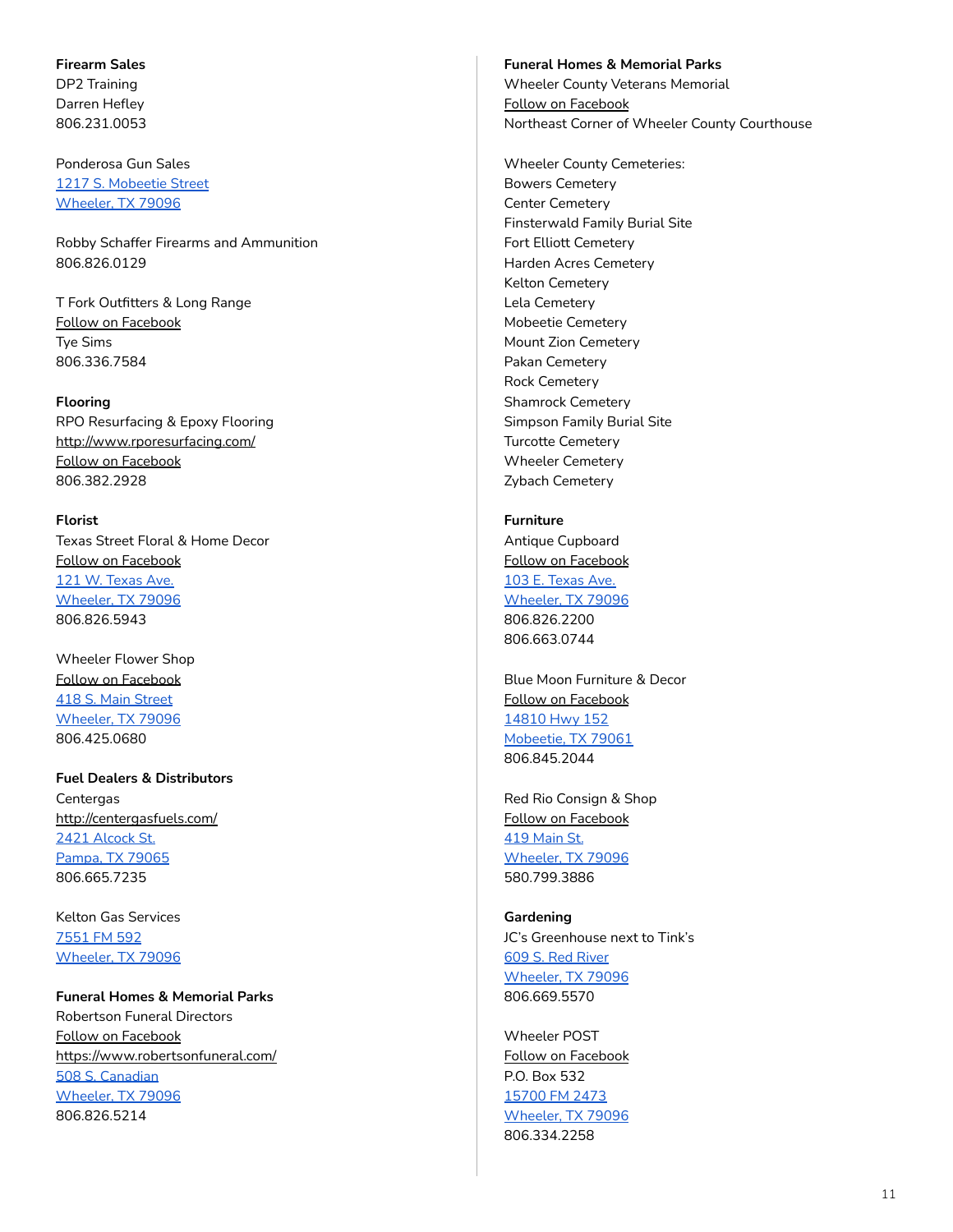<span id="page-11-0"></span>**Gas Utility Company** West Texas Gas <http://www.westtexasgas.com/> <u>115 W. 3<sup>rd</sup> [Street](https://www.google.com/maps/place/115+W+3rd+St,+Shamrock,+TX+79079/@35.2167902,-100.2515775,17z/data=!3m1!4b1!4m5!3m4!1s0x87aa3e07e9e62761:0x31ce2c1cced9bbc8!8m2!3d35.2167902!4d-100.2493835)</u> [Shamrock,](https://www.google.com/maps/place/115+W+3rd+St,+Shamrock,+TX+79079/@35.2167902,-100.2515775,17z/data=!3m1!4b1!4m5!3m4!1s0x87aa3e07e9e62761:0x31ce2c1cced9bbc8!8m2!3d35.2167902!4d-100.2493835) TX 79079 432.682.4349

<span id="page-11-1"></span>**[Gift](http://cca.dalhart.org/Gift-Shops-__5005499_category.aspx) Shops** Antique Cupboard Follow on [Facebook](https://www.facebook.com/groups/410483989008331/) 103 E. [Texas](https://www.google.com/maps/place/103+E+Texas+Ave,+Wheeler,+TX+79096/@35.4440693,-100.2750093,17z/data=!3m1!4b1!4m5!3m4!1s0x87aa1f900aec3229:0x25d60cbf39475d39!8m2!3d35.4440693!4d-100.2728153) Ave. [Wheeler,](https://www.google.com/maps/place/103+E+Texas+Ave,+Wheeler,+TX+79096/@35.4440693,-100.2750093,17z/data=!3m1!4b1!4m5!3m4!1s0x87aa1f900aec3229:0x25d60cbf39475d39!8m2!3d35.4440693!4d-100.2728153) TX 79096 806.663.0744

Blue Moon Furniture & Decor Follow on [Facebook](https://www.facebook.com/BlueMoon0729/) [14810](https://www.google.com/maps/place/14810+TX-152,+Mobeetie,+TX+79061/@35.5175335,-100.5490271,17z/data=!3m1!4b1!4m5!3m4!1s0x87a9fec75432949f:0x13ffdc76ce0c04bd!8m2!3d35.5175335!4d-100.5468331) Hwy 152 [Mobeetie,](https://www.google.com/maps/place/14810+TX-152,+Mobeetie,+TX+79061/@35.5175335,-100.5490271,17z/data=!3m1!4b1!4m5!3m4!1s0x87a9fec75432949f:0x13ffdc76ce0c04bd!8m2!3d35.5175335!4d-100.5468331) TX 79061 806.845.2044

Gypsy Ranch Boutique Follow on [Facebook](https://www.facebook.com/GypZRanch/) <https://www.gypsyranchboutique.com/> 403 [Twister](https://www.google.com/maps/place/Gypsy+Ranch+Boutique/@35.443852,-100.2935877,17z/data=!3m1!4b1!4m5!3m4!1s0x87aa1f4edb5c1ec1:0x5babfc32dbd4fc46!8m2!3d35.443852!4d-100.2913937) Ave. [Wheeler,](https://www.google.com/maps/place/Gypsy+Ranch+Boutique/@35.443852,-100.2935877,17z/data=!3m1!4b1!4m5!3m4!1s0x87aa1f4edb5c1ec1:0x5babfc32dbd4fc46!8m2!3d35.443852!4d-100.2913937) TX 79096 806.663.2264

Hefley Hardware and Feed Follow on [Facebook](https://www.facebook.com/hefleyfeeds/) 511 S. Main [Street](https://www.google.com/maps/place/511+S+Main+St,+Wheeler,+TX+79096/@35.4434382,-100.2753956,17z/data=!3m1!4b1!4m5!3m4!1s0x87aa1f9a9bae83c7:0x6e30685f03df07bd!8m2!3d35.4434382!4d-100.2732016) [Wheeler,](https://www.google.com/maps/place/511+S+Main+St,+Wheeler,+TX+79096/@35.4434382,-100.2753956,17z/data=!3m1!4b1!4m5!3m4!1s0x87aa1f9a9bae83c7:0x6e30685f03df07bd!8m2!3d35.4434382!4d-100.2732016) TX 79096 806.826.5532

Hyland's Pharmacy Follow on [Facebook](https://www.facebook.com/hylandspharmacy/) 108 W. [Oklahoma](https://www.google.com/maps/place/108+W+Oklahoma+Ave,+Wheeler,+TX+79096/@35.4458194,-100.276031,17z/data=!3m1!4b1!4m5!3m4!1s0x87aa1f9059c891cf:0x93a4400f9b87d8d8!8m2!3d35.4458194!4d-100.273837) Ave. [Wheeler,](https://www.google.com/maps/place/108+W+Oklahoma+Ave,+Wheeler,+TX+79096/@35.4458194,-100.276031,17z/data=!3m1!4b1!4m5!3m4!1s0x87aa1f9059c891cf:0x93a4400f9b87d8d8!8m2!3d35.4458194!4d-100.273837) TX 79096 806.826.5561

Marshall Auto Follow on [Facebook](https://www.facebook.com/pages/Marshall-Discount-Auto/869781833074881) 116 E. [Texas](https://www.google.com/maps/place/116+E+Texas+Ave,+Wheeler,+TX+79096/@35.4438103,-100.2747602,17z/data=!3m1!4b1!4m5!3m4!1s0x87aa1f9aa1c94fad:0x8048e7709176c07e!8m2!3d35.4438103!4d-100.2725662) Ave. [Wheeler,](https://www.google.com/maps/place/116+E+Texas+Ave,+Wheeler,+TX+79096/@35.4438103,-100.2747602,17z/data=!3m1!4b1!4m5!3m4!1s0x87aa1f9aa1c94fad:0x8048e7709176c07e!8m2!3d35.4438103!4d-100.2725662) TX 79096 806.826.3213

Novedades Saharay Follow on [Facebook](https://www.facebook.com/Novedades-Saharay-309206589220811/) 410 S. [Main](https://www.google.com/maps/place/410+S+Main+St,+Wheeler,+TX+79096/@35.4438103,-100.2747602,17z/data=!4m5!3m4!1s0x87aa1f9062f279b5:0xe0fb24d669eef9cc!8m2!3d35.444647!4d-100.2739333) St. [Wheeler,](https://www.google.com/maps/place/410+S+Main+St,+Wheeler,+TX+79096/@35.4438103,-100.2747602,17z/data=!4m5!3m4!1s0x87aa1f9062f279b5:0xe0fb24d669eef9cc!8m2!3d35.444647!4d-100.2739333) TX 79096 806.826.0784

Red Rio Consign & Shop Follow on [Facebook](https://www.facebook.com/redrioConsign/) 419 [Main](https://www.google.com/maps/place/419+S+Main+St,+Wheeler,+TX+79096/@35.444647,-100.2761273,17z/data=!4m5!3m4!1s0x87aa1f9065210d41:0x4e89c3e42da938cd!8m2!3d35.4442525!4d-100.2724136) St. [Wheeler,](https://www.google.com/maps/place/419+S+Main+St,+Wheeler,+TX+79096/@35.444647,-100.2761273,17z/data=!4m5!3m4!1s0x87aa1f9065210d41:0x4e89c3e42da938cd!8m2!3d35.4442525!4d-100.2724136) TX 79096 580.799.3886

Sew Champ Designs (inside Texas Street Floral) Follow on [Facebook](https://www.facebook.com/Sew-Champ-Designs-858134947655458/) 121 W. [Texas](https://www.google.com/maps/place/121+W+Texas+Ave,+Wheeler,+TX+79096/@35.4438264,-100.2767979,17z/data=!3m1!4b1!4m5!3m4!1s0x87aa1f9081d4f51d:0x6ab0f1da093a0dd0!8m2!3d35.4438264!4d-100.2746039) Ave. [Wheeler,](https://www.google.com/maps/place/121+W+Texas+Ave,+Wheeler,+TX+79096/@35.4438264,-100.2767979,17z/data=!3m1!4b1!4m5!3m4!1s0x87aa1f9081d4f51d:0x6ab0f1da093a0dd0!8m2!3d35.4438264!4d-100.2746039) TX 79096 806.898.3565

Texas Street Floral & Home Decor Follow on [Facebook](https://www.facebook.com/TexasStreetFloral/) 121 W. [Texas](https://www.google.com/maps/place/121+W+Texas+Ave,+Wheeler,+TX+79096/@35.4438264,-100.2767979,17z/data=!3m1!4b1!4m5!3m4!1s0x87aa1f9081d4f51d:0x6ab0f1da093a0dd0!8m2!3d35.4438264!4d-100.2746039) Ave. [Wheeler,](https://www.google.com/maps/place/121+W+Texas+Ave,+Wheeler,+TX+79096/@35.4438264,-100.2767979,17z/data=!3m1!4b1!4m5!3m4!1s0x87aa1f9081d4f51d:0x6ab0f1da093a0dd0!8m2!3d35.4438264!4d-100.2746039) TX 79096 806.826.5943

The Rusty Barb Follow on [Facebook](https://www.facebook.com/therustybarb27/) 109 W. [Texas](https://goo.gl/maps/CTUqcmGSMUcGt4jU9) Ave. [Wheeler,](https://goo.gl/maps/CTUqcmGSMUcGt4jU9) TX 79096 806.203.1442

Wheeler General Store LLC Follow on [Facebook](https://www.facebook.com/thewheelergeneralstore/) [15868](https://www.google.com/maps/search/15868+TX+152+Wheeler,+TX+79096/@35.4450588,-100.2784326,17z) TX 152 [Wheeler,](https://www.google.com/maps/search/15868+TX+152+Wheeler,+TX+79096/@35.4450588,-100.2784326,17z) TX 79096 806.826.5531

Wheeler Flower Shop Follow on [Facebook](https://www.facebook.com/Wheeler-Flower-Shop-100178901385805/) 418 S. Main [Street](https://www.google.com/maps/place/418+S+Main+St,+Wheeler,+TX+79096/@35.4435518,-100.2602546,17z/data=!4m5!3m4!1s0x87aa1f907d0578d3:0x93ed3237c3455019!8m2!3d35.4443755!4d-100.2738808) [Wheeler,](https://www.google.com/maps/place/418+S+Main+St,+Wheeler,+TX+79096/@35.4435518,-100.2602546,17z/data=!4m5!3m4!1s0x87aa1f907d0578d3:0x93ed3237c3455019!8m2!3d35.4443755!4d-100.2738808) TX 79096 806.425.0680

<span id="page-11-2"></span>**Golf Courses** Shamrock Country Club 900 N. Wall [Street](https://www.google.com/maps/place/900+N+Wall+St,+Shamrock,+TX+79079/@35.2230187,-100.2524157,17z/data=!3m1!4b1!4m5!3m4!1s0x87aa3dfc9f674a11:0x5d0afe7652ce2a57!8m2!3d35.2230187!4d-100.2502217) [Shamrock,](https://www.google.com/maps/place/900+N+Wall+St,+Shamrock,+TX+79079/@35.2230187,-100.2524157,17z/data=!3m1!4b1!4m5!3m4!1s0x87aa3dfc9f674a11:0x5d0afe7652ce2a57!8m2!3d35.2230187!4d-100.2502217) TX 79079 806.256.3622

<span id="page-11-3"></span>**Government** City of Wheeler 505 S. Alan L. [Bean](https://www.google.com/maps/place/505+S+Alan+L+Bean+Blvd,+Wheeler,+TX+79096/@35.4432966,-100.274081,17z/data=!3m1!4b1!4m5!3m4!1s0x87aa1f9ab009b0b7:0xd17a63f9e5ead90f!8m2!3d35.4432966!4d-100.271887) Blvd. [Wheeler,](https://www.google.com/maps/place/505+S+Alan+L+Bean+Blvd,+Wheeler,+TX+79096/@35.4432966,-100.274081,17z/data=!3m1!4b1!4m5!3m4!1s0x87aa1f9ab009b0b7:0xd17a63f9e5ead90f!8m2!3d35.4432966!4d-100.271887) TX 79096 806.826.3222

Wheeler County Courthouse <http://www.co.wheeler.tx.us/> 401 S. Main [Street](https://www.google.com/maps/search/401+S.+Main+Street+806.826.5544/@35.4432966,-100.274081,17z) [806.826.5544](https://www.google.com/maps/search/401+S.+Main+Street+806.826.5544/@35.4432966,-100.274081,17z)

<span id="page-11-4"></span>**[Grain](http://cca.dalhart.org/Grain-Elevators-__5005989_category.aspx) Elevators** Consolidated Grain and Barge Co. <https://www.cgbgrain.com/> 305 S. Alan L. [Bean](https://www.google.com/maps/place/305+S+Alan+L+Bean+Blvd,+Wheeler,+TX+79096/@35.4457104,-100.274506,17z/data=!3m1!4b1!4m5!3m4!1s0x87aa1f903950f227:0xb7edce08464cda83!8m2!3d35.4457104!4d-100.272312) Blvd [Wheeler,](https://www.google.com/maps/place/305+S+Alan+L+Bean+Blvd,+Wheeler,+TX+79096/@35.4457104,-100.274506,17z/data=!3m1!4b1!4m5!3m4!1s0x87aa1f903950f227:0xb7edce08464cda83!8m2!3d35.4457104!4d-100.272312) TX 79096 580.938.2593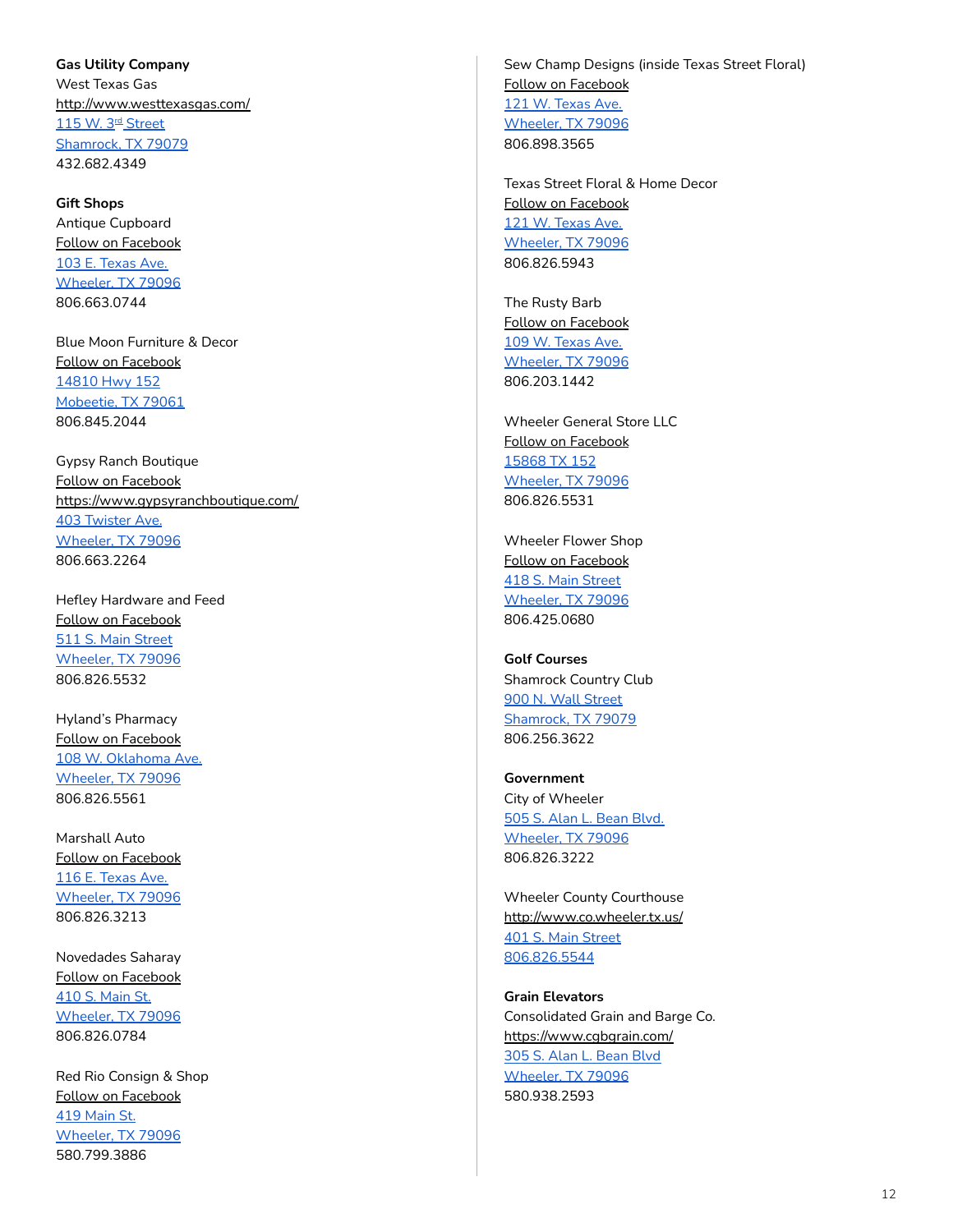# <span id="page-12-0"></span>**[Grocery](http://cca.dalhart.org/Grocery-Stores-__5007761_category.aspx) Stores** Carniceria Aguilar 119 W. [Texas](https://www.google.com/maps/place/119+W+Texas+Ave,+Wheeler,+TX+79096/@35.4437475,-100.2767075,17z/data=!3m1!4b1!4m5!3m4!1s0x87aa1f9a78900f7f:0xb59ad022b943af2b!8m2!3d35.4437475!4d-100.2745135) Ave [Wheeler,](https://www.google.com/maps/place/119+W+Texas+Ave,+Wheeler,+TX+79096/@35.4437475,-100.2767075,17z/data=!3m1!4b1!4m5!3m4!1s0x87aa1f9a78900f7f:0xb59ad022b943af2b!8m2!3d35.4437475!4d-100.2745135) TX 79096 806.826.1027

Market Square Thriftway [www.marketsquareonline.com](http://www.marketsquareonline.com) Follow on [Facebook](https://www.facebook.com/MarketSquare/) 300 E. [Oklahoma](https://www.google.com/maps/place/300+E+Oklahoma+Ave,+Wheeler,+TX+79096/@35.4444397,-100.2721091,17z/data=!3m1!4b1!4m5!3m4!1s0x87aa1f8ff48b137f:0xe1d2d70446394cfd!8m2!3d35.4444397!4d-100.2699151) Ave. [Wheeler,](https://www.google.com/maps/place/300+E+Oklahoma+Ave,+Wheeler,+TX+79096/@35.4444397,-100.2721091,17z/data=!3m1!4b1!4m5!3m4!1s0x87aa1f8ff48b137f:0xe1d2d70446394cfd!8m2!3d35.4444397!4d-100.2699151) TX 79096 806.826.5944

<span id="page-12-1"></span>**Hardware** Hefley Hardware and Feed Follow on [Facebook](https://www.facebook.com/hefleyfeeds/) 511 S. Main [Street](https://www.google.com/maps/place/511+S+Main+St,+Wheeler,+TX+79096/@35.4434382,-100.2753956,17z/data=!3m1!4b1!4m5!3m4!1s0x87aa1f9a9bae83c7:0x6e30685f03df07bd!8m2!3d35.4434382!4d-100.2732016) [Wheeler,](https://www.google.com/maps/place/511+S+Main+St,+Wheeler,+TX+79096/@35.4434382,-100.2753956,17z/data=!3m1!4b1!4m5!3m4!1s0x87aa1f9a9bae83c7:0x6e30685f03df07bd!8m2!3d35.4434382!4d-100.2732016) TX 79096 806.826.5532

Wheeler General Store LLC Follow on [Facebook](https://www.facebook.com/thewheelergeneralstore/) [15868](https://www.google.com/maps/place/15868+TX-152,+Wheeler,+TX+79096/@35.4435518,-100.2602546,17z/data=!3m1!4b1!4m5!3m4!1s0x87aa20284370b72f:0x9c92148f0b2749ac!8m2!3d35.4435518!4d-100.2580606) TX 152 [Wheeler,](https://www.google.com/maps/place/15868+TX-152,+Wheeler,+TX+79096/@35.4435518,-100.2602546,17z/data=!3m1!4b1!4m5!3m4!1s0x87aa20284370b72f:0x9c92148f0b2749ac!8m2!3d35.4435518!4d-100.2580606) TX 79096 806.826.5531

<span id="page-12-2"></span>**Health Resources** Wheeler County Health and Wellness Follow on [Facebook](https://www.facebook.com/wheelercohealthandwellness/) 806.826.5243 P.O. Box 505 [7939](https://www.google.com/maps/place/7939+US-83,+Wheeler,+TX+79096/@35.4516049,-100.2735113,17z/data=!3m1!4b1!4m5!3m4!1s0x87aa1f92781e9631:0xaa312fe871176d2e!8m2!3d35.4516049!4d-100.2713173) US Hwy 83 [Wheeler,](https://www.google.com/maps/place/7939+US-83,+Wheeler,+TX+79096/@35.4516049,-100.2735113,17z/data=!3m1!4b1!4m5!3m4!1s0x87aa1f92781e9631:0xaa312fe871176d2e!8m2!3d35.4516049!4d-100.2713173) TX 79096

<span id="page-12-3"></span>**Heating & Air Conditioning** Topper Heat and Air & Septic Service (HVAC) 806.334.1522

<span id="page-12-4"></span>**Home Decorative Accessories** Antique Cupboard Follow on [Facebook](https://www.facebook.com/groups/410483989008331/) 103 E. [Texas](https://www.google.com/maps/place/103+E+Texas+Ave,+Wheeler,+TX+79096/@35.4385685,-100.2761187,17z/data=!4m5!3m4!1s0x87aa1f900aec3229:0x25d60cbf39475d39!8m2!3d35.4440693!4d-100.2728153) Ave. [Wheeler,](https://www.google.com/maps/place/103+E+Texas+Ave,+Wheeler,+TX+79096/@35.4385685,-100.2761187,17z/data=!4m5!3m4!1s0x87aa1f900aec3229:0x25d60cbf39475d39!8m2!3d35.4440693!4d-100.2728153) TX 79096 806.663.0744

Blue Moon Furniture & Decor Follow on [Facebook](https://www.facebook.com/BlueMoon0729/) [14810](https://www.google.com/maps/place/14810+TX-152,+Mobeetie,+TX+79061/@35.5175335,-100.5490271,17z/data=!3m1!4b1!4m5!3m4!1s0x87a9fec75432949f:0x13ffdc76ce0c04bd!8m2!3d35.5175335!4d-100.5468331) HWY 152 [Mobeetie,](https://www.google.com/maps/place/14810+TX-152,+Mobeetie,+TX+79061/@35.5175335,-100.5490271,17z/data=!3m1!4b1!4m5!3m4!1s0x87a9fec75432949f:0x13ffdc76ce0c04bd!8m2!3d35.5175335!4d-100.5468331) TX 79061 806.845.2044

Gypsy Ranch Boutique Follow on [Facebook](https://www.facebook.com/GypZRanch/) <https://www.gypsyranchboutique.com/> 403 [Twister](https://www.google.com/maps/place/Gypsy+Ranch+Boutique/@35.443852,-100.2935877,17z/data=!3m1!4b1!4m5!3m4!1s0x87aa1f4edb5c1ec1:0x5babfc32dbd4fc46!8m2!3d35.443852!4d-100.2913937) Ave. [Wheeler,](https://www.google.com/maps/place/Gypsy+Ranch+Boutique/@35.443852,-100.2935877,17z/data=!3m1!4b1!4m5!3m4!1s0x87aa1f4edb5c1ec1:0x5babfc32dbd4fc46!8m2!3d35.443852!4d-100.2913937) TX 79096 806.663.2264

Hyland's Pharmacy Follow on [Facebook](https://www.facebook.com/hylandspharmacy/) 108 W. [Oklahoma](https://www.google.com/maps/place/108+W+Oklahoma+Ave,+Wheeler,+TX+79096/@35.4458194,-100.276031,17z/data=!3m1!4b1!4m5!3m4!1s0x87aa1f9059c891cf:0x93a4400f9b87d8d8!8m2!3d35.4458194!4d-100.273837) Ave. [Wheeler,](https://www.google.com/maps/place/108+W+Oklahoma+Ave,+Wheeler,+TX+79096/@35.4458194,-100.276031,17z/data=!3m1!4b1!4m5!3m4!1s0x87aa1f9059c891cf:0x93a4400f9b87d8d8!8m2!3d35.4458194!4d-100.273837) TX 79096 806.826.5561

Novedades Saharay Follow on [Facebook](https://www.facebook.com/Novedades-Saharay-309206589220811/) 410 S. [Main](https://www.google.com/maps/place/410+S+Main+St,+Wheeler,+TX+79096/@35.4438103,-100.2747602,17z/data=!4m5!3m4!1s0x87aa1f9062f279b5:0xe0fb24d669eef9cc!8m2!3d35.444647!4d-100.2739333) St. [Wheeler,](https://www.google.com/maps/place/410+S+Main+St,+Wheeler,+TX+79096/@35.4438103,-100.2747602,17z/data=!4m5!3m4!1s0x87aa1f9062f279b5:0xe0fb24d669eef9cc!8m2!3d35.444647!4d-100.2739333) TX 79096 806.826.0784

Red Rio Consign & Shop Follow on [Facebook](https://www.facebook.com/redrioConsign/) 419 [Main](https://www.google.com/maps/place/419+S+Main+St,+Wheeler,+TX+79096/@35.444647,-100.2761273,17z/data=!4m5!3m4!1s0x87aa1f9065210d41:0x4e89c3e42da938cd!8m2!3d35.4442525!4d-100.2724136) St. [Wheeler,](https://www.google.com/maps/place/419+S+Main+St,+Wheeler,+TX+79096/@35.444647,-100.2761273,17z/data=!4m5!3m4!1s0x87aa1f9065210d41:0x4e89c3e42da938cd!8m2!3d35.4442525!4d-100.2724136) TX 79096 580.799.3886

Texas Street Floral & Home Decor Follow on [Facebook](https://www.facebook.com/TexasStreetFloral/) 121 W. [Texas](https://www.google.com/maps/place/121+W+Texas+Ave,+Wheeler,+TX+79096/@35.4438264,-100.2767979,17z/data=!3m1!4b1!4m5!3m4!1s0x87aa1f9081d4f51d:0x6ab0f1da093a0dd0!8m2!3d35.4438264!4d-100.2746039) Ave. [Wheeler,](https://www.google.com/maps/place/121+W+Texas+Ave,+Wheeler,+TX+79096/@35.4438264,-100.2767979,17z/data=!3m1!4b1!4m5!3m4!1s0x87aa1f9081d4f51d:0x6ab0f1da093a0dd0!8m2!3d35.4438264!4d-100.2746039) TX 79096 806.826.5943

The Rusty Barb Follow on [Facebook](https://www.facebook.com/therustybarb27/) 109 W. [Texas](https://goo.gl/maps/CTUqcmGSMUcGt4jU9) Ave. [Wheeler,](https://goo.gl/maps/CTUqcmGSMUcGt4jU9) TX 79096 806.203.1442

Wheeler General Store LLC Follow on [Facebook](https://www.facebook.com/thewheelergeneralstore/) [15868](https://www.google.com/maps/search/15868+TX+152+Wheeler,+TX+79096/@35.4450588,-100.2784326,17z) TX 152 [Wheeler,](https://www.google.com/maps/search/15868+TX+152+Wheeler,+TX+79096/@35.4450588,-100.2784326,17z) TX 79096 806.826.5531

Wheeler Flower Shop Follow on [Facebook](https://www.facebook.com/Wheeler-Flower-Shop-100178901385805/) 418 S. Main [Street](https://www.google.com/maps/place/418+S+Main+St,+Wheeler,+TX+79096/@35.4435518,-100.2602546,17z/data=!4m5!3m4!1s0x87aa1f907d0578d3:0x93ed3237c3455019!8m2!3d35.4443755!4d-100.2738808) [Wheeler,](https://www.google.com/maps/place/418+S+Main+St,+Wheeler,+TX+79096/@35.4435518,-100.2602546,17z/data=!4m5!3m4!1s0x87aa1f907d0578d3:0x93ed3237c3455019!8m2!3d35.4443755!4d-100.2738808) TX 79096 806.425.0680

<span id="page-12-5"></span>**[Home](http://cca.dalhart.org/Home-Health-Agencies-__5005341_category.aspx) Health Agency** Parkview Hospital Home Health Agency <http://parkviewhosp.org/home-health-agency/> 901 S. [Sweetwater](https://www.google.com/maps/place/901+S+Sweetwater+St,+Wheeler,+TX+79096/@35.4392729,-100.2725911,17z/data=!3m1!4b1!4m5!3m4!1s0x87aa1f84a4e57781:0x6a1ba2db4ff8d738!8m2!3d35.4392729!4d-100.2703971) Street [Wheeler,](https://www.google.com/maps/place/901+S+Sweetwater+St,+Wheeler,+TX+79096/@35.4392729,-100.2725911,17z/data=!3m1!4b1!4m5!3m4!1s0x87aa1f84a4e57781:0x6a1ba2db4ff8d738!8m2!3d35.4392729!4d-100.2703971) TX 79096 806.826.1370

<span id="page-12-6"></span>**[Hospice](http://cca.dalhart.org/Hospice-Providers-__5012988_category.aspx) Provider** Interim HealthCare of Pampa Visit [Website](https://www.interimhealthcare.com/pampatx/home/?utm_source=GMB&utm_medium=Local&utm_content=DirectoryLink&utm_campaign=PampaTX) 2217 [Perryton](https://www.google.com/maps/place/2217+Perryton+Pkwy,+Pampa,+TX+79065/@35.5612272,-100.9737984,17z/data=!3m1!4b1!4m5!3m4!1s0x870748237aeb36ab:0x4a7be2307783441d!8m2!3d35.5612272!4d-100.9716044) Parkway [Pampa,](https://www.google.com/maps/place/2217+Perryton+Pkwy,+Pampa,+TX+79065/@35.5612272,-100.9737984,17z/data=!3m1!4b1!4m5!3m4!1s0x870748237aeb36ab:0x4a7be2307783441d!8m2!3d35.5612272!4d-100.9716044) TX 79065 806.665.1445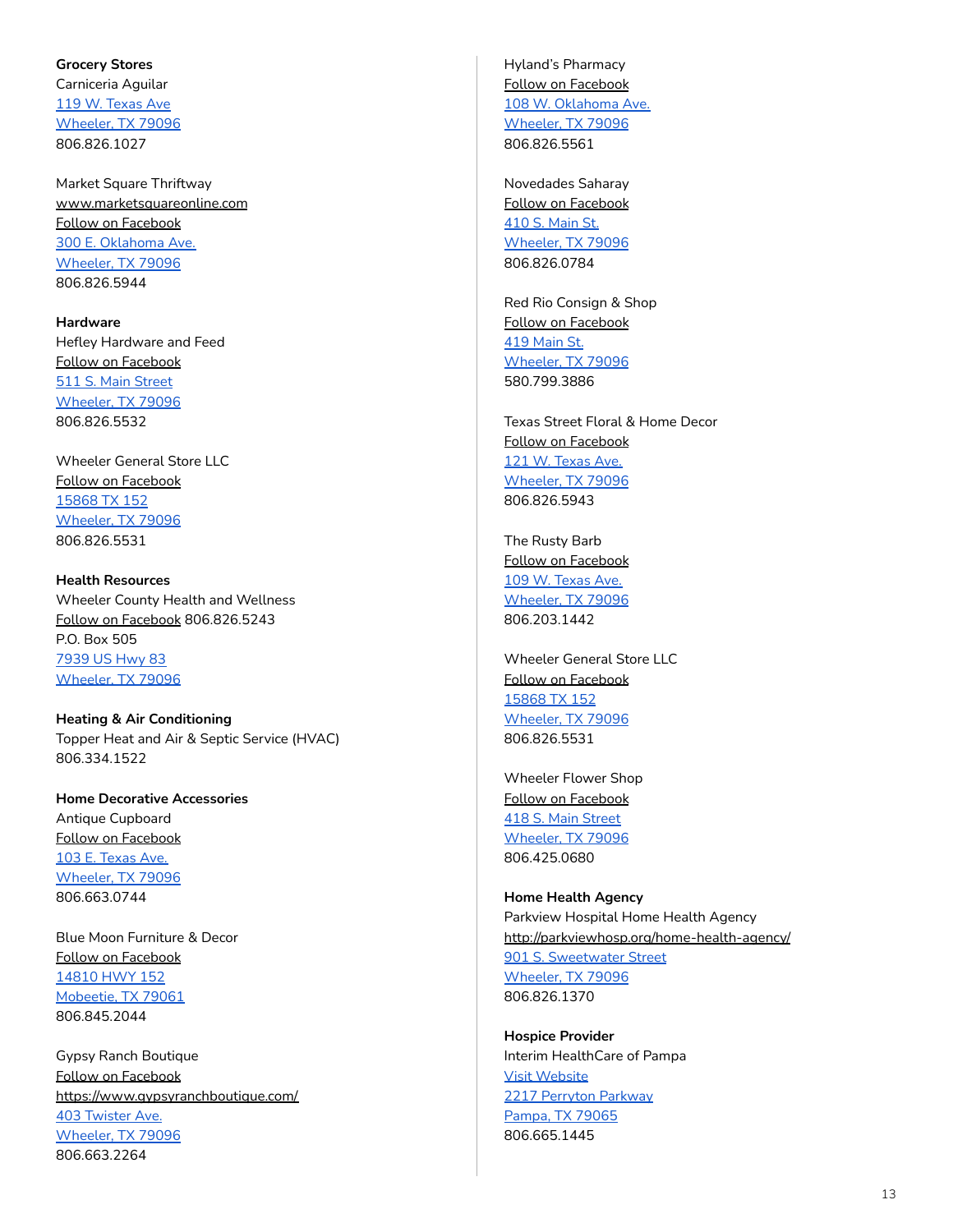### <span id="page-13-0"></span>**Hospital**

Parkview Hospital <http://parkviewhosp.org/> 901 S. [Sweetwater](https://www.google.com/maps/place/901+S+Sweetwater+St,+Wheeler,+TX+79096/@35.4392729,-100.2725911,17z/data=!3m1!4b1!4m5!3m4!1s0x87aa1f84a4e57781:0x6a1ba2db4ff8d738!8m2!3d35.4392729!4d-100.2703971) [Wheeler,](https://www.google.com/maps/place/901+S+Sweetwater+St,+Wheeler,+TX+79096/@35.4392729,-100.2725911,17z/data=!3m1!4b1!4m5!3m4!1s0x87aa1f84a4e57781:0x6a1ba2db4ff8d738!8m2!3d35.4392729!4d-100.2703971) TX 79096 806.826.5581

# <span id="page-13-1"></span>**Hotels/Motels [Baymont](https://www.wyndhamhotels.com/baymont/wheeler-texas/baymont-inn-and-suites-wheeler/overview?reg=Local-_-all-_-BAY-_-all&cid=IP_Local&wid=local) Inn and Suites - (Click to book now)** [1414](https://www.google.com/maps/place/1414+S+Alan+L+Bean+Blvd,+Wheeler,+TX+79096/@35.4315223,-100.275045,17z/data=!3m1!4b1!4m5!3m4!1s0x87aa1f77bef11ab3:0xf2d5d38475f8141b!8m2!3d35.4315223!4d-100.272851) S. Alan L. Bean Blvd. [Wheeler,](https://www.google.com/maps/place/1414+S+Alan+L+Bean+Blvd,+Wheeler,+TX+79096/@35.4315223,-100.275045,17z/data=!3m1!4b1!4m5!3m4!1s0x87aa1f77bef11ab3:0xf2d5d38475f8141b!8m2!3d35.4315223!4d-100.272851) Texas 79096

Towne Square Inn Follow on [Facebook](https://www.facebook.com/townesquareinn/) 400 S. [Main](https://www.google.com/maps/place/400+S+Main+St,+Wheeler,+TX+79096/@35.4450108,-100.2760748,17z/data=!3m1!4b1!4m5!3m4!1s0x87aa1f9061a988c1:0x4b4241c5a9fe48e2!8m2!3d35.4450108!4d-100.2738808) St. [Wheeler,](https://www.google.com/maps/place/400+S+Main+St,+Wheeler,+TX+79096/@35.4450108,-100.2760748,17z/data=!3m1!4b1!4m5!3m4!1s0x87aa1f9061a988c1:0x4b4241c5a9fe48e2!8m2!3d35.4450108!4d-100.2738808) TX 79096 806.486.1572

806.589.0460

Wheeler Inn Motel Follow on [Facebook](https://www.facebook.com/wheelerinnmotel/) 107 E. [Oklahoma](https://www.google.com/maps/place/107+E+Oklahoma+Ave,+Wheeler,+TX+79096/@35.4456167,-100.2749355,17z/data=!3m1!4b1!4m5!3m4!1s0x87aa1f90408612b3:0x350fa7a434f9fba4!8m2!3d35.4456167!4d-100.2727415) Ave. [Wheeler,](https://www.google.com/maps/place/107+E+Oklahoma+Ave,+Wheeler,+TX+79096/@35.4456167,-100.2749355,17z/data=!3m1!4b1!4m5!3m4!1s0x87aa1f90408612b3:0x350fa7a434f9fba4!8m2!3d35.4456167!4d-100.2727415) TX 79096 806.826.5571 [wheelerinn@yahoo.com](mailto:wheelerinn@yahoo.com)

**Other Lodging** Cedar Ridge Lodge, LLC Follow on [Facebook](https://www.facebook.com/Cedar-Ridge-Lodge-108795330669644/) [15700](https://www.google.com/maps/place/35%C2%B025) FM 2473 [Wheeler,](https://www.google.com/maps/place/35%C2%B025) TX 79096 806.334.2258 Ann Porter, Management [cedarridgelodge@yahoo.com](mailto:CedarRidgeLodge@yahoo.com)

Mel's House 702 W. [Oklahoma](https://www.google.com/maps/place/702+W+Oklahoma+Ave,+Wheeler,+TX+79096/@35.4448432,-100.2834668,17z/data=!3m1!4b1!4m5!3m4!1s0x87aa1f97c13c9d6d:0x15a2fb6dfb298b10!8m2!3d35.4448432!4d-100.2812728) Ave. [Wheeler,](https://www.google.com/maps/place/702+W+Oklahoma+Ave,+Wheeler,+TX+79096/@35.4448432,-100.2834668,17z/data=!3m1!4b1!4m5!3m4!1s0x87aa1f97c13c9d6d:0x15a2fb6dfb298b10!8m2!3d35.4448432!4d-100.2812728) TX 79096 806.255.0518

<span id="page-13-2"></span>**Housing** RiverCrest. Homes, LLC <http://rivercrestproperty.com/> 972.989.8019

<span id="page-13-3"></span>**Hunting** Hunting licenses available for purchase at Market Square [Thriftway](https://www.marketsquareonline.com) <https://tpwd.texas.gov/huntwild/hunt/>

BoneHunter Outfitters Follow on [Facebook](https://www.facebook.com/bonehunteroutfitters/) [8050](https://www.google.com/maps/place/8050+Co+Rd+16,+Wheeler,+TX+79096/@35.4643908,-100.2566679,17z/data=!3m1!4b1!4m5!3m4!1s0x87aa201c0a1697f1:0xe5597fd77bccf2e8!8m2!3d35.4643908!4d-100.2544739) CR 16 [Wheeler,](https://www.google.com/maps/place/8050+Co+Rd+16,+Wheeler,+TX+79096/@35.4643908,-100.2566679,17z/data=!3m1!4b1!4m5!3m4!1s0x87aa201c0a1697f1:0xe5597fd77bccf2e8!8m2!3d35.4643908!4d-100.2544739) TX 79096 806.203.1088 [Glenscott67@icloud.com](mailto:Glenscott67@icloud.com)

Rush Creek Guide Service www.rushcreekguideservice.com Follow on [Facebook](https://www.facebook.com/Rush-Creek-Guide-Service-Contact-Danny-Pierce-212813648732707/) Danny Pierce 806.323.3030

T Fork Outfitters & Long Range Follow on [Facebook](https://www.facebook.com/TForkOutfitters/) Tye Simms 806.336.7584

<span id="page-13-4"></span>**Insurance** Koepke Legacy Insurance Group Follow us [Facebook](https://www.facebook.com/koepkeinsurance) 414 S. Main [Street](https://goo.gl/maps/DRgGyiFVGwWC4KvXA) [Wheeler,](https://goo.gl/maps/DRgGyiFVGwWC4KvXA) TX 79096 806.570.0645

Todd Moore Insurance Agency, Inc. <https://www.toddmooreagency.com/> 315 N. Main [Street](https://www.google.com/maps/place/315+N+Main+St,+Shamrock,+TX+79079/@35.2170825,-100.2517355,17z/data=!3m1!4b1!4m5!3m4!1s0x87aa3e07ef8c1c4f:0xbe95ccc9e2668fd0!8m2!3d35.2170825!4d-100.2495415) [Shamrock,](https://www.google.com/maps/place/315+N+Main+St,+Shamrock,+TX+79079/@35.2170825,-100.2517355,17z/data=!3m1!4b1!4m5!3m4!1s0x87aa3e07ef8c1c4f:0xbe95ccc9e2668fd0!8m2!3d35.2170825!4d-100.2495415) TX 79079 806.256.8911

Texas Farm Bureau [1501](https://www.google.com/maps/place/1501+S+Alan+L+Bean+Blvd,+Wheeler,+TX+79096/@35.4318011,-100.2740153,17z/data=!3m1!4b1!4m5!3m4!1s0x87aa1f778d3829db:0xe4cffa58e10a894d!8m2!3d35.4318011!4d-100.2718213) S. Alan L. Bean Blvd [Wheeler,](https://www.google.com/maps/place/1501+S+Alan+L+Bean+Blvd,+Wheeler,+TX+79096/@35.4318011,-100.2740153,17z/data=!3m1!4b1!4m5!3m4!1s0x87aa1f778d3829db:0xe4cffa58e10a894d!8m2!3d35.4318011!4d-100.2718213) TX 79096 806.826.3563

<span id="page-13-5"></span>**Internet Service Provider** Resound Internet <https://resoundnetworks.com/> 800.806.1719

TWN Communications (Wi-Power) <https://www.twncomm.com/>

Kinetic by Windstream Communications <https://www.windstream.com/siteselector>

<span id="page-13-6"></span>**Irrigation & Domestic Well Service** Arrow Water Well Services [7965](https://www.google.com/maps/search/7965+US+Hwy+83+Wheeler,+TX+79096/@35.4318011,-100.2740153,17z) US Hwy 83 [Wheeler,](https://www.google.com/maps/search/7965+US+Hwy+83+Wheeler,+TX+79096/@35.4318011,-100.2740153,17z) TX 79096 806.826.3716

Double J Waterwell Services Follow on [Facebook](https://www.facebook.com/DoubleJWaterwell/) [8550](https://www.google.com/maps/search/8550+FM+3182+Mobeetie,+TX+79061/@35.5211961,-100.4567814,14z/data=!3m1!4b1) FM 3182 [Mobeetie,](https://www.google.com/maps/search/8550+FM+3182+Mobeetie,+TX+79061/@35.5211961,-100.4567814,14z/data=!3m1!4b1) TX 79061 806.280.8001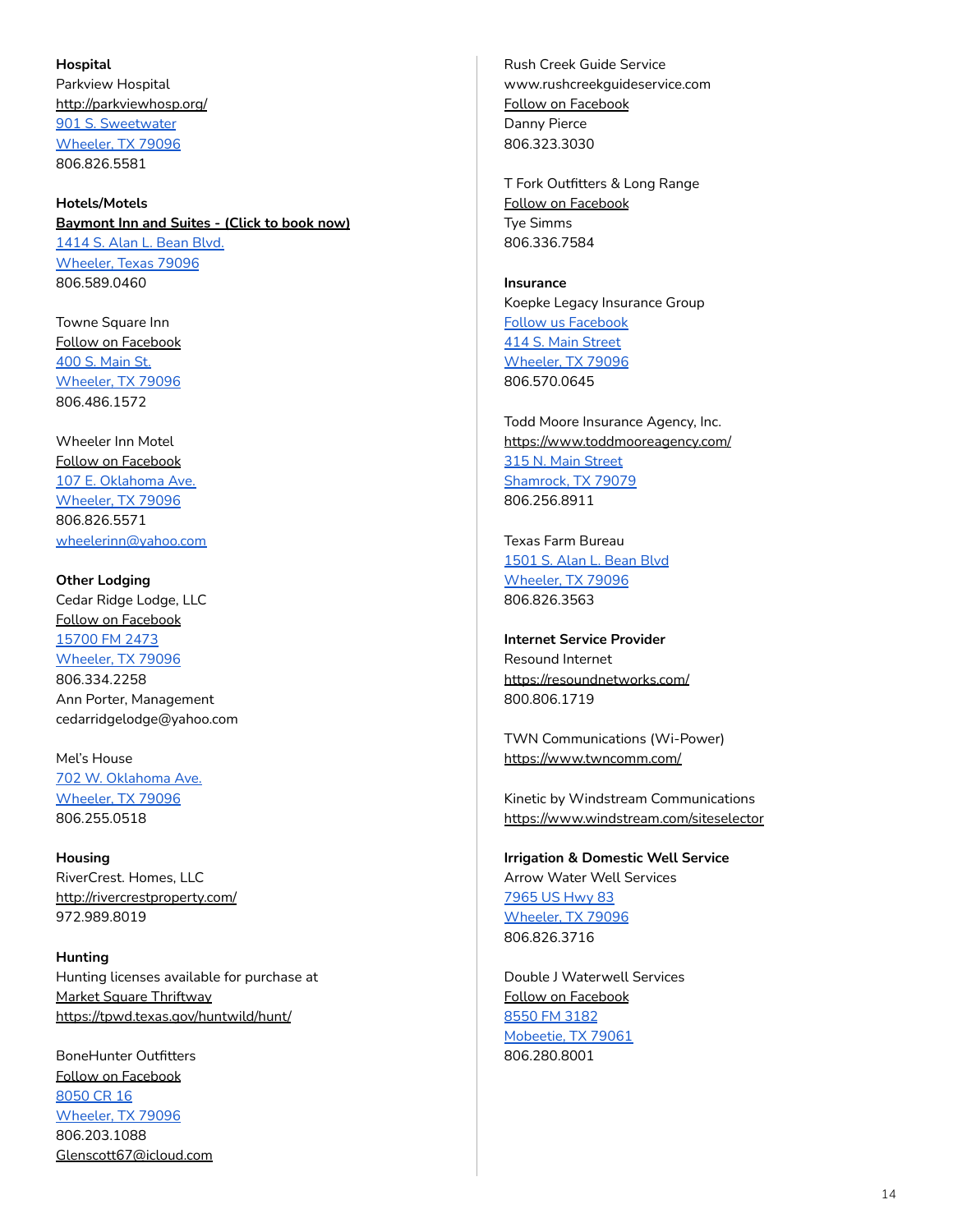### <span id="page-14-0"></span>**Landscape Maintenance**

Pinion Spraying, LLC 800 S. [Canadian](https://www.google.com/maps/place/800+S+Canadian+St,+Wheeler,+TX+79096/@35.4407197,-100.2772142,17z/data=!3m1!4b1!4m5!3m4!1s0x87aa1f9bb3e5ad71:0xf146b16b5d687879!8m2!3d35.4407197!4d-100.2750202) Street [Wheeler,](https://www.google.com/maps/place/800+S+Canadian+St,+Wheeler,+TX+79096/@35.4407197,-100.2772142,17z/data=!3m1!4b1!4m5!3m4!1s0x87aa1f9bb3e5ad71:0xf146b16b5d687879!8m2!3d35.4407197!4d-100.2750202) TX 79096 806.663.0808

<span id="page-14-1"></span>**Liquor Stores** The Tipsy Bird 508 S. [Main](https://www.google.com/maps/place/508+S+Main+St,+Wheeler,+TX+79096/@35.4433768,-100.2758793,17z/data=!3m1!4b1!4m5!3m4!1s0x87aa1f9a876d5d1b:0x204c6b54a5b3c68b!8m2!3d35.4433768!4d-100.2736853) St. [Wheeler,](https://www.google.com/maps/place/508+S+Main+St,+Wheeler,+TX+79096/@35.4433768,-100.2758793,17z/data=!3m1!4b1!4m5!3m4!1s0x87aa1f9a876d5d1b:0x204c6b54a5b3c68b!8m2!3d35.4433768!4d-100.2736853) TX 79096 806.826.0299

<span id="page-14-2"></span>**Livestock Auction/Sales** Indian Mound Ranch <http://indianmoundranch.com/index.html> Follow on [Facebook](https://www.facebook.com/indianmoundranch/) 806.323.8232

McEntire Red Angus <http://mcentireredangus.com/> Follow on [Facebook](https://www.facebook.com/randy.mcentire.58) 580.729.9036

Top Notch Production Sale - Angus Genetics Follow on [Facebook](https://www.facebook.com/7hANGUS/) 806.334.0558

### **Livestock Equipment**

Wheeler General Store LLC Follow on [Facebook](https://www.facebook.com/thewheelergeneralstore/) [15868](https://www.google.com/maps/place/15868+TX-152,+Wheeler,+TX+79096/@35.4435518,-100.2602546,17z/data=!3m1!4b1!4m5!3m4!1s0x87aa20284370b72f:0x9c92148f0b2749ac!8m2!3d35.4435518!4d-100.2580606) TX 152 [Wheeler,](https://www.google.com/maps/place/15868+TX-152,+Wheeler,+TX+79096/@35.4435518,-100.2602546,17z/data=!3m1!4b1!4m5!3m4!1s0x87aa20284370b72f:0x9c92148f0b2749ac!8m2!3d35.4435518!4d-100.2580606) TX 79096 806.826.5531

<span id="page-14-3"></span>**Lumber** Hefley Hardware and Feed Follow on [Facebook](https://www.facebook.com/hefleyfeeds/) 511 S. Main [Street](https://www.google.com/maps/place/511+S+Main+St,+Wheeler,+TX+79096/@35.4434382,-100.2753956,17z/data=!3m1!4b1!4m5!3m4!1s0x87aa1f9a9bae83c7:0x6e30685f03df07bd!8m2!3d35.4434382!4d-100.2732016) [Wheeler,](https://www.google.com/maps/place/511+S+Main+St,+Wheeler,+TX+79096/@35.4434382,-100.2753956,17z/data=!3m1!4b1!4m5!3m4!1s0x87aa1f9a9bae83c7:0x6e30685f03df07bd!8m2!3d35.4434382!4d-100.2732016) TX 79096 806.826.5532

<span id="page-14-4"></span>**Massage** Paradise Spa Follow on [Facebook](https://www.facebook.com/Paradise-Spa-in-Wheeler-TX-155248714502483/) 113 W. [Texas](https://www.google.com/maps/place/113+W+Texas+Ave,+Wheeler,+TX+79096/@35.4434382,-100.2753956,17z/data=!4m5!3m4!1s0x87aa1f9a7f4f41af:0xe6ac530ab319e6ab!8m2!3d35.4437474!4d-100.2743456) Ave. [Wheeler,](https://www.google.com/maps/place/113+W+Texas+Ave,+Wheeler,+TX+79096/@35.4434382,-100.2753956,17z/data=!4m5!3m4!1s0x87aa1f9a7f4f41af:0xe6ac530ab319e6ab!8m2!3d35.4437474!4d-100.2743456) TX 79096 806.334.3039

Massage Therapy Center Zodell Swift LMT, MTI, QRA 806.663.6323

<span id="page-14-5"></span>**Meat Market** Carniceria Aguilar 119 W. [Texas](https://www.google.com/maps/place/119+W+Texas+Ave,+Wheeler,+TX+79096/@35.4437474,-100.2765396,17z/data=!4m5!3m4!1s0x87aa1f9a78900f7f:0xb59ad022b943af2b!8m2!3d35.4437475!4d-100.2745135) Ave [Wheeler,](https://www.google.com/maps/place/119+W+Texas+Ave,+Wheeler,+TX+79096/@35.4437474,-100.2765396,17z/data=!4m5!3m4!1s0x87aa1f9a78900f7f:0xb59ad022b943af2b!8m2!3d35.4437475!4d-100.2745135) TX 79096 806.826.1027

Market Square Thriftway www.marketsquareonline.com Follow on [Facebook](https://www.facebook.com/MarketSquare/) 300 E. [Oklahoma](https://www.google.com/maps/place/300+E+Oklahoma+Ave,+Wheeler,+TX+79096/@35.4444397,-100.2721091,17z/data=!3m1!4b1!4m5!3m4!1s0x87aa1f8ff48b137f:0xe1d2d70446394cfd!8m2!3d35.4444397!4d-100.2699151) Ave. [Wheeler,](https://www.google.com/maps/place/300+E+Oklahoma+Ave,+Wheeler,+TX+79096/@35.4444397,-100.2721091,17z/data=!3m1!4b1!4m5!3m4!1s0x87aa1f8ff48b137f:0xe1d2d70446394cfd!8m2!3d35.4444397!4d-100.2699151) TX 79096 806.826.5944

<span id="page-14-6"></span>**Mental Health Services** Celebrate Recovery – Tuesdays at 6pm 420 S. [Main](https://www.google.com/maps/place/420+S+Main+St,+Wheeler,+TX+79096/@35.4442907,-100.2760748,17z/data=!3m1!4b1!4m5!3m4!1s0x87aa1f907d18290d:0xd8a6bd11780df3fb!8m2!3d35.4442907!4d-100.2738808) [Wheeler,](https://www.google.com/maps/place/420+S+Main+St,+Wheeler,+TX+79096/@35.4442907,-100.2760748,17z/data=!3m1!4b1!4m5!3m4!1s0x87aa1f907d18290d:0xd8a6bd11780df3fb!8m2!3d35.4442907!4d-100.2738808) TX 79096

Hope Awakened Counseling <https://hacounseling.com/> 819 [Hillside](https://www.google.com/maps/place/819+Hillside+Ave,+Canadian,+TX+79014/@35.9083371,-100.3844091,17z/data=!3m1!4b1!4m5!3m4!1s0x87a9c47069ad2d95:0x30f4783c46f32dbb!8m2!3d35.9083371!4d-100.3822151) Ave [Canadian,](https://www.google.com/maps/place/819+Hillside+Ave,+Canadian,+TX+79014/@35.9083371,-100.3844091,17z/data=!3m1!4b1!4m5!3m4!1s0x87a9c47069ad2d95:0x30f4783c46f32dbb!8m2!3d35.9083371!4d-100.3822151) TX 79014 806.323.6000

Two Turtle Doves Follow on [Facebook](https://www.facebook.com/lifeandrelationshipmentorship/) [twoturtledoves19@gmail.com](mailto:twoturtledoves19@gmail.com)

<span id="page-14-7"></span>**Museums** Mobeetie Jail Museum Old Mobeetie Texas Association P.O. Box 66 [Mobeetie,](https://www.google.com/maps/place/Mobeetie+Jail+Museum/@35.510048,-100.4447358,644m/data=!3m1!1e3!4m12!1m6!3m5!1s0x87a9f758a3a299b9:0x13498c28d4bc5191!2sMobeetie+Jail+Museum!8m2!3d35.5100437!4d-100.4425418!3m4!1s0x87a9f758a3a299b9:0x13498c28d4bc5191!8m2!3d35.5100437!4d-100.4425418) TX 79061 806.845.2028

Wheeler Historical Museum <https://wheelerhistory.org/> Follow on [Facebook](https://www.facebook.com/wheelermuseum/) P.O. Box 73 105 N. Alan L. [Bean](https://www.google.com/maps/place/Wheeler+Historical+Museum/@35.4495913,-100.273824,644m/data=!3m2!1e3!4b1!4m5!3m4!1s0x87aa1fc5aaa694e7:0xa05156dae9f9394b!8m2!3d35.449589!4d-100.2726482) Blvd. [Wheeler,](https://www.google.com/maps/place/Wheeler+Historical+Museum/@35.4495913,-100.273824,644m/data=!3m2!1e3!4b1!4m5!3m4!1s0x87aa1fc5aaa694e7:0xa05156dae9f9394b!8m2!3d35.449589!4d-100.2726482) TX 79096 806.826.2251

<span id="page-14-8"></span>**Newspaper** County Star-News <https://www.countystarnews.com/> 212 N. [Main](https://www.google.com/maps/place/212+N+Main+St,+Shamrock,+TX+79079/@35.2160331,-100.2509961,17z/data=!3m1!4b1!4m5!3m4!1s0x87aa3e07d877c801:0xb46940f7c883a764!8m2!3d35.2160331!4d-100.2488021) St. [Shamrock,](https://www.google.com/maps/place/212+N+Main+St,+Shamrock,+TX+79079/@35.2160331,-100.2509961,17z/data=!3m1!4b1!4m5!3m4!1s0x87aa3e07d877c801:0xb46940f7c883a764!8m2!3d35.2160331!4d-100.2488021) TX 79079 806.256.2070

Wheeler Times Click Here to Read [Online](https://www.etypeservices.com/Wheeler%20TimesID786/) 110 E. [Texas](https://www.google.com/maps/place/110+E+Texas+Ave,+Wheeler,+TX+79096/@35.4437464,-100.2751125,17z/data=!3m1!4b1!4m5!3m4!1s0x87aa1f9a9e897ba1:0x4c627b03a48a73d3!8m2!3d35.4437464!4d-100.2729185) Ave. [Wheeler,](https://www.google.com/maps/place/110+E+Texas+Ave,+Wheeler,+TX+79096/@35.4437464,-100.2751125,17z/data=!3m1!4b1!4m5!3m4!1s0x87aa1f9a9e897ba1:0x4c627b03a48a73d3!8m2!3d35.4437464!4d-100.2729185) TX 79096 806.826.3123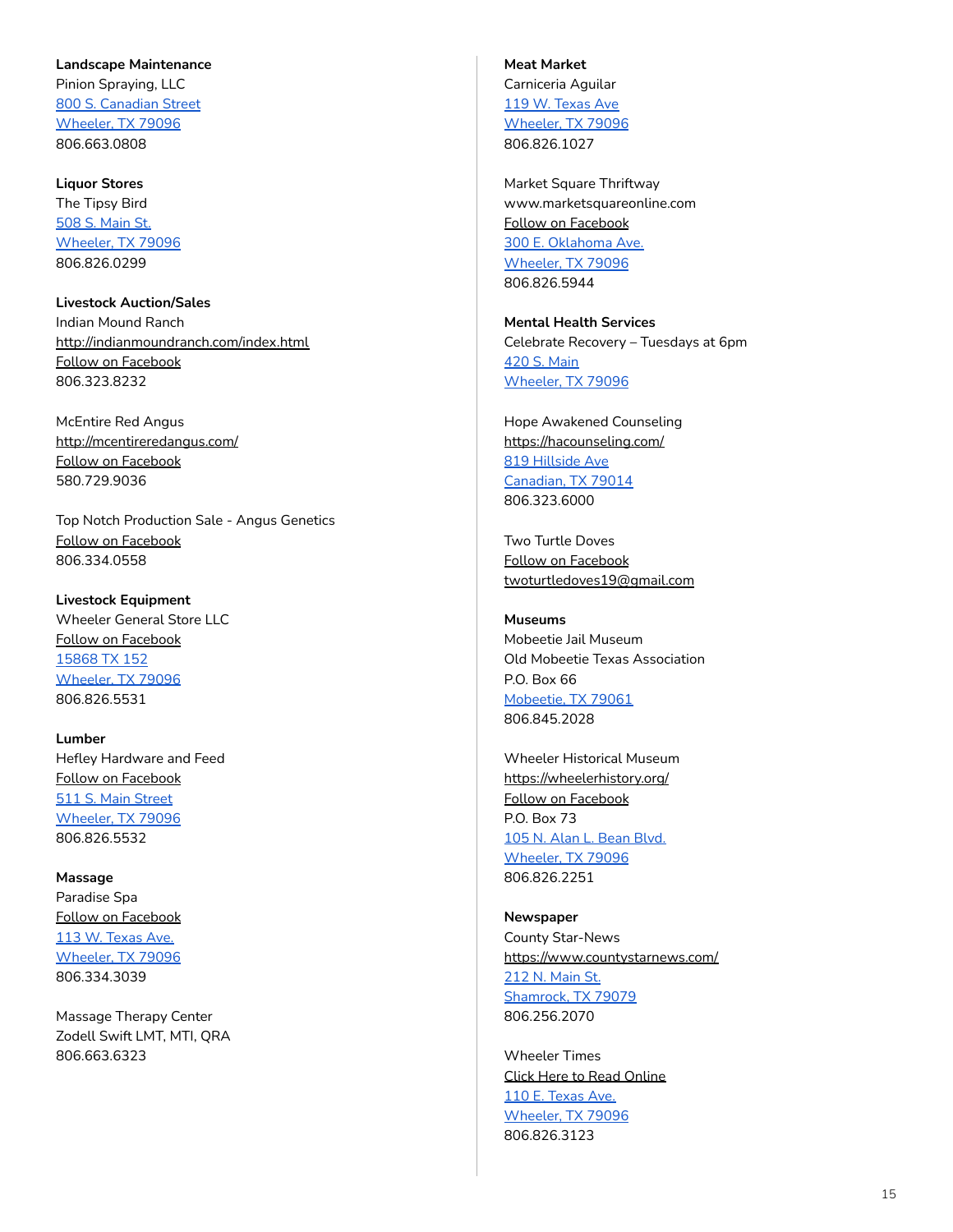<span id="page-15-0"></span>**Nursing Homes** Wheeler Nursing and Rehabilitation <https://www.wheelernursing.com/> Follow on [Facebook](https://www.facebook.com/Wheeler-Nursing-and-Rehabilitation-392375631264823/) 1000 [Kiowa](https://www.google.com/maps/place/1000+Kiowa+St,+Wheeler,+TX+79096/@35.4384174,-100.2800435,17z/data=!3m1!4b1!4m5!3m4!1s0x87aa1f994c02c7e1:0xa6bbe75b7a7c2f70!8m2!3d35.4384174!4d-100.2778495) St. [Wheeler,](https://www.google.com/maps/place/1000+Kiowa+St,+Wheeler,+TX+79096/@35.4384174,-100.2800435,17z/data=!3m1!4b1!4m5!3m4!1s0x87aa1f994c02c7e1:0xa6bbe75b7a7c2f70!8m2!3d35.4384174!4d-100.2778495) TX 79096 806.826.3505

<span id="page-15-1"></span>**Oilfield & Natural Gas Suppliers** D.E. Chase, INC. Fluid Transportation 806.826.3232 806.669.3219 806.669.5437

Enerflex Energy Systems, Inc. 120 W. [Texas](https://www.google.com/maps/place/120+W+Texas+Ave,+Wheeler,+TX+79096/@35.4443932,-100.2765389,17z/data=!3m1!4b1!4m5!3m4!1s0x87aa1f908672968f:0x5d3d9035b9fb1228!8m2!3d35.4443932!4d-100.2743449) Ave. [Wheeler,](https://www.google.com/maps/place/120+W+Texas+Ave,+Wheeler,+TX+79096/@35.4443932,-100.2765389,17z/data=!3m1!4b1!4m5!3m4!1s0x87aa1f908672968f:0x5d3d9035b9fb1228!8m2!3d35.4443932!4d-100.2743449) TX 79096 806.826.0126

Kelton Gas Services, LP [7551](https://www.google.com/maps/place/Kelton+Gas+Services/@35.3282672,-100.2739565,17z/data=!3m1!4b1!4m5!3m4!1s0x87aa1f9a8ef4638f:0x4efc834413f43ba3!8m2!3d35.3282672!4d-100.2717625) FM 592 [Wheeler,](https://www.google.com/maps/place/Kelton+Gas+Services/@35.3282672,-100.2739565,17z/data=!3m1!4b1!4m5!3m4!1s0x87aa1f9a8ef4638f:0x4efc834413f43ba3!8m2!3d35.3282672!4d-100.2717625) TX 79096 806.826.3230

**Oilfield & Natural Gas Suppliers** Koepke Pipe Sales, LLC Follow on [Facebook](https://www.facebook.com/Koepke-Pipe-Sales-1740966619502915/) 806.290.3600

Markwest Oklahoma Gas Company [7968](https://www.google.com/maps/place/7968+US-83,+Wheeler,+TX+79096/@35.4551732,-100.2733069,17z/data=!3m1!4b1!4m5!3m4!1s0x87aa1ff2aa47116b:0xc5ac32875c119776!8m2!3d35.4551732!4d-100.2711129) US Hwy 83 [Wheeler,](https://www.google.com/maps/place/7968+US-83,+Wheeler,+TX+79096/@35.4551732,-100.2733069,17z/data=!3m1!4b1!4m5!3m4!1s0x87aa1ff2aa47116b:0xc5ac32875c119776!8m2!3d35.4551732!4d-100.2711129) TX 79096 806.826.0386

Oneok WesTex Transmission Inc <https://www.oneok.com/>

WB Oilfield Supply LLC <https://www.wbsupply.com/> 305 E. [Oklahoma](https://www.google.com/maps/place/305+E+Oklahoma+Ave,+Wheeler,+TX+79096/@35.4454874,-100.2722406,17z/data=!3m1!4b1!4m5!3m4!1s0x87aa1f8fc1dc6743:0xc7ba8d3e9b00e0c8!8m2!3d35.4454874!4d-100.2700466) Ave [Wheeler,](https://www.google.com/maps/place/305+E+Oklahoma+Ave,+Wheeler,+TX+79096/@35.4454874,-100.2722406,17z/data=!3m1!4b1!4m5!3m4!1s0x87aa1f8fc1dc6743:0xc7ba8d3e9b00e0c8!8m2!3d35.4454874!4d-100.2700466) TX 79096 806.826.0775

<span id="page-15-2"></span>**Organizations/Non-Profits** Meals on Wheels – North Wheeler County P.O. Box 1125 Wheeler, TX 79096 Deleise (Simmons) Atwood 806.334.0842

Wheeler Area Activities Improvement Council, Inc. (WAAIC) P.O. Box 489 Wheeler, TX 79096 waaicdonations@gmail.com

Wheeler Boy Scouts – Troop 472 Dr. Ben Ed and Dr. Lee Ann Hillhouse 806.826.5821

Wheeler Chamber of Commerce Follow on [Facebook](https://www.facebook.com/wheelerchamber/) 505 S. Alan L. [Bean](https://www.google.com/maps/place/505+S+Alan+L+Bean+Blvd,+Wheeler,+TX+79096/@35.4432966,-100.274081,17z/data=!3m1!4b1!4m5!3m4!1s0x87aa1f9ab009b0b7:0xd17a63f9e5ead90f!8m2!3d35.4432966!4d-100.271887) Blvd [Wheeler,](https://www.google.com/maps/place/505+S+Alan+L+Bean+Blvd,+Wheeler,+TX+79096/@35.4432966,-100.274081,17z/data=!3m1!4b1!4m5!3m4!1s0x87aa1f9ab009b0b7:0xd17a63f9e5ead90f!8m2!3d35.4432966!4d-100.271887) TX 79096 806.826.3408 [chamber@wheelertexas.org](mailto:chamber@wheelertexas.org)

Wheeler Cemetery Association Follow on [Facebook](https://www.facebook.com/Wheeler-Cemetery-Association-176149009682563/) P.O. Box 672 Wheeler, TX 79096

Wheeler County – Friends of Veterans (4<sup>th</sup> of July Quilts) Follow on [Facebook](https://www.facebook.com/groups/403271556819597/)

Wheeler County Historical Commission Follow on [Facebook](https://www.facebook.com/Wheeler-County-Historical-Commission-1562132920672055/) P.O. Box 153 Mobeetie, TX 79061 806.845.3311

Wheeler Cub Scouts – Pack 472 Follow on [Facebook](https://www.facebook.com/cubscouts.wheeler/)

Wheeler Ex-Students and Teachers Association Follow on [Facebook](https://www.facebook.com/groups/WheelerExStudents/) P.O. Box 1194 Wheeler, TX 79096 [WheelerAlumni@gmail.com](mailto:WheelerAlumni@gmail.com)

Wheeler Girl Scouts Follow on [Facebook](https://www.facebook.com/groups/882579558601459/)

Wheeler Historical Museum Board <https://wheelerhistory.org/> Follow on [Facebook](https://www.facebook.com/wheelermuseum/) P.O. Box 73 105 N. Alan L. [Bean](https://www.google.com/maps/place/105+S+Alan+L+Bean+Blvd,+Wheeler,+TX+79096/@35.4478557,-100.2740153,17z/data=!3m1!4b1!4m5!3m4!1s0x87aa1f91dcea90dd:0x90f7069f39882697!8m2!3d35.4478557!4d-100.2718213) Blvd. [Wheeler,](https://www.google.com/maps/place/105+S+Alan+L+Bean+Blvd,+Wheeler,+TX+79096/@35.4478557,-100.2740153,17z/data=!3m1!4b1!4m5!3m4!1s0x87aa1f91dcea90dd:0x90f7069f39882697!8m2!3d35.4478557!4d-100.2718213) TX 79096 806.826.2251

Wheeler Lions Club Follow on [Facebook](https://www.facebook.com/WheelerTXLionsClub/) 111 W. [Texas](https://www.google.com/maps/place/111+W+Texas+Ave,+Wheeler,+TX+79096/@35.4440697,-100.2760795,17z/data=!3m1!4b1!4m5!3m4!1s0x87aa1f907e5bc90f:0x58398e3475913280!8m2!3d35.4440697!4d-100.2738855) Ave [Wheeler,](https://www.google.com/maps/place/111+W+Texas+Ave,+Wheeler,+TX+79096/@35.4440697,-100.2760795,17z/data=!3m1!4b1!4m5!3m4!1s0x87aa1f907e5bc90f:0x58398e3475913280!8m2!3d35.4440697!4d-100.2738855) TX 79096 806.826.5516

Wheeler Sports Board Follow on [Facebook](https://www.facebook.com/groups/302408530516633/) P.O. Box 489 Wheeler, TX 79096 [wheelertxsports@gmail.com](mailto:wheelertxsports@gmail.com)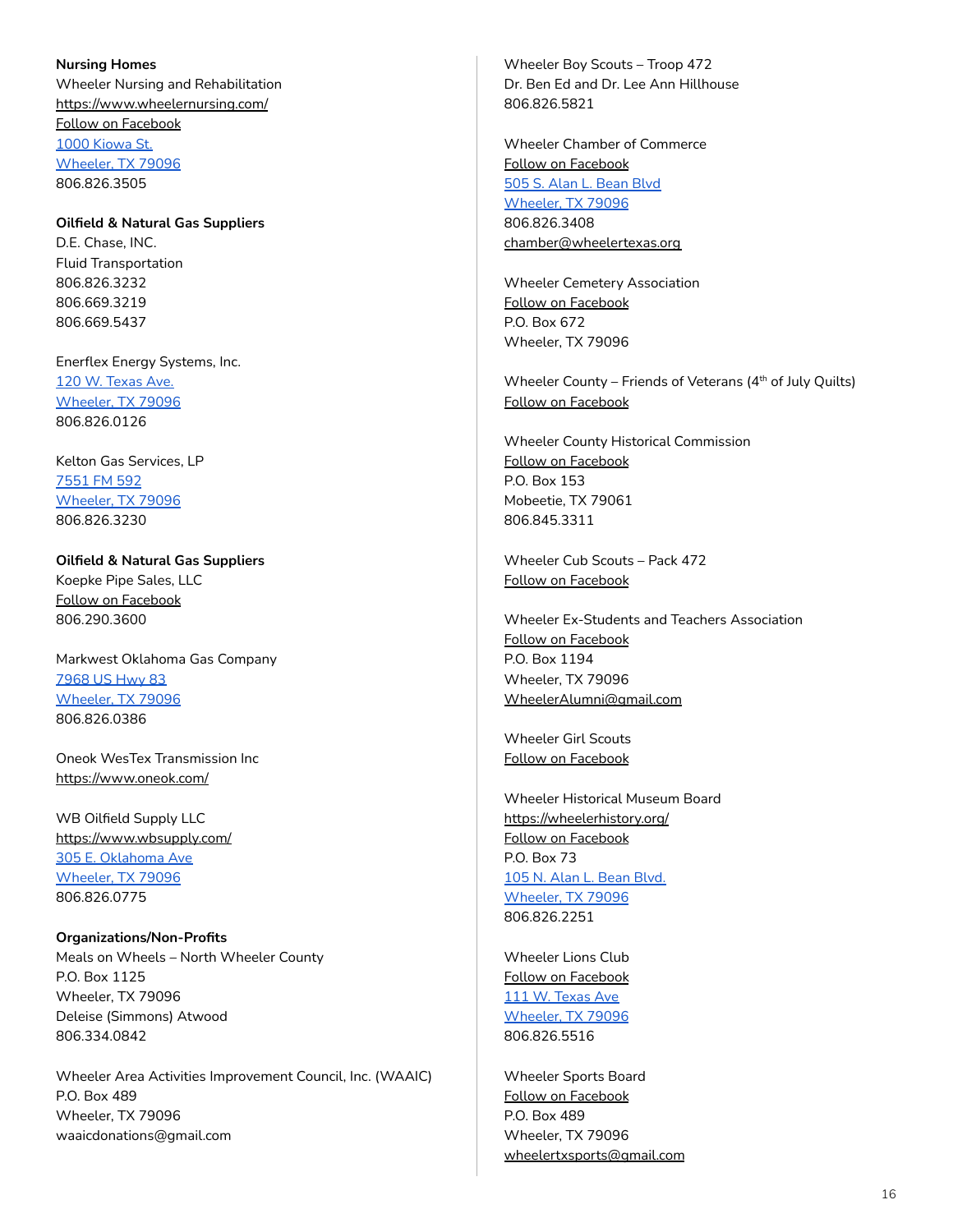Wheeler Volunteer Fire Department Follow on [Facebook](https://www.facebook.com/wheelervolunteerfiredepartment/) P.O. Box 711 Wheeler, TX 79096 806.826.3777

<span id="page-16-0"></span>**Party Supplies** Dollar General Store <https://www.dollargeneral.com/> 402 E. [Oklahoma](https://www.google.com/maps/place/402+E+Oklahoma+Ave,+Wheeler,+TX+79096/@35.4447849,-100.2715395,17z/data=!3m1!4b1!4m5!3m4!1s0x87aa1f8f8e56e2b1:0x5786919f2faee49b!8m2!3d35.4447849!4d-100.2693455) Ave. [Wheeler,](https://www.google.com/maps/place/402+E+Oklahoma+Ave,+Wheeler,+TX+79096/@35.4447849,-100.2715395,17z/data=!3m1!4b1!4m5!3m4!1s0x87aa1f8f8e56e2b1:0x5786919f2faee49b!8m2!3d35.4447849!4d-100.2693455) TX 79096 806.425.0574

Market Square Thriftway [www.marketsquareonline.com](http://www.marketsquareonline.com) Follow on [Facebook](https://www.facebook.com/MarketSquare/) 300 E. [Oklahoma](https://www.google.com/maps/place/300+E+Oklahoma+Ave,+Wheeler,+TX+79096/@35.4444397,-100.2721091,17z/data=!3m1!4b1!4m5!3m4!1s0x87aa1f8ff48b137f:0xe1d2d70446394cfd!8m2!3d35.4444397!4d-100.2699151) Ave. [Wheeler,](https://www.google.com/maps/place/300+E+Oklahoma+Ave,+Wheeler,+TX+79096/@35.4444397,-100.2721091,17z/data=!3m1!4b1!4m5!3m4!1s0x87aa1f8ff48b137f:0xe1d2d70446394cfd!8m2!3d35.4444397!4d-100.2699151) TX 79096 806.826.5944

### <span id="page-16-1"></span>**Pest Control Services**

<span id="page-16-2"></span>**Photographers** MPR Photography Follow on [Facebook](https://www.facebook.com/mpamelarphotography/) 806.663.2996

Refuse to Lose Photography Follow on [Facebook](https://www.facebook.com/refusetolosephotograghy) 307.670.1605

<span id="page-16-3"></span>**Physical Therapy & Rehabilitation Facilities** Parkview Hospital <http://parkviewhosp.org/physical-therapy/> 901 S. [Sweetwater](https://www.google.com/maps/place/901+S+Sweetwater+St,+Wheeler,+TX+79096/@35.4392729,-100.2725911,17z/data=!3m1!4b1!4m5!3m4!1s0x87aa1f84a4e57781:0x6a1ba2db4ff8d738!8m2!3d35.4392729!4d-100.2703971) [Wheeler,](https://www.google.com/maps/place/901+S+Sweetwater+St,+Wheeler,+TX+79096/@35.4392729,-100.2725911,17z/data=!3m1!4b1!4m5!3m4!1s0x87aa1f84a4e57781:0x6a1ba2db4ff8d738!8m2!3d35.4392729!4d-100.2703971) TX 79096 806.826.5581

<span id="page-16-4"></span>**Physicians** Parkview Rural Health Clinic <http://parkviewhosp.org/rural-health-clinic/> Follow on [Facebook](https://www.facebook.com/pvruralhealthclinic/) 309 E. 9<sup>th</sup> [Street](https://www.google.com/maps/place/309+E+9th+St,+Wheeler,+TX+79096/@35.4399965,-100.2721004,17z/data=!3m1!4b1!4m5!3m4!1s0x87aa1f84bfc7cf31:0x69e1fc3e2fd1a1e9!8m2!3d35.4399965!4d-100.2699064) [Wheeler,](https://www.google.com/maps/place/309+E+9th+St,+Wheeler,+TX+79096/@35.4399965,-100.2721004,17z/data=!3m1!4b1!4m5!3m4!1s0x87aa1f84bfc7cf31:0x69e1fc3e2fd1a1e9!8m2!3d35.4399965!4d-100.2699064) TX 79096 806.826.0180

<span id="page-16-5"></span>**Pipe Dealers** Koepke Pipe Sales, LLC Follow on [Facebook](https://www.facebook.com/Koepke-Pipe-Sales-1740966619502915/) 806.290.3600

<span id="page-16-6"></span>**Pizza** Cross Country Barn 301 E. [Oklahoma](https://www.google.com/maps/place/301+E+Oklahoma+Ave,+Wheeler,+TX+79096/@35.4457233,-100.2727007,17z/data=!3m1!4b1!4m5!3m4!1s0x87aa1f8fc330e311:0xf3fdd2dd1539587e!8m2!3d35.4457233!4d-100.2705067) Ave [Wheeler,](https://www.google.com/maps/place/301+E+Oklahoma+Ave,+Wheeler,+TX+79096/@35.4457233,-100.2727007,17z/data=!3m1!4b1!4m5!3m4!1s0x87aa1f8fc330e311:0xf3fdd2dd1539587e!8m2!3d35.4457233!4d-100.2705067) TX 79096 806.826.2276

Kim's Kitchen 302 S. Alan L. [Bean](https://www.google.com/maps/place/302+S+Alan+L+Bean+Blvd,+Wheeler,+TX+79096/@35.4457233,-100.2727007,17z/data=!4m5!3m4!1s0x87aa1f903ee3ffff:0xfed70af6f9a272d3!8m2!3d35.4455582!4d-100.2724348) Blvd [Wheeler,](https://www.google.com/maps/place/302+S+Alan+L+Bean+Blvd,+Wheeler,+TX+79096/@35.4457233,-100.2727007,17z/data=!4m5!3m4!1s0x87aa1f903ee3ffff:0xfed70af6f9a272d3!8m2!3d35.4455582!4d-100.2724348) TX 79096 806.826.5102

The Spot Follow on [Facebook](https://www.facebook.com/pages/Spot/204165176588534) 205 E. [Oklahoma](https://www.google.com/maps/place/205+E+Oklahoma+Ave,+Wheeler,+TX+79096/@35.4454765,-100.2737254,17z/data=!3m1!4b1!4m5!3m4!1s0x87aa1f9021ed9fc5:0x106a08331f04fd97!8m2!3d35.4454765!4d-100.2715314) Ave [Wheeler,](https://www.google.com/maps/place/205+E+Oklahoma+Ave,+Wheeler,+TX+79096/@35.4454765,-100.2737254,17z/data=!3m1!4b1!4m5!3m4!1s0x87aa1f9021ed9fc5:0x106a08331f04fd97!8m2!3d35.4454765!4d-100.2715314) TX 79096 806.826.1234

<span id="page-16-7"></span>**Plumbing** Topper Heat and Air & Septic Service (HVAC) 806.334.1522

<span id="page-16-8"></span>**Promotional Products & Specialty Items** The Rusty Barb Follow on [Facebook](https://www.facebook.com/therustybarb27/) 109 W. [Texas](https://goo.gl/maps/CTUqcmGSMUcGt4jU9) Ave. [Wheeler,](https://goo.gl/maps/CTUqcmGSMUcGt4jU9) TX 79096 806.203.1442

**Radio Stations** Legends 92.9 KSNZ FM Follow on [Facebook](https://www.facebook.com/CountryLegends929/) Legends 98.9 KSNZ FM Follow on [Facebook](https://www.facebook.com/legends989/) <http://www.legends929.com/> 207 N. [Main](https://www.google.com/maps/place/207+N+Main+St,+Shamrock,+TX+79079/@35.2157875,-100.2514725,17z/data=!3m1!4b1!4m5!3m4!1s0x87aa3e07d0ed5579:0x8e727c1af92c9261!8m2!3d35.2157875!4d-100.2492785) St. [Shamrock,](https://www.google.com/maps/place/207+N+Main+St,+Shamrock,+TX+79079/@35.2157875,-100.2514725,17z/data=!3m1!4b1!4m5!3m4!1s0x87aa3e07d0ed5579:0x8e727c1af92c9261!8m2!3d35.2157875!4d-100.2492785) TX 79079 806.256.2277 Legends929@rt66.media

<span id="page-16-9"></span>**Real Estate Broker** Wheeler Realty Follow on [Facebook](https://www.facebook.com/Wheelerrealtyllc/) 1314 S. [Canadian](https://www.google.com/maps/place/1314+S+Canadian+St,+Wheeler,+TX+79096/@35.434824,-100.2773018,17z/data=!3m1!4b1!4m5!3m4!1s0x87aa1f9db98355e1:0x42e4d1047059399f!8m2!3d35.434824!4d-100.2751078) St. [Wheeler,](https://www.google.com/maps/place/1314+S+Canadian+St,+Wheeler,+TX+79096/@35.434824,-100.2773018,17z/data=!3m1!4b1!4m5!3m4!1s0x87aa1f9db98355e1:0x42e4d1047059399f!8m2!3d35.434824!4d-100.2751078) TX 79096 806.334.1559

<span id="page-16-10"></span>**Real Estate (Commercial & Residential)** RiverCrest Homes, LLC <http://rivercrestproperty.com/> 972.989.8019

[https://www.realtor.com/realestateandhomes-search/Wheeler\\_TX](https://www.realtor.com/realestateandhomes-search/Wheeler_TX) <https://www.landsoftexas.com/Wheeler-County-TX/all-land/>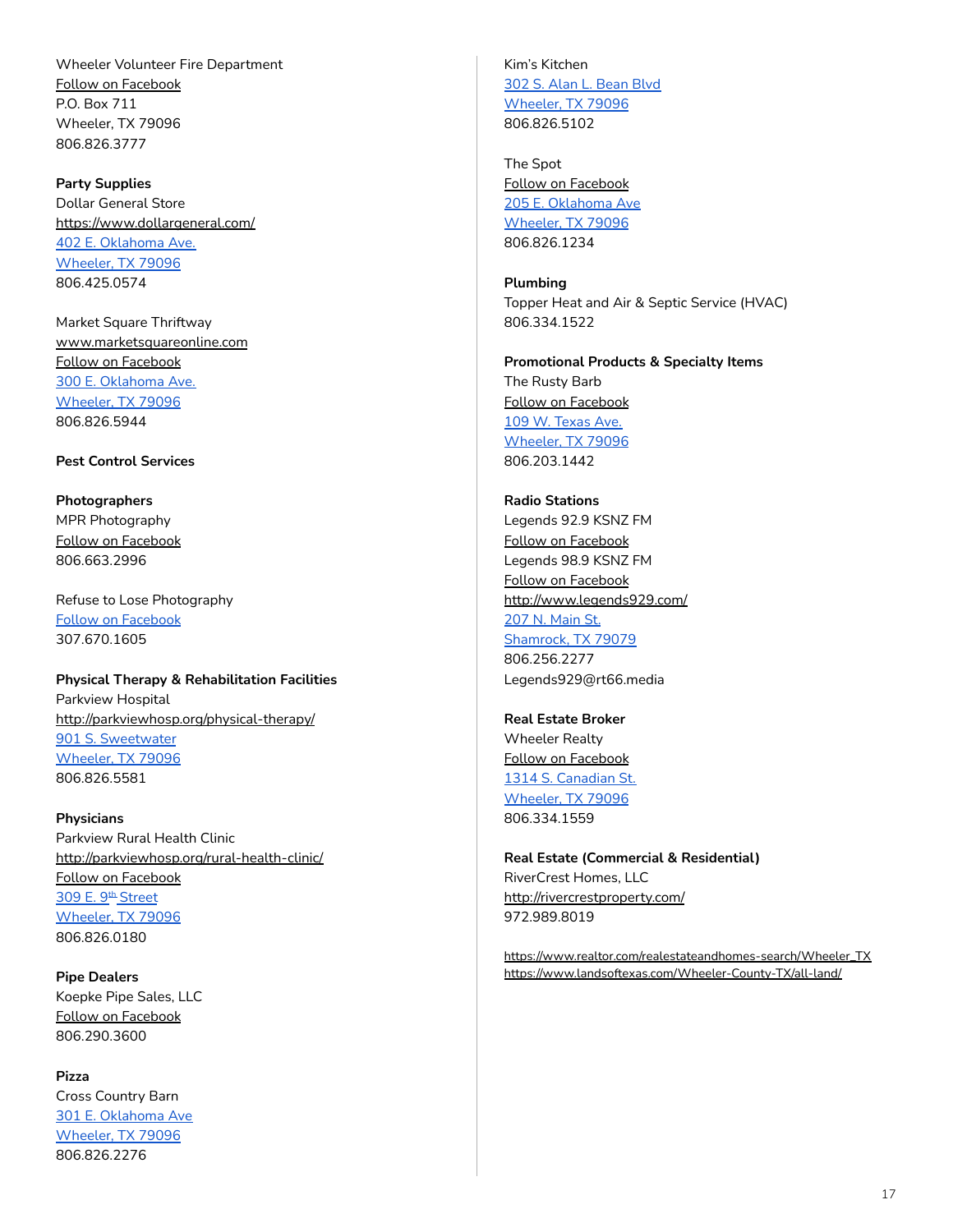<span id="page-17-0"></span>**Recreation** Tom Britt Memorial Park 518 S. [Osage](https://www.google.com/maps/place/518+S+Osage+St,+Wheeler,+TX+79096/@35.4421634,-100.2835758,17z/data=!3m1!4b1!4m8!1m2!2m1!1s518+S.+Osage!3m4!1s0x87aa1f981406cf17:0xeb29843b0f2455fa!8m2!3d35.4421634!4d-100.2813818) or 721 W. [Oklahoma](https://www.google.com/maps/place/721+W+Oklahoma+Ave,+Wheeler,+TX+79096/@35.4446602,-100.2840617,17z/data=!3m1!4b1!4m8!1m2!2m1!1s721+W.+Oklahoma!3m4!1s0x87aa1fbd68dedec5:0xcaa14376e21d6224!8m2!3d35.4446602!4d-100.2818677) Wheeler, TX 79096

Wheeler Swimming Pool Follow on [Facebook](https://www.facebook.com/pages/Wheeler-Swimming-Pool/209359112733969) <u>701 E. 7<sup>th</sup> [Street](https://www.google.com/maps/place/701+E+7th+St,+Wheeler,+TX+79096/@35.4405824,-100.2695949,17z/data=!3m1!4b1!4m5!3m4!1s0x87aa1f8443ddc087:0x4eae93ccacb69c46!8m2!3d35.4405824!4d-100.2674009)</u> [Wheeler,](https://www.google.com/maps/place/701+E+7th+St,+Wheeler,+TX+79096/@35.4405824,-100.2695949,17z/data=!3m1!4b1!4m5!3m4!1s0x87aa1f8443ddc087:0x4eae93ccacb69c46!8m2!3d35.4405824!4d-100.2674009) TX 79096 806.826.3412

Wheeler City Park & Trails Follow on [Facebook](https://www.facebook.com/pages/Wheeler-City-Park/127857667291629?eid=ARCX0yfN5szfPChdn5VVpZqZWurEQPP2G6KUr-Xeg-sAW2yfLUcTQuk7jxPFFHYhRA0aas2H3GmJzQHU) 701 E. 7<sup>th</sup> [Street](https://www.google.com/maps/place/701+E+7th+St,+Wheeler,+TX+79096/@35.4405824,-100.2695949,17z/data=!3m1!4b1!4m5!3m4!1s0x87aa1f8443ddc087:0x4eae93ccacb69c46!8m2!3d35.4405824!4d-100.2674009) [Wheeler,](https://www.google.com/maps/place/701+E+7th+St,+Wheeler,+TX+79096/@35.4405824,-100.2695949,17z/data=!3m1!4b1!4m5!3m4!1s0x87aa1f8443ddc087:0x4eae93ccacb69c46!8m2!3d35.4405824!4d-100.2674009) TX 79096 806.826.3222

#### <span id="page-17-1"></span>**Rental Properties**

April Hopper – 806.255.0518 Dale Kidd – 806.334.1583 McCasland Rentals – 806.334.0305 Pam Hill - 469.323.9625 (RiverCrest Property <http://rivercrestproperty.com/> Pure Country Cabins – 806.663.9881; 806.255.0268

<span id="page-17-2"></span>**Restaurants / Food Establishments** Cowboy Oasis Follow on [Facebook](https://www.facebook.com/The-Cowboy-Oasis-Cafe-252237748995690/?__tn__=%2CdK*F-R&eid=ARA0-BoN_QRPXBNo8SaRQnZ9seZOsU53XRzS_k8-tTGSSOvJxMjut92RzApjiQVJKdfgd5pIrUsmyzln) 14810 [TX-152](https://www.google.com/maps/place/Cowboys+Oasis+Restaurant/@35.516867,-100.4408732,322m/data=!3m1!1e3!4m13!1m7!3m6!1s0x87a9f75fe62d853d:0xc7c2c790c2f659b2!2sMobeetie,+TX+79061!3b1!8m2!3d35.5113572!4d-100.4391017!3m4!1s0x87a9f7a3a34017c3:0xedddaa297d4d60e4!8m2!3d35.5170361!4d-100.4399273) [Mobeetie,](https://www.google.com/maps/place/Cowboys+Oasis+Restaurant/@35.516867,-100.4408732,322m/data=!3m1!1e3!4m13!1m7!3m6!1s0x87a9f75fe62d853d:0xc7c2c790c2f659b2!2sMobeetie,+TX+79061!3b1!8m2!3d35.5113572!4d-100.4391017!3m4!1s0x87a9f7a3a34017c3:0xedddaa297d4d60e4!8m2!3d35.5170361!4d-100.4399273) TX 79061 [806.845.1061](https://www.google.com/search?q=cowboy+oasis+mobeetie+texas&oq=cowboy+oa&aqs=chrome.1.69i57j35i39j0l3j69i60l2j69i61.2111j0j7&sourceid=chrome&ie=UTF-8#)

Cross Country Barn 301 E. [Oklahoma](https://www.google.com/maps/place/301+E+Oklahoma+Ave,+Wheeler,+TX+79096/@35.4457233,-100.2727007,17z/data=!3m1!4b1!4m5!3m4!1s0x87aa1f8fc330e311:0xf3fdd2dd1539587e!8m2!3d35.4457233!4d-100.2705067) Ave [Wheeler,](https://www.google.com/maps/place/301+E+Oklahoma+Ave,+Wheeler,+TX+79096/@35.4457233,-100.2727007,17z/data=!3m1!4b1!4m5!3m4!1s0x87aa1f8fc330e311:0xf3fdd2dd1539587e!8m2!3d35.4457233!4d-100.2705067) TX 79096 806.826.2276

Déjà Brew Coffee House Follow on [Facebook](https://www.facebook.com/D%C3%A9j%C3%A0-Brew-Coffee-House-105180171028391/?ref=page_internal) 108b W. [Oklahoma](https://goo.gl/maps/kXwL6Lpt3EP9bT9z8) St. [Wheeler,](https://goo.gl/maps/kXwL6Lpt3EP9bT9z8) TX 79096 806.425.0702

Gageby Follow on [Facebook](https://www.facebook.com/Gagebystore/) [9099](https://www.google.com/maps/place/Gageby+Store/@35.6189236,-100.342175,643m/data=!3m1!1e3!4m12!1m6!3m5!1s0x87a9c281c8eeb6c9:0xf9b6639a28ef7450!2sGageby+Store!8m2!3d35.6189193!4d-100.339981!3m4!1s0x87a9c281c8eeb6c9:0xf9b6639a28ef7450!8m2!3d35.6189193!4d-100.339981) US Hwy 83 [Canadian,](https://www.google.com/maps/place/Gageby+Store/@35.6189236,-100.342175,643m/data=!3m1!1e3!4m12!1m6!3m5!1s0x87a9c281c8eeb6c9:0xf9b6639a28ef7450!2sGageby+Store!8m2!3d35.6189193!4d-100.339981!3m4!1s0x87a9c281c8eeb6c9:0xf9b6639a28ef7450!8m2!3d35.6189193!4d-100.339981) TX 79014 806.323.3216

Kim's Kitchen [302S.](https://www.google.com/maps/place/302+S+Alan+L+Bean+Blvd,+Wheeler,+TX+79096/@35.4455582,-100.2746288,17z/data=!3m1!4b1!4m5!3m4!1s0x87aa1f903ee3ffff:0xfed70af6f9a272d3!8m2!3d35.4455582!4d-100.2724348) Alan L. Bean Blvd. [Wheeler,](https://www.google.com/maps/place/302+S+Alan+L+Bean+Blvd,+Wheeler,+TX+79096/@35.4455582,-100.2746288,17z/data=!3m1!4b1!4m5!3m4!1s0x87aa1f903ee3ffff:0xfed70af6f9a272d3!8m2!3d35.4455582!4d-100.2724348) TX 79096 806.826.5102

La Cabana de Wheeler Follow on [Facebook](https://www.facebook.com/profile.php?id=100009616128032&__tn__=%2CdK-R-R&eid=ARCwUMs6cYccNbMMhkofyU6FmasdrNuvIuhNZSriiWnr_ux02rsulZqUfAiVmd-COdOtv8Hn550v5OYz&fref=mentions)

705 E. [Oklahoma](https://www.google.com/maps/place/705+E+Oklahoma+Ave,+Wheeler,+TX+79096/@35.4447275,-100.2663176,17z/data=!3m1!4b1!4m5!3m4!1s0x87aa1f889fc2c37f:0xbc00a26ef0dc1a0a!8m2!3d35.4447275!4d-100.2641236) Ave. [Wheeler,](https://www.google.com/maps/place/705+E+Oklahoma+Ave,+Wheeler,+TX+79096/@35.4447275,-100.2663176,17z/data=!3m1!4b1!4m5!3m4!1s0x87aa1f889fc2c37f:0xbc00a26ef0dc1a0a!8m2!3d35.4447275!4d-100.2641236) TX 79096 806.216.1316

Maxey's Steakhouse Follow on [Facebook](https://www.facebook.com/MaxeysSteakhouse/) 7789 US [HWY](https://www.google.com/maps/place/Maxey) 83 [Wheeler,](https://www.google.com/maps/place/Maxey) TX 79096 806.826.3441

Mel's Diner Follow on [Facebook](https://www.facebook.com/Mels-Diner-of-Wheeler-Texas-240180734699/) 704 W. [Oklahoma](https://www.google.com/maps/place/Mel) Street (W. on HWY 152) [Wheeler,](https://www.google.com/maps/place/Mel) TX 79096 806.826.3756

Paleteria y Neveria Don Jose Follow on [Facebook](https://www.facebook.com/paleteriadonjose/) 112 W. [Oklahoma](https://www.google.com/search?sxsrf=ALeKk00d99kRymxIwlfIzO72YPTVxIQpvg:1593034558493&q=Paleteria+y+Neveria+Don+Jose+Wheeler,+TX+79096&ludocid=273583233454535064&lsig=AB86z5VzrFF_yu5CGTl6g_dTq_on&sa=X&ved=2ahUKEwjA4uSXtJvqAhUJKKwKHWB5Di0QoAIwAHoECAsQBQ&biw=1440&bih=712) Ave [Wheeler,](https://www.google.com/search?sxsrf=ALeKk00d99kRymxIwlfIzO72YPTVxIQpvg:1593034558493&q=Paleteria+y+Neveria+Don+Jose+Wheeler,+TX+79096&ludocid=273583233454535064&lsig=AB86z5VzrFF_yu5CGTl6g_dTq_on&sa=X&ved=2ahUKEwjA4uSXtJvqAhUJKKwKHWB5Di0QoAIwAHoECAsQBQ&biw=1440&bih=712) TX 79096

Speedi-Mart Follow on [Facebook](https://www.facebook.com/speedimartcstore/) 500 S. Alan L. [Bean](https://www.google.com/maps/place/500+S+Alan+L+Bean+Blvd,+Wheeler,+TX+79096/@35.4436742,-100.2746287,17z/data=!3m1!4b1!4m5!3m4!1s0x87aa1f9aa1a78071:0x54e3e6e8fe440f22!8m2!3d35.4436742!4d-100.2724347) Blvd. [Wheeler,](https://www.google.com/maps/place/500+S+Alan+L+Bean+Blvd,+Wheeler,+TX+79096/@35.4436742,-100.2746287,17z/data=!3m1!4b1!4m5!3m4!1s0x87aa1f9aa1a78071:0x54e3e6e8fe440f22!8m2!3d35.4436742!4d-100.2724347) TX 79096 806.826.3414

Sweet Water Drinks & Things Follow us on [Facebook](https://www.facebook.com/Sweet-Water-Drinks-Things-102273328670663/?ref=page_internal) 404 S. Main St. Wheeler, TX 79096 806.316.0959

Soto's Family Restaurant Follow on [Facebook](http://www.facebook.com/sotos-family-restaurant-964031953755324) 708 E. [Oklahoma](https://www.google.com/maps/place/708+E+Oklahoma+Ave,+Wheeler,+TX+79096/@35.4443024,-100.2660403,17z/data=!3m1!4b1!4m5!3m4!1s0x87aa1f86240c7603:0x761da23aa18f906e!8m2!3d35.4443024!4d-100.2638463) Ave. [Wheeler,](https://www.google.com/maps/place/708+E+Oklahoma+Ave,+Wheeler,+TX+79096/@35.4443024,-100.2660403,17z/data=!3m1!4b1!4m5!3m4!1s0x87aa1f86240c7603:0x761da23aa18f906e!8m2!3d35.4443024!4d-100.2638463) TX 79096 806.826.3129

The Spot Follow on [Facebook](https://www.facebook.com/pages/Spot/204165176588534) 205 E. [Oklahoma](https://www.google.com/maps/place/205+E+Oklahoma+Ave,+Wheeler,+TX+79096/@35.4454765,-100.2737254,17z/data=!3m1!4b1!4m5!3m4!1s0x87aa1f9021ed9fc5:0x106a08331f04fd97!8m2!3d35.4454765!4d-100.2715314) Ave. [Wheeler,](https://www.google.com/maps/place/205+E+Oklahoma+Ave,+Wheeler,+TX+79096/@35.4454765,-100.2737254,17z/data=!3m1!4b1!4m5!3m4!1s0x87aa1f9021ed9fc5:0x106a08331f04fd97!8m2!3d35.4454765!4d-100.2715314) TX 79096 806.826.1234

Tink's Snowcones 806.669.5570 Follow on [Facebook](https://www.facebook.com/Tinks-Snowcones-231775566970206/) 609 Red River [Street](https://www.google.com/maps/place/401+7th,+Wheeler,+TX+79096/@35.4422608,-100.2698002,161m/data=!3m2!1e3!4b1!4m5!3m4!1s0x87aa1f85106fa2df:0xaa2edb18ae7396c9!8m2!3d35.4422597!4d-100.2692517) [Wheeler,](https://www.google.com/maps/place/401+7th,+Wheeler,+TX+79096/@35.4422608,-100.2698002,161m/data=!3m2!1e3!4b1!4m5!3m4!1s0x87aa1f85106fa2df:0xaa2edb18ae7396c9!8m2!3d35.4422597!4d-100.2692517) TX 79096

The Tipsy Bird - Beer, Wine & Spirits Follow on [Facebook](https://www.facebook.com/thetbird0029/) 508 S. Main [Street](https://www.google.com/maps/place/508+S+Main+St,+Wheeler,+TX+79096/@35.4434751,-100.2747823,322m/data=!3m1!1e3!4m13!1m7!3m6!1s0x87aa1f9a876d5d1b:0x204c6b54a5b3c68b!2s508+S+Main+St,+Wheeler,+TX+79096!3b1!8m2!3d35.4433768!4d-100.2736853!3m4!1s0x87aa1f9a876d5d1b:0x204c6b54a5b3c68b!8m2!3d35.4433768!4d-100.2736853) [Wheeler,](https://www.google.com/maps/place/508+S+Main+St,+Wheeler,+TX+79096/@35.4434751,-100.2747823,322m/data=!3m1!1e3!4m13!1m7!3m6!1s0x87aa1f9a876d5d1b:0x204c6b54a5b3c68b!2s508+S+Main+St,+Wheeler,+TX+79096!3b1!8m2!3d35.4433768!4d-100.2736853!3m4!1s0x87aa1f9a876d5d1b:0x204c6b54a5b3c68b!8m2!3d35.4433768!4d-100.2736853) TX 79096 806.826.0299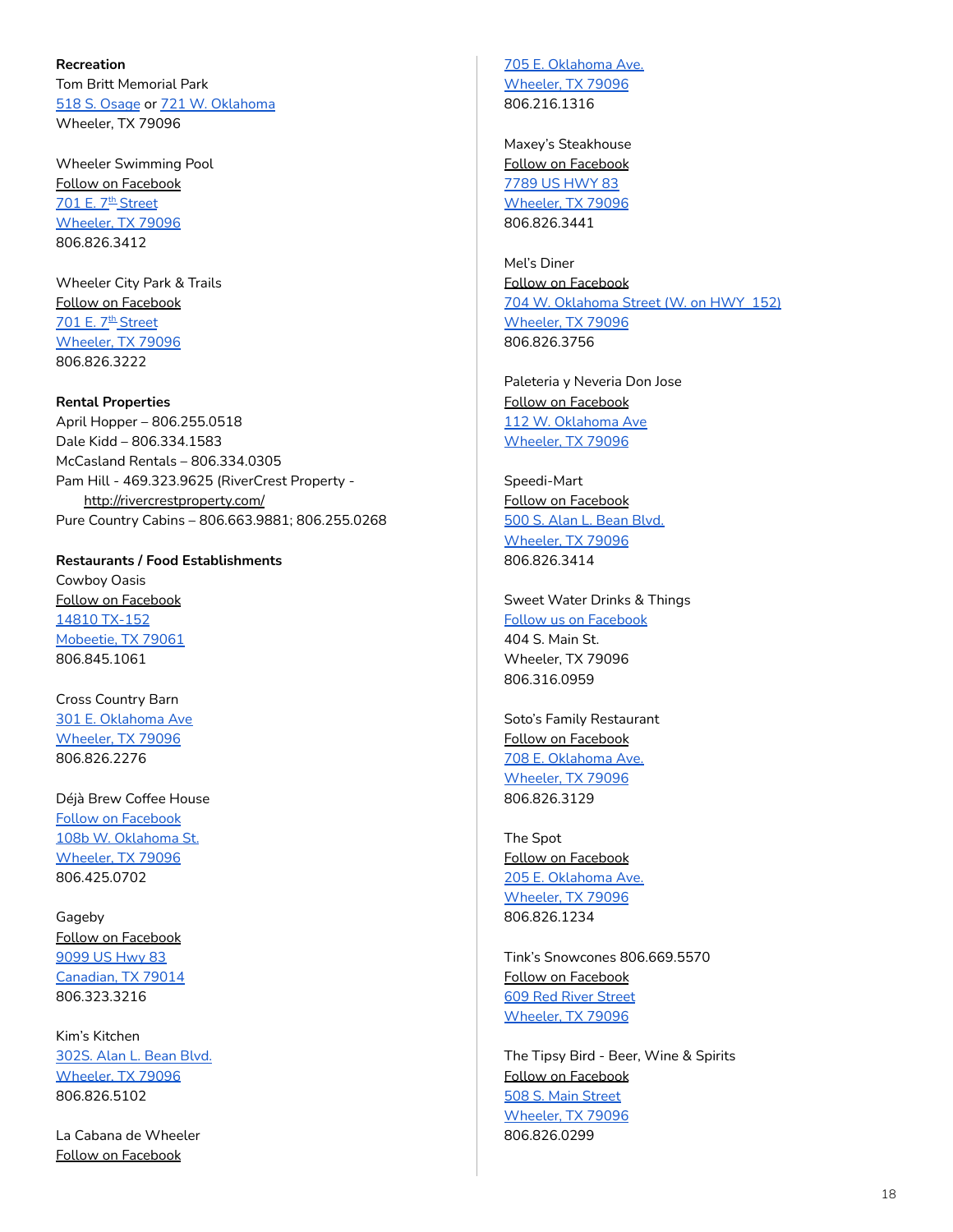<span id="page-18-0"></span>**Roofing** Ammons Roofing 806.669.7777

TIG Enterprises 806.690.7238

West Texas Roofing 806.359.7663

<span id="page-18-1"></span>**RV Parks** 83 RV Park 209 S. Alan L. [Bean](https://www.google.com/maps/place/209+S+Alan+L+Bean+Blvd,+Wheeler,+TX+79096/@35.4465483,-100.2739929,17z/data=!3m1!4b1!4m5!3m4!1s0x87aa1f902da8a73b:0x79a34e8938f76255!8m2!3d35.4465483!4d-100.2717989) Blvd [Wheeler,](https://www.google.com/maps/place/209+S+Alan+L+Bean+Blvd,+Wheeler,+TX+79096/@35.4465483,-100.2739929,17z/data=!3m1!4b1!4m5!3m4!1s0x87aa1f902da8a73b:0x79a34e8938f76255!8m2!3d35.4465483!4d-100.2717989) TX 79096

D&M Trailer Park (Camper & Crew Quarters) 100 N. Alan L. [Bean](https://www.google.com/maps/place/100+S+Alan+L+Bean+Blvd,+Wheeler,+TX+79096/@35.4484483,-100.2754638,17z/data=!3m1!4b1!4m8!1m2!2m1!1s100+N.+Alan+L.+Bean+Blvd+(N.+Hwy+83)+Wheeler,+TX+79096!3m4!1s0x87aa1f91f1c87619:0x3053dc920b51a65a!8m2!3d35.4484483!4d-100.2732698) Blvd (N. Hwy 83) [Wheeler,](https://www.google.com/maps/place/100+S+Alan+L+Bean+Blvd,+Wheeler,+TX+79096/@35.4484483,-100.2754638,17z/data=!3m1!4b1!4m8!1m2!2m1!1s100+N.+Alan+L.+Bean+Blvd+(N.+Hwy+83)+Wheeler,+TX+79096!3m4!1s0x87aa1f91f1c87619:0x3053dc920b51a65a!8m2!3d35.4484483!4d-100.2732698) TX 79096 806.669.8575

Finsterwald RV Park <mark>[501](https://www.google.com/maps/place/501+W+12th+St,+Wheeler,+TX+79096/@35.4357333,-100.2816725,17z/data=!3m1!4b1!4m5!3m4!1s0x87aa1f9eedd467fb:0xfe05f1774e94aa5a!8m2!3d35.4357333!4d-100.2794785) W. 12<sup>th</sup> St</mark> [Wheeler,](https://www.google.com/maps/place/501+W+12th+St,+Wheeler,+TX+79096/@35.4357333,-100.2816725,17z/data=!3m1!4b1!4m5!3m4!1s0x87aa1f9eedd467fb:0xfe05f1774e94aa5a!8m2!3d35.4357333!4d-100.2794785) TX 79096 806.663.9638

Osage RV Park 801 S. [Osage](https://www.google.com/maps/place/801+S+Osage+St,+Wheeler,+TX+79096/@35.4407222,-100.2827756,17z/data=!3m1!4b1!4m5!3m4!1s0x87aa1f9858e2374b:0xe988c26ef00a1d25!8m2!3d35.4407222!4d-100.2805816) [Wheeler,](https://www.google.com/maps/place/801+S+Osage+St,+Wheeler,+TX+79096/@35.4407222,-100.2827756,17z/data=!3m1!4b1!4m5!3m4!1s0x87aa1f9858e2374b:0xe988c26ef00a1d25!8m2!3d35.4407222!4d-100.2805816) TX 79096 806.826.5613

Pinion RV Park Follow on [Facebook](https://www.facebook.com/PinionRVPark/) P.O. Box 752 <mark>[505](https://www.google.com/maps/place/505+W+12th+St,+Wheeler,+TX+79096/@35.4357333,-100.2816725,17z/data=!3m1!4b1!4m5!3m4!1s0x87aa1f9eedd467fb:0x8e73353a62248315!8m2!3d35.4357333!4d-100.2794785) W. 12<sup>th</sup> St</mark> [Wheeler,](https://www.google.com/maps/place/505+W+12th+St,+Wheeler,+TX+79096/@35.4357333,-100.2816725,17z/data=!3m1!4b1!4m5!3m4!1s0x87aa1f9eedd467fb:0x8e73353a62248315!8m2!3d35.4357333!4d-100.2794785) TX 79096 806.663.0808

RBC Rentals & RV Park 503 [Reynolds](https://www.google.com/maps/place/503+Reynolds+St,+Wheeler,+TX+79096/@35.4443844,-100.2672738,17z/data=!3m1!4b1!4m5!3m4!1s0x87aa1f860aa16939:0xa1a2ad7d03c04501!8m2!3d35.4443844!4d-100.2650798) [Wheeler,](https://www.google.com/maps/place/503+Reynolds+St,+Wheeler,+TX+79096/@35.4443844,-100.2672738,17z/data=!3m1!4b1!4m5!3m4!1s0x87aa1f860aa16939:0xa1a2ad7d03c04501!8m2!3d35.4443844!4d-100.2650798) TX 79096 806.826.3430

<span id="page-18-2"></span>**Schools & Education** Ft.Elliott ISD <http://www.fecisd.net/> 501 E. [Wilson](https://www.google.com/maps/place/501+Wilson+Ave,+Briscoe,+TX+79011/@35.58359,-100.2865794,17z/data=!3m1!4b1!4m5!3m4!1s0x87a9f36acdacfd7b:0x65662a674049e52a!8m2!3d35.58359!4d-100.2843854) [Briscoe,](https://www.google.com/maps/place/501+Wilson+Ave,+Briscoe,+TX+79011/@35.58359,-100.2865794,17z/data=!3m1!4b1!4m5!3m4!1s0x87a9f36acdacfd7b:0x65662a674049e52a!8m2!3d35.58359!4d-100.2843854) TX 79011 806.375.2454

Kelton ISD <https://www.keltonisd.com/> [16703](https://www.google.com/maps/place/Kelton+School/@35.4009501,-100.1132057,17z/data=!3m1!4b1!4m5!3m4!1s0x87aa25d8fc594281:0x79bac904da5e989!8m2!3d35.4009501!4d-100.1110117) FM 2697 [Wheeler,](https://www.google.com/maps/place/Kelton+School/@35.4009501,-100.1132057,17z/data=!3m1!4b1!4m5!3m4!1s0x87aa25d8fc594281:0x79bac904da5e989!8m2!3d35.4009501!4d-100.1110117) TX 79096 806.826.5795

Wheeler ISD <https://www.wheelerschools.net/> Follow on [Facebook](https://www.facebook.com/profile.php?id=100007029018384) #1 [Mustang](https://www.google.com/maps/place/Wheeler+Independent+School+District/@35.4472943,-100.275724,17z/data=!3m1!4b1!4m5!3m4!1s0x87aa1f91a583879f:0x42f322e74017f83!8m2!3d35.4472943!4d-100.27353) Drive [Wheeler,](https://www.google.com/maps/place/Wheeler+Independent+School+District/@35.4472943,-100.275724,17z/data=!3m1!4b1!4m5!3m4!1s0x87aa1f91a583879f:0x42f322e74017f83!8m2!3d35.4472943!4d-100.27353) TX 79096 806.826.5241

<span id="page-18-3"></span>**Screen Printing** The Rusty Barb Follow on [Facebook](https://www.facebook.com/therustybarb27/) 109 W. [Texas](https://goo.gl/maps/CTUqcmGSMUcGt4jU9) Ave. [Wheeler,](https://goo.gl/maps/CTUqcmGSMUcGt4jU9) TX 79096 806.203.1442

<span id="page-18-4"></span>**Service Stations** H&H Tire Follow on [Facebook](https://www.facebook.com/HandHtireshop1/) 714 W. [Oklahoma](https://www.google.com/maps/place/714+W+Oklahoma+Ave,+Wheeler,+TX+79096/@35.4449097,-100.2861543,17z/data=!3m1!4b1!4m5!3m4!1s0x87aa1fbd12e9f5af:0x35f7a3e1ec09b53!8m2!3d35.4449097!4d-100.2839603) Ave [Wheeler,](https://www.google.com/maps/place/714+W+Oklahoma+Ave,+Wheeler,+TX+79096/@35.4449097,-100.2861543,17z/data=!3m1!4b1!4m5!3m4!1s0x87aa1fbd12e9f5af:0x35f7a3e1ec09b53!8m2!3d35.4449097!4d-100.2839603) TX 79096 806.826.5759

Ware Chevrolet <https://www.warecbp.com/> Follow on [Facebook](https://www.facebook.com/warechevy/?ref=br_rs&fb_dtsg_ag=AQxF1TChHoiH_8T40Xv8IBMETD3LK3HmQJMWFaRgeUwRNA%3AAQxCDhiQ0CCh-dXb2uYKJQRsUy1wNQNml2v_ClvVJu4qHw&jazoest=27735) [7795](https://www.google.com/maps/place/7795+US-83,+Wheeler,+TX+79096/@35.4297354,-100.2751327,17z/data=!3m1!4b1!4m5!3m4!1s0x87aa1f770d88abe5:0x38b85a21f6b0ab06!8m2!3d35.4297354!4d-100.2729387) US Hwy 83 [Wheeler,](https://www.google.com/maps/place/7795+US-83,+Wheeler,+TX+79096/@35.4297354,-100.2751327,17z/data=!3m1!4b1!4m5!3m4!1s0x87aa1f770d88abe5:0x38b85a21f6b0ab06!8m2!3d35.4297354!4d-100.2729387) TX 79096 Sales: 877.271.5342 Service: 877.636.8292 Parts: 806.826.5521

<span id="page-18-5"></span>**Shipping Services** United States Postal Service 507 S. [Canadian](https://www.google.com/maps/place/507+S+Canadian+St,+Wheeler,+TX+79096/@35.4433412,-100.276776,17z/data=!3m1!4b1!4m5!3m4!1s0x87aa1f9a7a4b4be9:0xb14c8dedf9239a7d!8m2!3d35.4433412!4d-100.274582) [Wheeler,](https://www.google.com/maps/place/507+S+Canadian+St,+Wheeler,+TX+79096/@35.4433412,-100.276776,17z/data=!3m1!4b1!4m5!3m4!1s0x87aa1f9a7a4b4be9:0xb14c8dedf9239a7d!8m2!3d35.4433412!4d-100.274582) TX 79096 806.826.5554

FedEx & UPS Drop Off The Rusty Barb Follow on [Facebook](https://www.facebook.com/therustybarb27/) 109 W. [Texas](https://goo.gl/maps/CTUqcmGSMUcGt4jU9) Ave. [Wheeler,](https://goo.gl/maps/CTUqcmGSMUcGt4jU9) TX 79096 806.203.1442

<span id="page-18-6"></span>**Signs**

<span id="page-18-7"></span>**Skin Care** Hyland's Pharmacy (HydraFacial) Follow on [Facebook](https://www.facebook.com/hylandspharmacy/) 108 W. [Oklahoma](https://www.google.com/maps/place/108+W+Oklahoma+Ave,+Wheeler,+TX+79096/@35.4458238,-100.2760257,17z/data=!3m1!4b1!4m5!3m4!1s0x87aa1f9059c891cf:0x93a4400f9b87d8d8!8m2!3d35.4458194!4d-100.273837) Ave. [Wheeler,](https://www.google.com/maps/place/108+W+Oklahoma+Ave,+Wheeler,+TX+79096/@35.4458238,-100.2760257,17z/data=!3m1!4b1!4m5!3m4!1s0x87aa1f9059c891cf:0x93a4400f9b87d8d8!8m2!3d35.4458194!4d-100.273837) TX 79096 806.826.5561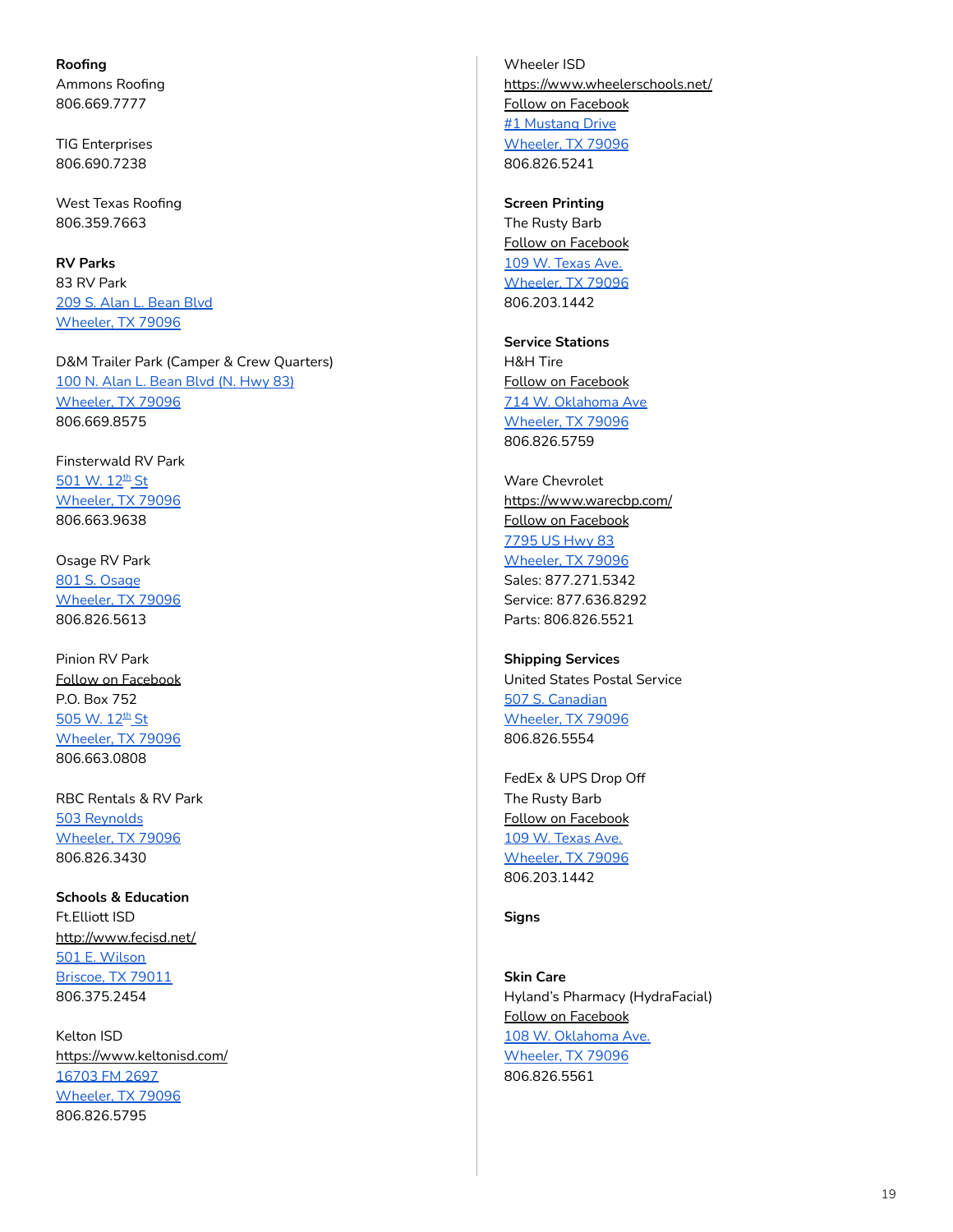### <span id="page-19-0"></span>**Specialty Drinks**

Déjà Brew Coffee House Follow on [Facebook](https://www.facebook.com/D%C3%A9j%C3%A0-Brew-Coffee-House-105180171028391/?ref=page_internal) 108b W. [Oklahoma](https://goo.gl/maps/kXwL6Lpt3EP9bT9z8) St. [Wheeler,](https://goo.gl/maps/kXwL6Lpt3EP9bT9z8) TX 79096 806.425.0702

Paleteria y Neveria Don Jose Follow on [Facebook](https://www.facebook.com/paleteriadonjose/) 112 W. [Oklahoma](https://www.google.com/search?sxsrf=ALeKk00d99kRymxIwlfIzO72YPTVxIQpvg:1593034558493&q=Paleteria+y+Neveria+Don+Jose+Wheeler,+TX+79096&ludocid=273583233454535064&lsig=AB86z5VzrFF_yu5CGTl6g_dTq_on&sa=X&ved=2ahUKEwjA4uSXtJvqAhUJKKwKHWB5Di0QoAIwAHoECAsQBQ&biw=1440&bih=712) Ave [Wheeler,](https://www.google.com/search?sxsrf=ALeKk00d99kRymxIwlfIzO72YPTVxIQpvg:1593034558493&q=Paleteria+y+Neveria+Don+Jose+Wheeler,+TX+79096&ludocid=273583233454535064&lsig=AB86z5VzrFF_yu5CGTl6g_dTq_on&sa=X&ved=2ahUKEwjA4uSXtJvqAhUJKKwKHWB5Di0QoAIwAHoECAsQBQ&biw=1440&bih=712) TX 79096

Sweet Water Drinks & Things Follow us on [Facebook](https://www.facebook.com/Sweet-Water-Drinks-Things-102273328670663/?ref=page_internal) 404 S. Main St. Wheeler, TX 79096 806.316.0959

Tink's Snowcones 609 S. Red [River](https://www.google.com/maps/place/609+S+Red+River+St,+Wheeler,+TX+79096/@35.4426135,-100.2714873,17z/data=!3m1!4b1!4m5!3m4!1s0x87aa1f851234f2a3:0xff2f356ee61a038d!8m2!3d35.4426135!4d-100.2692933) [Wheeler,](https://www.google.com/maps/place/609+S+Red+River+St,+Wheeler,+TX+79096/@35.4426135,-100.2714873,17z/data=!3m1!4b1!4m5!3m4!1s0x87aa1f851234f2a3:0xff2f356ee61a038d!8m2!3d35.4426135!4d-100.2692933) TX 79096 806.669.5570

<span id="page-19-1"></span>**Storage Facilities** Stor & Lok <http://storandlok.com/> 206 E. [Texas](https://www.google.com/maps/place/206+E+Texas+Ave,+Wheeler,+TX+79096/@35.443933,-100.273767,17z/data=!3m1!4b1!4m5!3m4!1s0x87aa1f9aaa273db5:0xde6d0f416c03f3a2!8m2!3d35.443933!4d-100.271573) Ave. [Wheeler,](https://www.google.com/maps/place/206+E+Texas+Ave,+Wheeler,+TX+79096/@35.443933,-100.273767,17z/data=!3m1!4b1!4m5!3m4!1s0x87aa1f9aaa273db5:0xde6d0f416c03f3a2!8m2!3d35.443933!4d-100.271573) TX 79096 806.826.3373

<span id="page-19-2"></span>**Supermarkets** Market Square Thriftway [www.marketsquareonline.com](http://www.marketsquareonline.com) Follow on [Facebook](https://www.facebook.com/MarketSquare/) 300 E. [Oklahoma](https://www.google.com/maps/place/300+E+Oklahoma+Ave,+Wheeler,+TX+79096/@35.4444397,-100.2721091,17z/data=!3m1!4b1!4m5!3m4!1s0x87aa1f8ff48b137f:0xe1d2d70446394cfd!8m2!3d35.4444397!4d-100.2699151) Ave. [Wheeler,](https://www.google.com/maps/place/300+E+Oklahoma+Ave,+Wheeler,+TX+79096/@35.4444397,-100.2721091,17z/data=!3m1!4b1!4m5!3m4!1s0x87aa1f8ff48b137f:0xe1d2d70446394cfd!8m2!3d35.4444397!4d-100.2699151) TX 79096 806.826.5944

<span id="page-19-3"></span>**T-Shirts, Printing or Embroidery** Gypsy Ranch Boutique Follow on [Facebook](https://www.facebook.com/GypZRanch/) <https://www.gypsyranchboutique.com/> 403 [Twister](https://www.google.com/maps/search/403+Twister+Ave.+Wheeler,+TX+79096+++/@35.4448665,-100.2863744,15z/data=!3m1!4b1) Ave. [Wheeler,](https://www.google.com/maps/search/403+Twister+Ave.+Wheeler,+TX+79096+++/@35.4448665,-100.2863744,15z/data=!3m1!4b1) TX 79096 806.663.2264

Hyland's Pharmacy Follow on [Facebook](https://www.facebook.com/hylandspharmacy/) 108 W. [Oklahoma](https://www.google.com/maps/place/108+W+Oklahoma+Ave,+Wheeler,+TX+79096/@35.4458238,-100.2760257,17z/data=!3m1!4b1!4m5!3m4!1s0x87aa1f9059c891cf:0x93a4400f9b87d8d8!8m2!3d35.4458194!4d-100.273837) Ave. [Wheeler,](https://www.google.com/maps/place/108+W+Oklahoma+Ave,+Wheeler,+TX+79096/@35.4458238,-100.2760257,17z/data=!3m1!4b1!4m5!3m4!1s0x87aa1f9059c891cf:0x93a4400f9b87d8d8!8m2!3d35.4458194!4d-100.273837) TX 79096 806.826.5561

Sew Champ Designs (inside Texas Street Floral) Follow on [Facebook](https://www.facebook.com/Sew-Champ-Designs-858134947655458/) 121 W. [Texas](https://www.google.com/maps/place/121+W+Texas+Ave,+Wheeler,+TX+79096/@35.4438264,-100.2767979,17z/data=!3m1!4b1!4m5!3m4!1s0x87aa1f9081d4f51d:0x6ab0f1da093a0dd0!8m2!3d35.4438264!4d-100.2746039) Ave. [Wheeler,](https://www.google.com/maps/place/121+W+Texas+Ave,+Wheeler,+TX+79096/@35.4438264,-100.2767979,17z/data=!3m1!4b1!4m5!3m4!1s0x87aa1f9081d4f51d:0x6ab0f1da093a0dd0!8m2!3d35.4438264!4d-100.2746039) TX 79096

### 806.898.3565

The Rusty Barb Follow on [Facebook](https://www.facebook.com/therustybarb27/) 109 W. [Texas](https://goo.gl/maps/CTUqcmGSMUcGt4jU9) Ave. [Wheeler,](https://goo.gl/maps/CTUqcmGSMUcGt4jU9) TX 79096 806.203.1442

<span id="page-19-4"></span>**Tax Services** Amy Zybach, CPA [1122](https://www.google.com/maps/place/1122+S+Main+St,+Wheeler,+TX+79096/@35.4354321,-100.2758223,17z/data=!3m1!4b1!4m5!3m4!1s0x87aa1f9d03f1b505:0x15b5be84de765c59!8m2!3d35.4354321!4d-100.2736283) S. Main St. [Wheeler,](https://www.google.com/maps/place/1122+S+Main+St,+Wheeler,+TX+79096/@35.4354321,-100.2758223,17z/data=!3m1!4b1!4m5!3m4!1s0x87aa1f9d03f1b505:0x15b5be84de765c59!8m2!3d35.4354321!4d-100.2736283) TX 79096 806.334.1822 <https://amy-zybach-cpa.business.site/>

Kuntz, Smith & Co., PC Charles F. Kuntz, CPA [ckuntz@ckuntzcpa.com](mailto:ckuntz@ckuntzcpa.com) Ryan S. Smith, CPA [ryan@ckuntzcpa.com](mailto:ryan@ckuntzcpa.com) P.O. Box 489 111 W. [Texas](https://www.google.com/maps/place/111+W+Texas+Ave,+Wheeler,+TX+79096/@35.4354321,-100.2758223,17z/data=!4m5!3m4!1s0x87aa1f907e5bc90f:0x58398e3475913280!8m2!3d35.4440697!4d-100.2738855) [Wheeler,](https://www.google.com/maps/place/111+W+Texas+Ave,+Wheeler,+TX+79096/@35.4354321,-100.2758223,17z/data=!4m5!3m4!1s0x87aa1f907e5bc90f:0x58398e3475913280!8m2!3d35.4440697!4d-100.2738855) TX 79096 806.826.5516

Wallace Tax Services 305 S. [Main](https://www.google.com/maps/place/305+S+Main+St,+Wheeler,+TX+79096/@35.4457909,-100.2753772,17z/data=!3m1!4b1!4m5!3m4!1s0x87aa1f905b080ab5:0x2bdbb5d9dc882794!8m2!3d35.4457909!4d-100.2731832) St. [Wheeler,](https://www.google.com/maps/place/305+S+Main+St,+Wheeler,+TX+79096/@35.4457909,-100.2753772,17z/data=!3m1!4b1!4m5!3m4!1s0x87aa1f905b080ab5:0x2bdbb5d9dc882794!8m2!3d35.4457909!4d-100.2731832) TX 79096 806.826.3503

Y&C Tax Services P.O. Box 1260 117 W. [Texas](https://www.google.com/maps/place/117+W+Texas+Ave,+Wheeler,+TX+79096/@35.4438202,-100.2766651,17z/data=!3m1!4b1!4m5!3m4!1s0x87aa1f90820cb3df:0xc2420eaa5bdbbc31!8m2!3d35.4438202!4d-100.2744711) Ave [Wheeler,](https://www.google.com/maps/place/117+W+Texas+Ave,+Wheeler,+TX+79096/@35.4438202,-100.2766651,17z/data=!3m1!4b1!4m5!3m4!1s0x87aa1f90820cb3df:0xc2420eaa5bdbbc31!8m2!3d35.4438202!4d-100.2744711) TX 79096 806.826.0209 [yctax@hotmail.com](mailto:yctax@hotmail.com)

<span id="page-19-5"></span>**Telecommunications (Sales, Service & Equipment)** Resound Internet <https://resoundnetworks.com/> 800.806.1719

Kinetic by Windstream Communications <https://www.windstream.com/siteselector>

<span id="page-19-6"></span>**Theatre** The Rogue Theater Rental 406 Main [Street](https://www.google.com/maps/place/406+S+Main+St,+Wheeler,+TX+79096/@35.4447949,-100.2761417,17z/data=!3m1!4b1!4m5!3m4!1s0x87aa1f90621603ed:0xe2788a28dfb01b49!8m2!3d35.4447949!4d-100.2739477) [Wheeler,](https://www.google.com/maps/place/406+S+Main+St,+Wheeler,+TX+79096/@35.4447949,-100.2761417,17z/data=!3m1!4b1!4m5!3m4!1s0x87aa1f90621603ed:0xe2788a28dfb01b49!8m2!3d35.4447949!4d-100.2739477) TX 79096 806.367.0084

<span id="page-19-7"></span>**Tire Dealers** Chispa's Tires 711 E. [Oklahoma](https://www.google.com/maps/place/711+E+Oklahoma+Ave,+Wheeler,+TX+79096/@35.444852,-100.2655584,17z/data=!3m1!4b1!4m5!3m4!1s0x87aa1f8882e977e5:0x9ebfb910bbb73651!8m2!3d35.444852!4d-100.2633644) Ave. [Wheeler,](https://www.google.com/maps/place/711+E+Oklahoma+Ave,+Wheeler,+TX+79096/@35.444852,-100.2655584,17z/data=!3m1!4b1!4m5!3m4!1s0x87aa1f8882e977e5:0x9ebfb910bbb73651!8m2!3d35.444852!4d-100.2633644) TX 79096 806.826.0084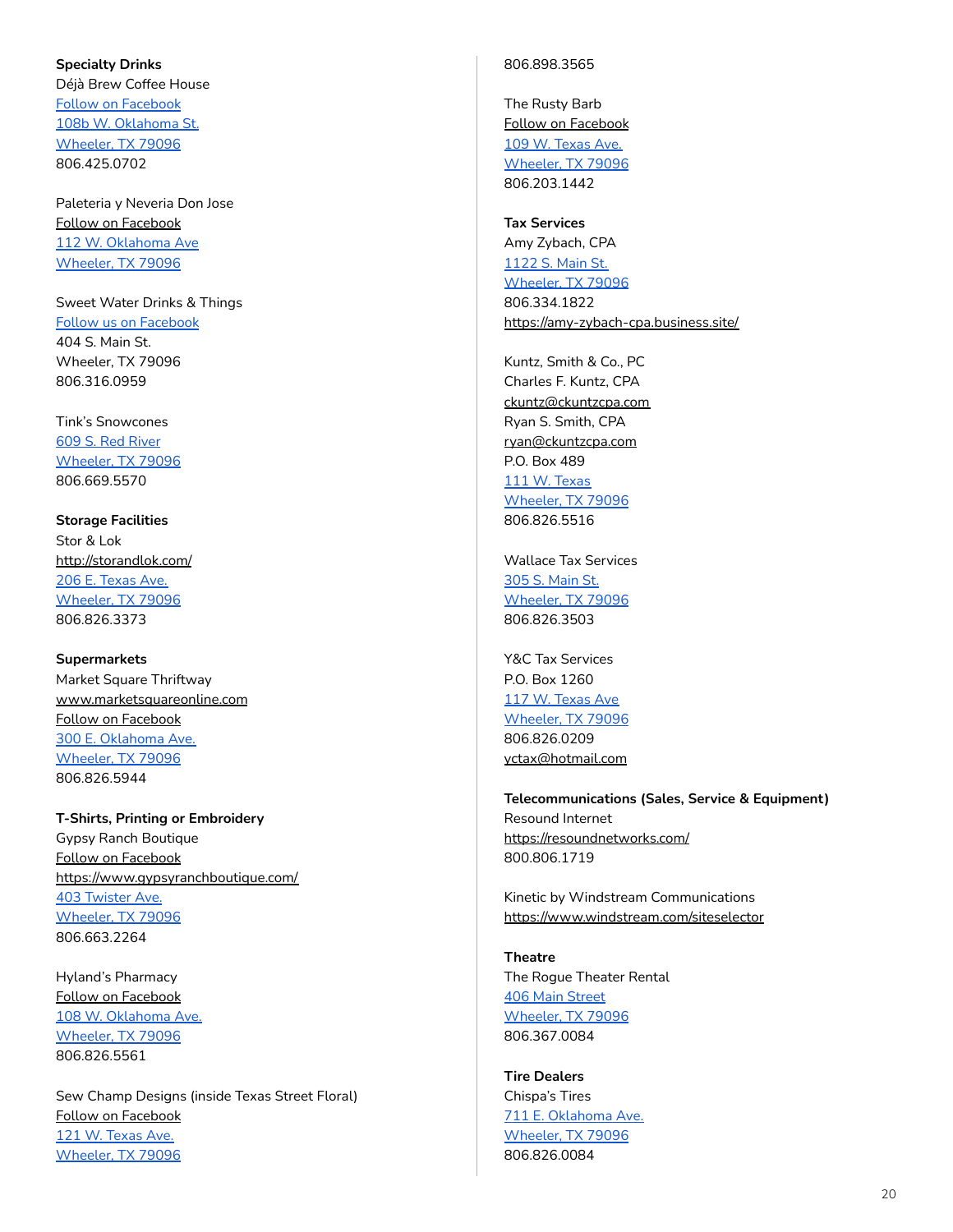H&H Tire Follow on [Facebook](https://www.facebook.com/HandHtireshop1/) 714 W. [Oklahoma](https://www.google.com/maps/place/714+W+Oklahoma+Ave,+Wheeler,+TX+79096/@35.4449097,-100.2861543,17z/data=!3m1!4b1!4m5!3m4!1s0x87aa1fbd12e9f5af:0x35f7a3e1ec09b53!8m2!3d35.4449097!4d-100.2839603) Ave [Wheeler,](https://www.google.com/maps/place/714+W+Oklahoma+Ave,+Wheeler,+TX+79096/@35.4449097,-100.2861543,17z/data=!3m1!4b1!4m5!3m4!1s0x87aa1fbd12e9f5af:0x35f7a3e1ec09b53!8m2!3d35.4449097!4d-100.2839603) TX 79096 806.826.5759

Tintori's Lube & Tire Follow on [Facebook](https://www.facebook.com/tintoris/) [1100](https://www.google.com/maps/place/1100+S+Alan+L+Bean+Blvd,+Wheeler,+TX+79096/@35.43753,-100.2721492,3a,75y,274.75h,90t/data=!3m6!1e1!3m4!1s0l1NOF--9kqxn2upBStqNQ!2e0!7i13312!8i6656!4m5!3m4!1s0x87aa1f9cbc2aec43:0x80e7d96a67dd6bbe!8m2!3d35.4375485!4d-100.2724786) S. Alan L. Bean Blvd. [Wheeler,](https://www.google.com/maps/place/1100+S+Alan+L+Bean+Blvd,+Wheeler,+TX+79096/@35.43753,-100.2721492,3a,75y,274.75h,90t/data=!3m6!1e1!3m4!1s0l1NOF--9kqxn2upBStqNQ!2e0!7i13312!8i6656!4m5!3m4!1s0x87aa1f9cbc2aec43:0x80e7d96a67dd6bbe!8m2!3d35.4375485!4d-100.2724786) TX 79096 806.341.8920

<span id="page-20-0"></span>**Tools/Auto Repair** Marshall Auto Follow on [Facebook](https://www.facebook.com/pages/Marshall-Discount-Auto/869781833074881) 116 E. [Texas](https://www.google.com/maps/place/116+E+Texas+Ave,+Wheeler,+TX+79096/@35.4438103,-100.2747602,17z/data=!3m1!4b1!4m5!3m4!1s0x87aa1f9aa1c94fad:0x8048e7709176c07e!8m2!3d35.4438103!4d-100.2725662) Ave. [Wheeler,](https://www.google.com/maps/place/116+E+Texas+Ave,+Wheeler,+TX+79096/@35.4438103,-100.2747602,17z/data=!3m1!4b1!4m5!3m4!1s0x87aa1f9aa1c94fad:0x8048e7709176c07e!8m2!3d35.4438103!4d-100.2725662) TX 79096 806.826.3213

New Era Paintless Dent Repair Richard Frazier 806.474.8641

## <span id="page-20-1"></span>**Utilities**

Electric: Xcel Energy <https://www.xcelenergy.com/> 806.826.3702

Greenbelt Electric <http://www.greenbeltelectric.coop/> 7787 [US-83](https://www.google.com/maps/place/7787+US-83,+Wheeler,+TX+79096/@35.4258558,-100.2729417,17z/data=!3m1!4b1!4m5!3m4!1s0x87aa1f7a7095bd59:0x95c65654eeee7671!8m2!3d35.4258558!4d-100.2707477) [Wheeler,](https://www.google.com/maps/place/7787+US-83,+Wheeler,+TX+79096/@35.4258558,-100.2729417,17z/data=!3m1!4b1!4m5!3m4!1s0x87aa1f7a7095bd59:0x95c65654eeee7671!8m2!3d35.4258558!4d-100.2707477) TX 79096 806.447.2536

Natural Gas: West Texas Gas <http://www.westtexasgas.com/> <u>115 W. 3<sup>rd</sup> [Street](https://www.google.com/maps/place/115+W+3rd+St,+Shamrock,+TX+79079/@35.2167902,-100.2515775,17z/data=!3m1!4b1!4m5!3m4!1s0x87aa3e07e9e62761:0x31ce2c1cced9bbc8!8m2!3d35.2167902!4d-100.2493835)</u> [Shamrock,](https://www.google.com/maps/place/115+W+3rd+St,+Shamrock,+TX+79079/@35.2167902,-100.2515775,17z/data=!3m1!4b1!4m5!3m4!1s0x87aa3e07e9e62761:0x31ce2c1cced9bbc8!8m2!3d35.2167902!4d-100.2493835) TX 79079 432.682.4349 806.826.5511

Water/Sewer: City of Wheeler 505 S. Alan L. [Bean](https://www.google.com/maps/place/505+S+Alan+L+Bean+Blvd,+Wheeler,+TX+79096/@35.4432966,-100.274081,17z/data=!3m1!4b1!4m5!3m4!1s0x87aa1f9ab009b0b7:0xd17a63f9e5ead90f!8m2!3d35.4432966!4d-100.271887) Blvd. [Wheeler,](https://www.google.com/maps/place/505+S+Alan+L+Bean+Blvd,+Wheeler,+TX+79096/@35.4432966,-100.274081,17z/data=!3m1!4b1!4m5!3m4!1s0x87aa1f9ab009b0b7:0xd17a63f9e5ead90f!8m2!3d35.4432966!4d-100.271887) TX 79096 806.826.3222 Telecommunications (Phone/Internet): Resound Internet <https://resoundnetworks.com/> 800.806.1719

TWN Communications (Wi-Power) <https://www.twncomm.com/>

Kinetic by Windstream Communications <https://www.windstream.com/siteselector>

<span id="page-20-2"></span>**Veterinarians** Wheeler Veterinary Clinic 1309 W. [Oklahoma](https://www.google.com/maps/place/1309+W+Oklahoma+Ave,+Wheeler,+TX+79096/@35.4444983,-100.2956432,17z/data=!3m1!4b1!4m5!3m4!1s0x87aa1fba83ea1595:0x55c3111d2684334b!8m2!3d35.4444983!4d-100.2934492) Ave [Wheeler,](https://www.google.com/maps/place/1309+W+Oklahoma+Ave,+Wheeler,+TX+79096/@35.4444983,-100.2956432,17z/data=!3m1!4b1!4m5!3m4!1s0x87aa1fba83ea1595:0x55c3111d2684334b!8m2!3d35.4444983!4d-100.2934492) TX 79096 806.826.5821

**Rentals** A Mile South Follow on [Facebook](https://www.facebook.com/AMileSouth/) 7690 [US-83](https://www.google.com/maps/place/7690+US-83,+Wheeler,+TX+79096/@35.4173812,-100.2627835,17z/data=!3m1!4b1!4m5!3m4!1s0x87aa1f61fa59891b:0x93ba32e0e8b2903c!8m2!3d35.4173812!4d-100.2605895) [Wheeler,](https://www.google.com/maps/place/7690+US-83,+Wheeler,+TX+79096/@35.4173812,-100.2627835,17z/data=!3m1!4b1!4m5!3m4!1s0x87aa1f61fa59891b:0x93ba32e0e8b2903c!8m2!3d35.4173812!4d-100.2605895) TX 79096 806.334.0261

Texas Street Floral & Home Decor Follow on [Facebook](https://www.facebook.com/TexasStreetFloral/) 121 W. [Texas](https://www.google.com/maps/place/121+W+Texas+Ave,+Wheeler,+TX+79096/@35.4438264,-100.2767979,17z/data=!3m1!4b1!4m5!3m4!1s0x87aa1f9081d4f51d:0x6ab0f1da093a0dd0!8m2!3d35.4438264!4d-100.2746039) Ave. [Wheeler,](https://www.google.com/maps/place/121+W+Texas+Ave,+Wheeler,+TX+79096/@35.4438264,-100.2767979,17z/data=!3m1!4b1!4m5!3m4!1s0x87aa1f9081d4f51d:0x6ab0f1da093a0dd0!8m2!3d35.4438264!4d-100.2746039) TX 79096 806.826.5943

<span id="page-20-3"></span>**Welding/Fabrication** Bobby Jones Welding & Construction <http://bobbyjoneswelding.com/> Follow on [Facebook](https://www.facebook.com/Bobby-Jones-Welding-And-Construction-1522966384590947/) 100 [Thomas](https://www.google.com/maps/place/100+Thomas+Ln,+Wheeler,+TX+79096/@35.4525592,-100.2767103,17z/data=!3m1!4b1!4m5!3m4!1s0x87aa1f9304d53905:0x2110265a07e0622f!8m2!3d35.4525592!4d-100.2745163) Lane [Wheeler,](https://www.google.com/maps/place/100+Thomas+Ln,+Wheeler,+TX+79096/@35.4525592,-100.2767103,17z/data=!3m1!4b1!4m5!3m4!1s0x87aa1f9304d53905:0x2110265a07e0622f!8m2!3d35.4525592!4d-100.2745163) TX 79096 806.826.9353

HL Guest Handmade Follow on [Facebook](https://www.facebook.com/hlguesthandmade/) 806.323.3095

<span id="page-20-4"></span>**Well Drilling** Arrow Water Well Services [7965](https://www.google.com/maps/search/7965+US+Hwy+83+Wheeler,+TX+79096/@35.4525592,-100.2767103,17z) US Hwy 83 [Wheeler,](https://www.google.com/maps/search/7965+US+Hwy+83+Wheeler,+TX+79096/@35.4525592,-100.2767103,17z) TX 79096 806.826.3716

Double J Waterwell Services Follow on [Facebook](https://www.facebook.com/DoubleJWaterwell/) [8550](https://www.google.com/maps/search/8550+FM+3182+Mobeetie,+TX+79061/@35.5211961,-100.4567814,14z/data=!3m1!4b1) FM 3182 [Mobeetie,](https://www.google.com/maps/search/8550+FM+3182+Mobeetie,+TX+79061/@35.5211961,-100.4567814,14z/data=!3m1!4b1) TX 79061 806.280.8001

<span id="page-20-5"></span>**Western Wear** Novedades Saharay Follow on [Facebook](https://www.facebook.com/Novedades-Saharay-309206589220811/) 410 S. [Main](https://www.google.com/maps/place/410+S+Main+St,+Wheeler,+TX+79096/@35.4446514,-100.276122,17z/data=!3m1!4b1!4m5!3m4!1s0x87aa1f9062f279b5:0xe0fb24d669eef9cc!8m2!3d35.444647!4d-100.2739333) St. [Wheeler,](https://www.google.com/maps/place/410+S+Main+St,+Wheeler,+TX+79096/@35.4446514,-100.276122,17z/data=!3m1!4b1!4m5!3m4!1s0x87aa1f9062f279b5:0xe0fb24d669eef9cc!8m2!3d35.444647!4d-100.2739333) TX 79096 806.826.0784